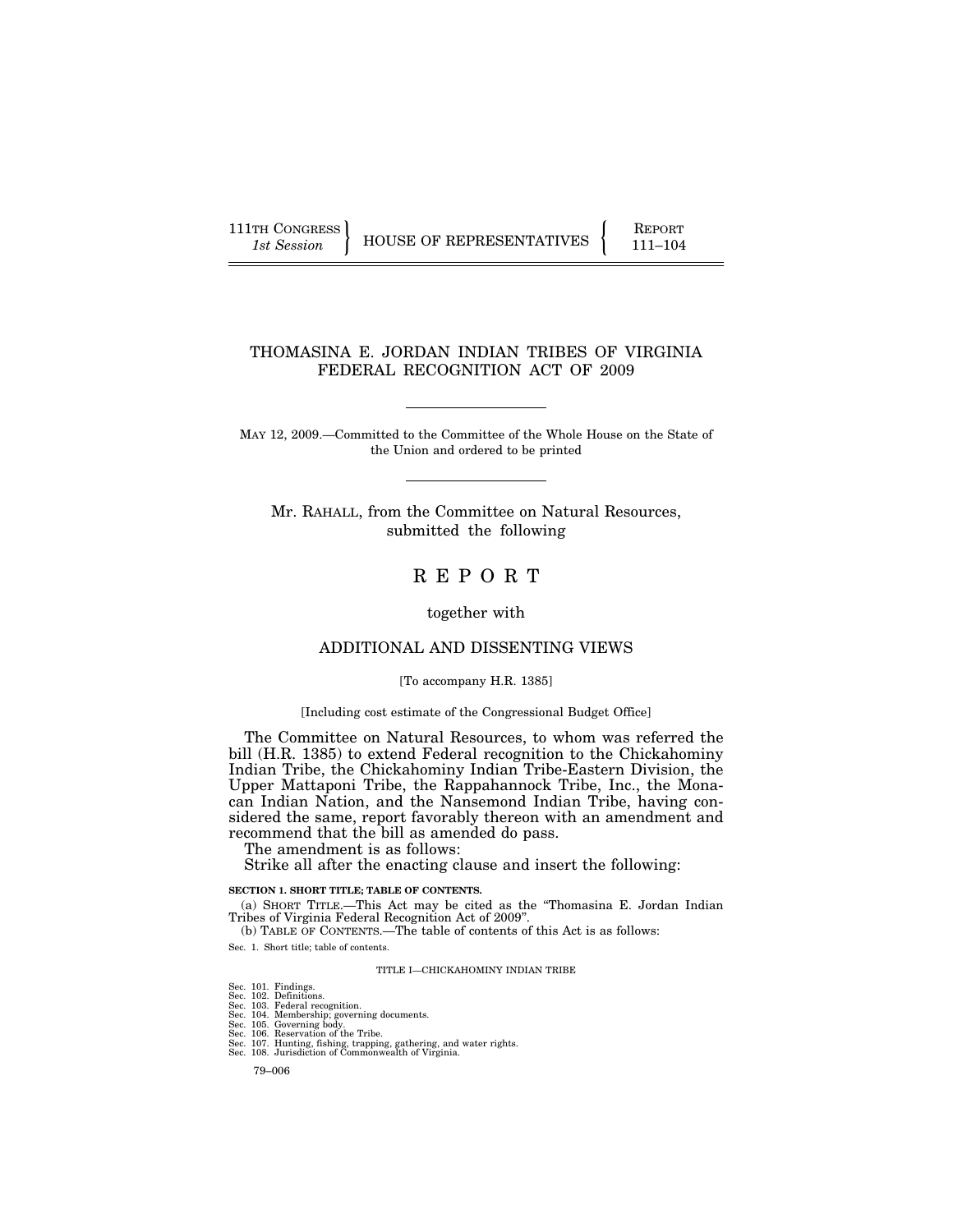#### TITLE II—CHICKAHOMINY INDIAN TRIBE—EASTERN DIVISION

- Sec. 201. Findings. Sec. 202. Definitions.
- 
- 
- 
- Sec. 203. Federal recognition.<br>Sec. 204. Membership; governing documents.<br>Sec. 205. Governing body.<br>Sec. 206. Reservation of the Tribe.<br>Sec. 207. Hunting, fishing, trapping, gathering, and water rights.<br>Sec. 208. Jurisdict

#### TITLE III—UPPER MATTAPONI TRIBE

- 
- 
- 
- 
- 
- Sec. 301. Findings.<br>Sec. 302. Definitions.<br>Sec. 303. Pederal recognition.<br>Sec. 304. Membership; governing documents.<br>Sec. 305. Governing body.<br>Sec. 306. Reservation of the Tribe.<br>Sec. 307. Hunting, fishing, trapping, gathe

#### TITLE IV—RAPPAHANNOCK TRIBE, INC.

- 
- 
- 
- 
- 
- Sec. 401. Findings.<br>Sec. 402. Definitions.<br>Sec. 403. Federal recognition.<br>Sec. 404. Membership; governing documents.<br>Sec. 405. Governing body.<br>Sec. 406. Reservation of the Tribe.<br>Sec. 406. Jurisdiction of Commonwealth of V
	-

#### TITLE V—MONACAN INDIAN NATION

- 
- 
- 
- 
- 
- Sec. 501. Findings.<br>Sec. 502. Definitions.<br>Sec. 503. Pederal recognition.<br>Sec. 504. Membership; governing documents.<br>Sec. 505. Governing body.<br>Sec. 506. Reservation of the Tribe.<br>Sec. 507. Hunting, fishing, trapping, gathe

#### TITLE VI—NANSEMOND INDIAN TRIBE

- 
- 
- Sec. 601. Findings. Sec. 602. Definitions. Sec. 603. Federal recognition. Sec. 604. Membership; governing documents. Sec. 605. Governing body. Sec. 606. Reservation of the Tribe.
- 
- 
- Sec. 607. Hunting, fishing, trapping, gathering, and water rights. Sec. 608. Jurisdiction of Commonwealth of Virginia.

# **TITLE I—CHICKAHOMINY INDIAN TRIBE**

#### **SEC. 101. FINDINGS.**

Congress finds that—

(1) in 1607, when the English settlers set shore along the Virginia coastline, the Chickahominy Indian Tribe was 1 of about 30 tribes that received them;<br>(2) in 1614, the Chickahominy Indian Tribe entered into a treaty wi

per man and send warriors to protect the English; and

(B) Sir Thomas Dale agreed in return to allow the Tribe to continue to practice its own tribal governance;

 $(3)$  in 1646, a treaty was signed which forced the Chickahominy from their homeland to the area around the York Mattaponi River in present-day King William County, leading to the formation of a reservation;

(4) in 1677, following Bacon's Rebellion, the Queen of Pamunkey signed the Treaty of Middle Plantation on behalf of the Chickahominy;

(5) in 1702, the Chickahominy were forced from their reservation, which caused the loss of a land base;

(6) in 1711, the College of William and Mary in Williamsburg established a grammar school for Indians called Brafferton College;

(7) a Chickahominy child was 1 of the first Indians to attend Brafferton College;

(8) in 1750, the Chickahominy Indian Tribe began to migrate from King William County back to the area around the Chickahominy River in New Kent and Charles City Counties;

(9) in 1793, a Baptist missionary named Bradby took refuge with the Chickahominy and took a Chickahominy woman as his wife;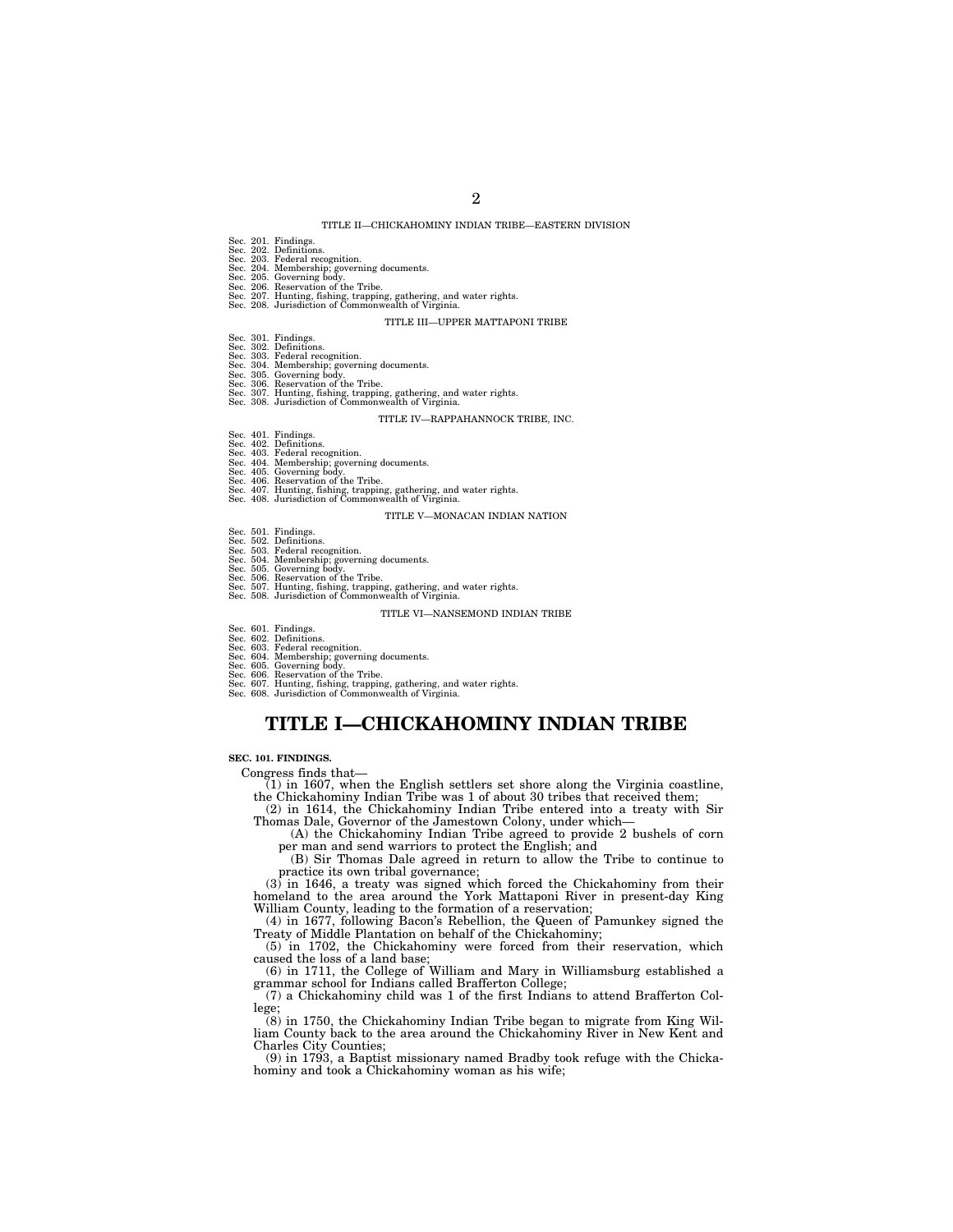(10) in 1831, the names of the ancestors of the modern-day Chickahominy Indian Tribe began to appear in the Charles City County census records;

(11) in 1901, the Chickahominy Indian Tribe formed Samaria Baptist Church; (12) from 1901 to 1935, Chickahominy men were assessed a tribal tax so that their children could receive an education;

(13) the Tribe used the proceeds from the tax to build the first Samaria Indian School, buy supplies, and pay a teacher's salary;

(14) in 1919, C. Lee Moore, Auditor of Public Accounts for Virginia, told Chickahominy Chief O.W. Adkins that he had instructed the Commissioner of Revenue for Charles City County to record Chickahominy tribal members on the county tax rolls as Indian, and not as white or colored;

(15) during the period of 1920 through 1930, various Governors of the Commonwealth of Virginia wrote letters of introduction for Chickahominy Chiefs who had official business with Federal agencies in Washington, DC;

(16) in 1934, Chickahominy Chief O.O. Adkins wrote to John Collier, Commissioner of Indian Affairs, requesting money to acquire land for the Chickahominy Indian Tribe's use, to build school, medical, and library facilities and to buy tractors, implements, and seed;

(17) in 1934, John Collier, Commissioner of Indian Affairs, wrote to Chickahominy Chief O.O. Adkins, informing him that Congress had passed the Act of June 18, 1934 (commonly known as the ''Indian Reorganization Act'') (25 U.S.C. 461 et seq.), but had not made the appropriation to fund the Act;

(18) in 1942, Chickahominy Chief O.O. Adkins wrote to John Collier, Commissioner of Indian Affairs, asking for help in getting the proper racial designation on Selective Service records for Chickahominy soldiers;

(19) in 1943, John Collier, Commissioner of Indian Affairs, asked Douglas S. Freeman, editor of the Richmond News-Leader newspaper of Richmond, Virginia, to help Virginia Indians obtain proper racial designation on birth records;

(20) Collier stated that his office could not officially intervene because it had no responsibility for the Virginia Indians, "as a matter largely of historical accident'', but was ''interested in them as descendants of the original inhabitants of the region"

(21) in 1948, the Veterans' Education Committee of the Virginia State Board of Education approved Samaria Indian School to provide training to veterans;

(22) that school was established and run by the Chickahominy Indian Tribe; (23) in 1950, the Chickahominy Indian Tribe purchased and donated to the Charles City County School Board land to be used to build a modern school for students of the Chickahominy and other Virginia Indian tribes;

 $(24)$  the Samaria Indian School included students in grades 1 through 8;

(25) In 1961, Senator Sam Ervin, Chairman of the Subcommittee on Constitutional Rights of the Committee on the Judiciary of the Senate, requested Chickahominy Chief O.O. Adkins to provide assistance in analyzing the status of the constitutional rights of Indians ''in your area'';

(26) in 1967, the Charles City County school board closed Samaria Indian School and converted the school to a countywide primary school as a step toward full school integration of Indian and non-Indian students;

(27) in 1972, the Charles City County school board began receiving funds under the Indian Self-Determination and Education Assistance Act (25 U.S.C. 458aa et seq.) on behalf of Chickahominy students, which funding is provided as of the date of enactment of this Act under title V of the Indian Self-Determination and Education Assistance Act (25 U.S.C. 458aaa et seq.);

(28) in 1974, the Chickahominy Indian Tribe bought land and built a tribal center using monthly pledges from tribal members to finance the transactions;

(29) in 1983, the Chickahominy Indian Tribe was granted recognition as an Indian tribe by the Commonwealth of Virginia, along with 5 other Indian tribes; and

(30) in 1985, Governor Gerald Baliles was the special guest at an intertribal Thanksgiving Day dinner hosted by the Chickahominy Indian Tribe.

#### **SEC. 102. DEFINITIONS.**

In this title:

(1) SECRETARY.—The term ''Secretary'' means the Secretary of the Interior.

(2) TRIBAL MEMBER.—The term "tribal member" means—

(A) an individual who is an enrolled member of the Tribe as of the date of enactment of this Act; and

(B) an individual who has been placed on the membership rolls of the Tribe in accordance with this title.

(3) TRIBE.—The term ''Tribe'' means the Chickahominy Indian Tribe.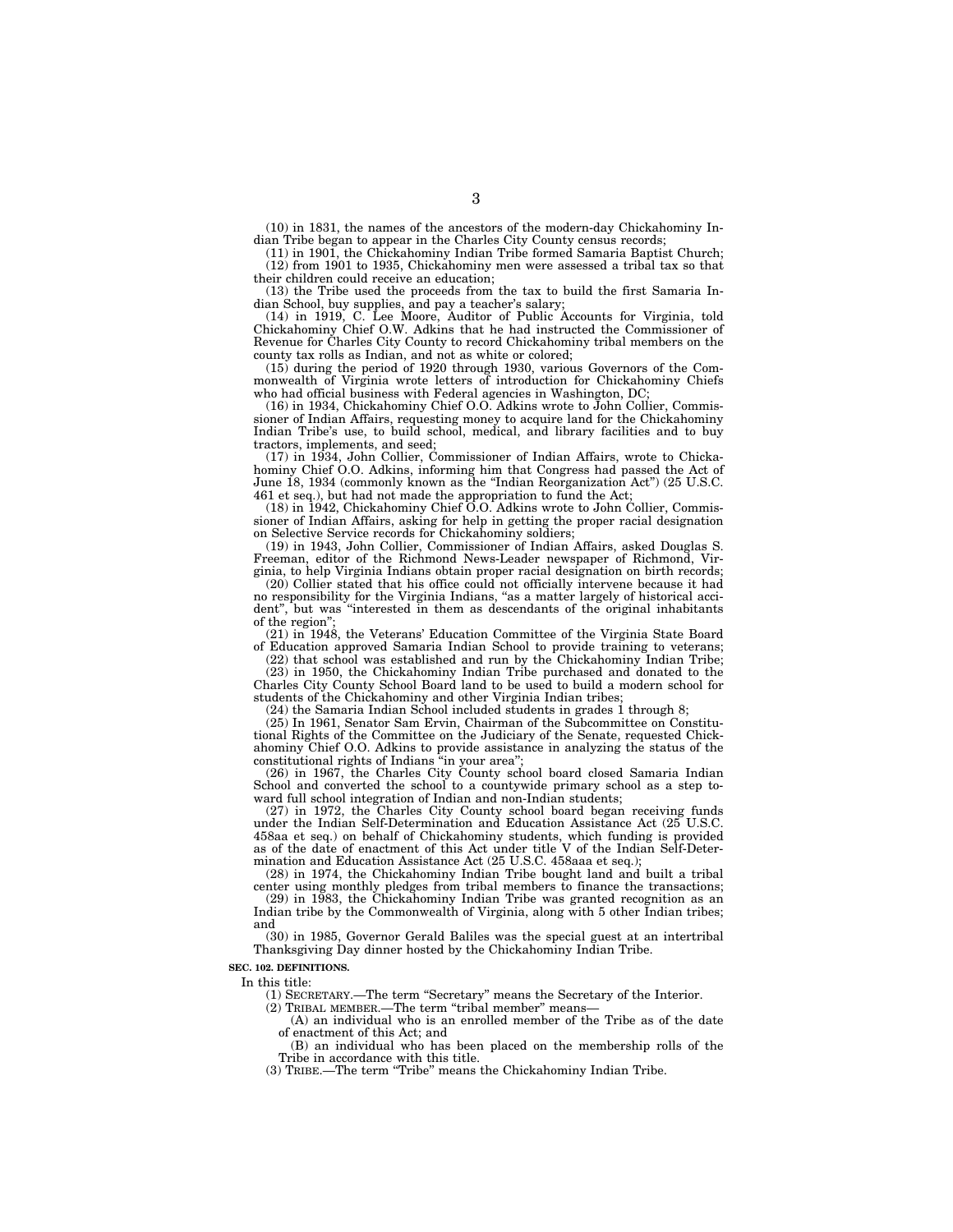#### **SEC. 103. FEDERAL RECOGNITION.**

(a) FEDERAL RECOGNITION.—

(1) IN GENERAL.—Federal recognition is extended to the Tribe.

(2) APPLICABILITY OF LAWS.—All laws (including regulations) of the United States of general applicability to Indians or nations, Indian tribes, or bands of Indians (including the Act of June 18, 1934 (25 U.S.C. 461 et seq.)) that are not inconsistent with this title shall be applicable to the Tribe and tribal members.

(b) FEDERAL SERVICES AND BENEFITS.—

(1) IN GENERAL.—On and after the date of enactment of this Act, the Tribe and tribal members shall be eligible for all services and benefits provided by the Federal Government to federally recognized Indian tribes without regard to the existence of a reservation for the Tribe.

(2) SERVICE AREA.—For the purpose of the delivery of Federal services to tribal members, the service area of the Tribe shall be considered to be the area comprised of New Kent County, James City County, Charles City County, and Henrico County, Virginia.

#### **SEC. 104. MEMBERSHIP; GOVERNING DOCUMENTS.**

The membership roll and governing documents of the Tribe shall be the most recent membership roll and governing documents, respectively, submitted by the Tribe to the Secretary before the date of enactment of this Act.

#### **SEC. 105. GOVERNING BODY.**

The governing body of the Tribe shall be—

 $(1)$  the governing body of the Tribe in place as of the date of enactment of this Act; or

(2) any subsequent governing body elected in accordance with the election procedures specified in the governing documents of the Tribe.

#### **SEC. 106. RESERVATION OF THE TRIBE.**

(a) IN GENERAL.—Upon the request of the Tribe, the Secretary of the Interior— (1) shall take into trust for the benefit of the Tribe any land held in fee by the Tribe that was acquired by the Tribe on or before January 1, 2007, if such lands are located within the boundaries of New Kent County, James City County, Charles City County, or Henrico County, Virginia; and

(2) may take into trust for the benefit of the Tribe any land held in fee by the Tribe, if such lands are located within the boundaries of New Kent County, James City County, Charles City County, or Henrico County, Virginia.

(b) DEADLINE FOR DETERMINATION.—The Secretary shall make a final written determination not later than three years of the date which the Tribe submits a request for land to be taken into trust under subsection  $(a)(2)$  and shall immediately make that determination available to the Tribe.

(c) RESERVATION STATUS.—Any land taken into trust for the benefit of the Tribe pursuant to this paragraph shall, upon request of the Tribe, be considered part of the reservation of the Tribe.

(d) GAMING.—The Tribe may not conduct gaming activities as a matter of claimed inherent authority or under the authority of any Federal law, including the Indian Gaming Regulatory Act (25 U.S.C. 2701 et seq.) or under any regulations thereunder promulgated by the Secretary or the National Indian Gaming Commission.

# **SEC. 107. HUNTING, FISHING, TRAPPING, GATHERING, AND WATER RIGHTS.**

Nothing in this title expands, reduces, or affects in any manner any hunting, fishing, trapping, gathering, or water rights of the Tribe and members of the Tribe.

**SEC. 108. JURISDICTION OF COMMONWEALTH OF VIRGINIA.** 

(a) IN GENERAL.—The Commonwealth of Virginia shall exercise jurisdiction over— (1) all criminal offenses that are committed on; and

(2) all civil actions that arise on,

lands located within the Commonwealth of Virginia that are owned by, or held in trust by the United States for, the Tribe.

(b) ACCEPTANCE OF STATE JURISDICTION BY SECRETARY.—The Secretary of the Interior is authorized to accept on behalf of the United States, after consulting with the Attorney General of the United States, all or any portion of the jurisdiction of the Commonwealth of Virginia described in subsection (a) upon verification by the Secretary of a certification by a tribe that it possesses the capacity to reassume such jurisdiction.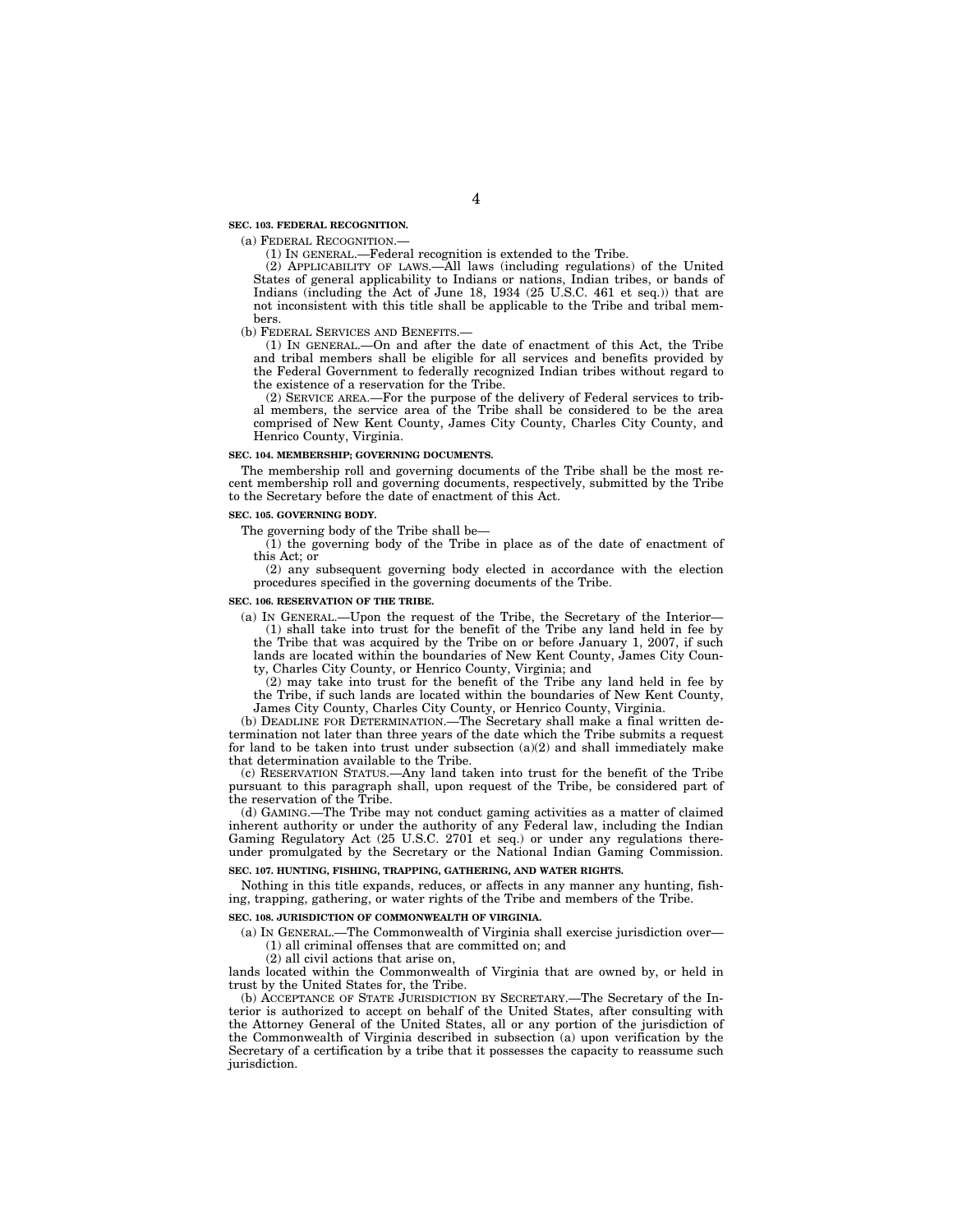# **TITLE II—CHICKAHOMINY INDIAN TRIBE— EASTERN DIVISION**

# **SEC. 201. FINDINGS.**

Congress finds that—

 $(1)$  in 1607, when the English settlers set shore along the Virginia coastline, the Chickahominy Indian Tribe was 1 of about 30 tribes that received them;

(2) in 1614, the Chickahominy Indian Tribe entered into a treaty with Sir Thomas Dale, Governor of the Jamestown Colony, under which—

(A) the Chickahominy Indian Tribe agreed to provide 2 bushels of corn per man and send warriors to protect the English; and

(B) Sir Thomas Dale agreed in return to allow the Tribe to continue to practice its own tribal governance;

 $(3)$  in 1646, a treaty was signed which forced the Chickahominy from their homeland to the area around the York River in present-day King William County, leading to the formation of a reservation;

(4) in 1677, following Bacon's Rebellion, the Queen of Pamunkey signed the Treaty of Middle Plantation on behalf of the Chickahominy;

(5) in 1702, the Chickahominy were forced from their reservation, which caused the loss of a land base;

(6) in 1711, the College of William and Mary in Williamsburg established a grammar school for Indians called Brafferton College;

(7) a Chickahominy child was 1 of the first Indians to attend Brafferton College;

(8) in 1750, the Chickahominy Indian Tribe began to migrate from King William County back to the area around the Chickahominy River in New Kent and Charles City Counties;

(9) in 1793, a Baptist missionary named Bradby took refuge with the Chickahominy and took a Chickahominy woman as his wife;

(10) in 1831, the names of the ancestors of the modern-day Chickahominy Indian Tribe began to appear in the Charles City County census records;

(11) in 1870, a census revealed an enclave of Indians in New Kent County that is believed to be the beginning of the Chickahominy Indian Tribe—Eastern Division;

(12) other records were destroyed when the New Kent County courthouse was burned, leaving a State census as the only record covering that period;

(13) in 1901, the Chickahominy Indian Tribe formed Samaria Baptist Church; (14) from 1901 to 1935, Chickahominy men were assessed a tribal tax so that their children could receive an education;

(15) the Tribe used the proceeds from the tax to build the first Samaria Indian School, buy supplies, and pay a teacher's salary;

(16) in 1910, a 1-room school covering grades 1 through 8 was established in New Kent County for the Chickahominy Indian Tribe—Eastern Division;

(17) during the period of 1920 through 1921, the Chickahominy Indian Tribe—Eastern Division began forming a tribal government;

(18) E.P. Bradby, the founder of the Tribe, was elected to be Chief;

(19) in 1922, Tsena Commocko Baptist Church was organized;

 $(20)$  in 1925, a certificate of incorporation was issued to the Chickahominy Indian Tribe—Eastern Division;

(21) in 1950, the 1-room Indian school in New Kent County was closed and students were bused to Samaria Indian School in Charles City County;

(22) in 1967, the Chickahominy Indian Tribe and the Chickahominy Indian Tribe—Eastern Division lost their schools as a result of the required integration of students;

(23) during the period of 1982 through 1984, Tsena Commocko Baptist Church built a new sanctuary to accommodate church growth;

(24) in 1983 the Chickahominy Indian Tribe—Eastern Division was granted State recognition along with 5 other Virginia Indian tribes;

 $(25)$  in 1985

(A) the Virginia Council on Indians was organized as a State agency; and (B) the Chickahominy Indian Tribe—Eastern Division was granted a seat on the Council;

(26) in 1988, a nonprofit organization known as the ''United Indians of Virginia'' was formed; and

(27) Chief Marvin ''Strongoak'' Bradby of the Eastern Band of the Chickahominy presently chairs the organization.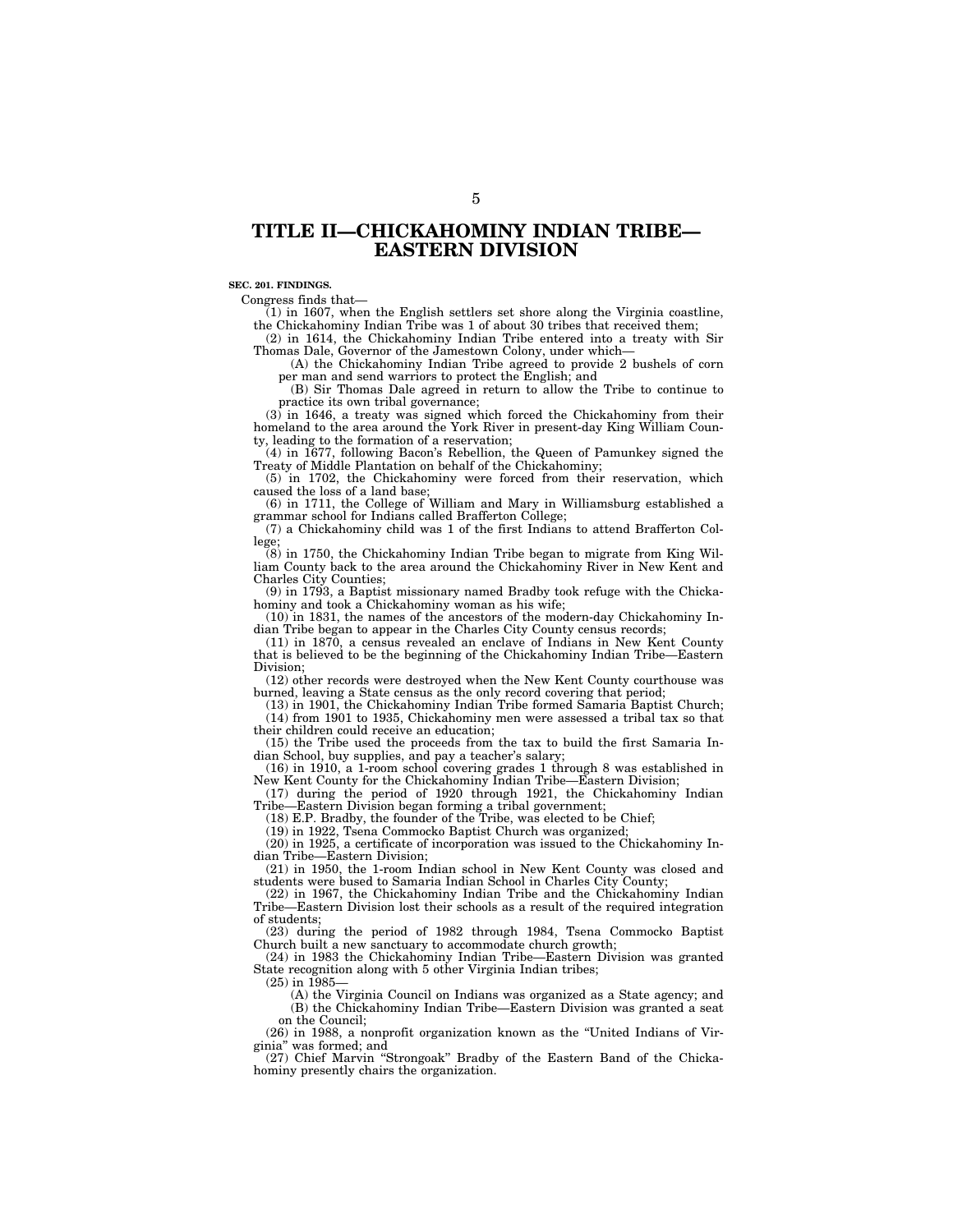**SEC. 202. DEFINITIONS.** 

In this title:

(1) SECRETARY.—The term ''Secretary'' means the Secretary of the Interior.

(2) TRIBAL MEMBER.—The term "tribal member" means— (A) an individual who is an enrolled member of the Tribe as of the date

of enactment of this Act; and (B) an individual who has been placed on the membership rolls of the

Tribe in accordance with this title. (3) TRIBE.—The term ''Tribe'' means the Chickahominy Indian Tribe—Eastern

Division.

**SEC. 203. FEDERAL RECOGNITION.** 

(a) FEDERAL RECOGNITION.—

(1) IN GENERAL.—Federal recognition is extended to the Tribe.

(2) APPLICABILITY OF LAWS.—All laws (including regulations) of the United States of general applicability to Indians or nations, Indian tribes, or bands of Indians (including the Act of June 18, 1934 (25 U.S.C. 461 et seq.)) that are not inconsistent with this title shall be applicable to the Tribe and tribal members.

(b) FEDERAL SERVICES AND BENEFITS.—

(1) IN GENERAL.—On and after the date of enactment of this Act, the Tribe and tribal members shall be eligible for all future services and benefits provided by the Federal Government to federally recognized Indian tribes without regard to the existence of a reservation for the Tribe.

(2) SERVICE AREA.—For the purpose of the delivery of Federal services to tribal members, the service area of the Tribe shall be considered to be the area comprised of New Kent County, James City County, Charles City County, and Henrico County, Virginia.

#### **SEC. 204. MEMBERSHIP; GOVERNING DOCUMENTS.**

The membership roll and governing documents of the Tribe shall be the most recent membership roll and governing documents, respectively, submitted by the Tribe to the Secretary before the date of enactment of this Act.

#### **SEC. 205. GOVERNING BODY.**

The governing body of the Tribe shall be—

(1) the governing body of the Tribe in place as of the date of enactment of this Act; or

(2) any subsequent governing body elected in accordance with the election procedures specified in the governing documents of the Tribe.

#### **SEC. 206. RESERVATION OF THE TRIBE.**

(a) IN GENERAL.—Upon the request of the Tribe, the Secretary of the Interior— (1) shall take into trust for the benefit of the Tribe any land held in fee by the Tribe that was acquired by the Tribe on or before January 1, 2007, if such lands are located within the boundaries of New Kent County, James City County, Charles City County, or Henrico County, Virginia; and

(2) may take into trust for the benefit of the Tribe any land held in fee by the Tribe, if such lands are located within the boundaries of New Kent County, James City County, Charles City County, or Henrico County, Virginia.

(b) DEADLINE FOR DETERMINATION.—The Secretary shall make a final written determination not later than three years of the date which the Tribe submits a request for land to be taken into trust under subsection (a)(2) and shall immediately make that determination available to the Tribe.

(c) RESERVATION STATUS.—Any land taken into trust for the benefit of the Tribe pursuant to this paragraph shall, upon request of the Tribe, be considered part of the reservation of the Tribe.

(d) GAMING.—The Tribe may not conduct gaming activities as a matter of claimed inherent authority or under the authority of any Federal law, including the Indian Gaming Regulatory Act (25 U.S.C. 2701 et seq.) or under any regulations thereunder promulgated by the Secretary or the National Indian Gaming Commission.

#### **SEC. 207. HUNTING, FISHING, TRAPPING, GATHERING, AND WATER RIGHTS.**

Nothing in this title expands, reduces, or affects in any manner any hunting, fishing, trapping, gathering, or water rights of the Tribe and members of the Tribe.

#### **SEC. 208. JURISDICTION OF COMMONWEALTH OF VIRGINIA.**

(a) IN GENERAL.—The Commonwealth of Virginia shall exercise jurisdiction over—

(1) all criminal offenses that are committed on; and

(2) all civil actions that arise on,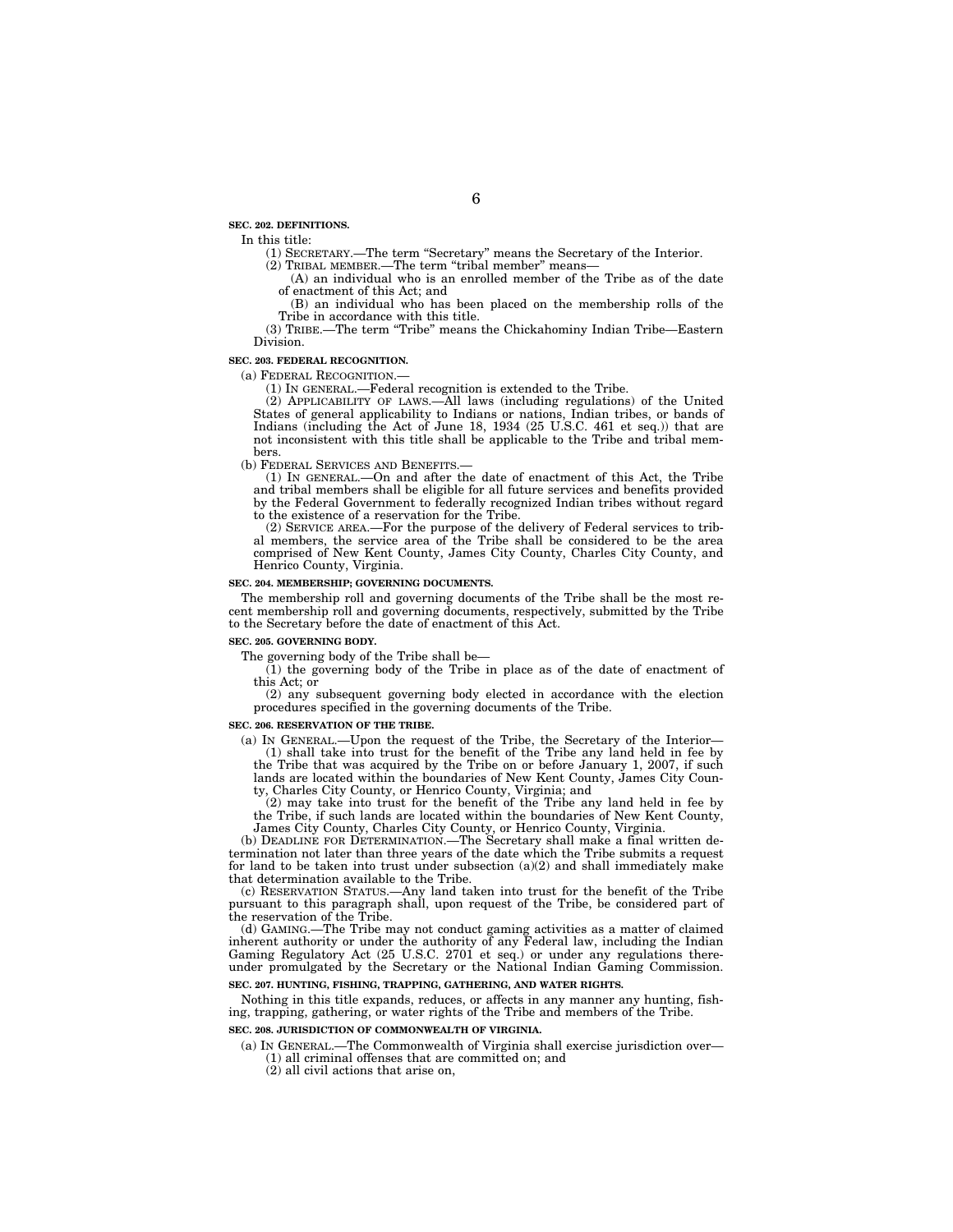lands located within the Commonwealth of Virginia that are owned by, or held in trust by the United States for, the Tribe.

(b) ACCEPTANCE OF STATE JURISDICTION BY SECRETARY.—The Secretary of the Interior is authorized to accept on behalf of the United States, after consulting with the Attorney General of the United States, all or any portion of the jurisdiction of the Commonwealth of Virginia described in subsection (a) upon verification by the Secretary of a certification by a tribe that it possesses the capacity to reassume such jurisdiction.

# **TITLE III—UPPER MATTAPONI TRIBE**

**SEC. 301. FINDINGS.** 

Congress finds that—

(1) during the period of 1607 through 1646, the Chickahominy Indian Tribes—

(A) lived approximately 20 miles from Jamestown; and

(B) were significantly involved in English-Indian affairs;

(2) Mattaponi Indians, who later joined the Chickahominy Indians, lived a greater distance from Jamestown;

(3) in 1646, the Chickahominy Indians moved to Mattaponi River basin, away from the English;

(4) in 1661, the Chickahominy Indians sold land at a place known as ''the cliffs'' on the Mattaponi River;

(5) in 1669, the Chickahominy Indians—

(A) appeared in the Virginia Colony's census of Indian bowmen; and

(B) lived in ''New Kent'' County, which included the Mattaponi River basin at that time;

(6) in 1677, the Chickahominy and Mattaponi Indians were subjects of the Queen of Pamunkey, who was a signatory to the Treaty of 1677 with the King of England;

(7) in 1683, after a Mattaponi town was attacked by Seneca Indians, the Mattaponi Indians took refuge with the Chickahominy Indians, and the history of the 2 groups was intertwined for many years thereafter;

 $(8)$  in  $\overline{1695}$ , the Chickahominy and Mattaponi Indians-

(A) were assigned a reservation by the Virginia Colony; and

(B) traded land of the reservation for land at the place known as ''the cliffs'' (which, as of the date of enactment of this Act, is the Mattaponi Indian Reservation), which had been owned by the Mattaponi Indians before 1661;

(9) in 1711, a Chickahominy boy attended the Indian School at the College of William and Mary;

(10) in 1726, the Virginia Colony discontinued funding of interpreters for the Chickahominy and Mattaponi Indian Tribes;

(11) James Adams, who served as an interpreter to the Indian tribes known as of the date of enactment of this Act as the ''Upper Mattaponi Indian Tribe'' and ''Chickahominy Indian Tribe'', elected to stay with the Upper Mattaponi Indians;

 $(12)$  today, a majority of the Upper Mattaponi Indians have "Adams" as their surname;

(13) in 1787, Thomas Jefferson, in Notes on the Commonwealth of Virginia, mentioned the Mattaponi Indians on a reservation in King William County and said that Chickahominy Indians were "blended" with the Mattaponi Indians and nearby Pamunkey Indians;

(14) in 1850, the census of the United States revealed a nucleus of approximately 10 families, all ancestral to modern Upper Mattaponi Indians, living in central King William County, Virginia, approximately 10 miles from the reservation;

(15) during the period of 1853 through 1884, King William County marriage records listed Upper Mattaponis as ''Indians'' in marrying people residing on the reservation;

(16) during the period of 1884 through the present, county marriage records usually refer to Upper Mattaponis as "Indians'

(17) in 1901, Smithsonian anthropologist James Mooney heard about the Upper Mattaponi Indians but did not visit them;

(18) in 1928, University of Pennsylvania anthropologist Frank Speck published a book on modern Virginia Indians with a section on the Upper Mattaponis;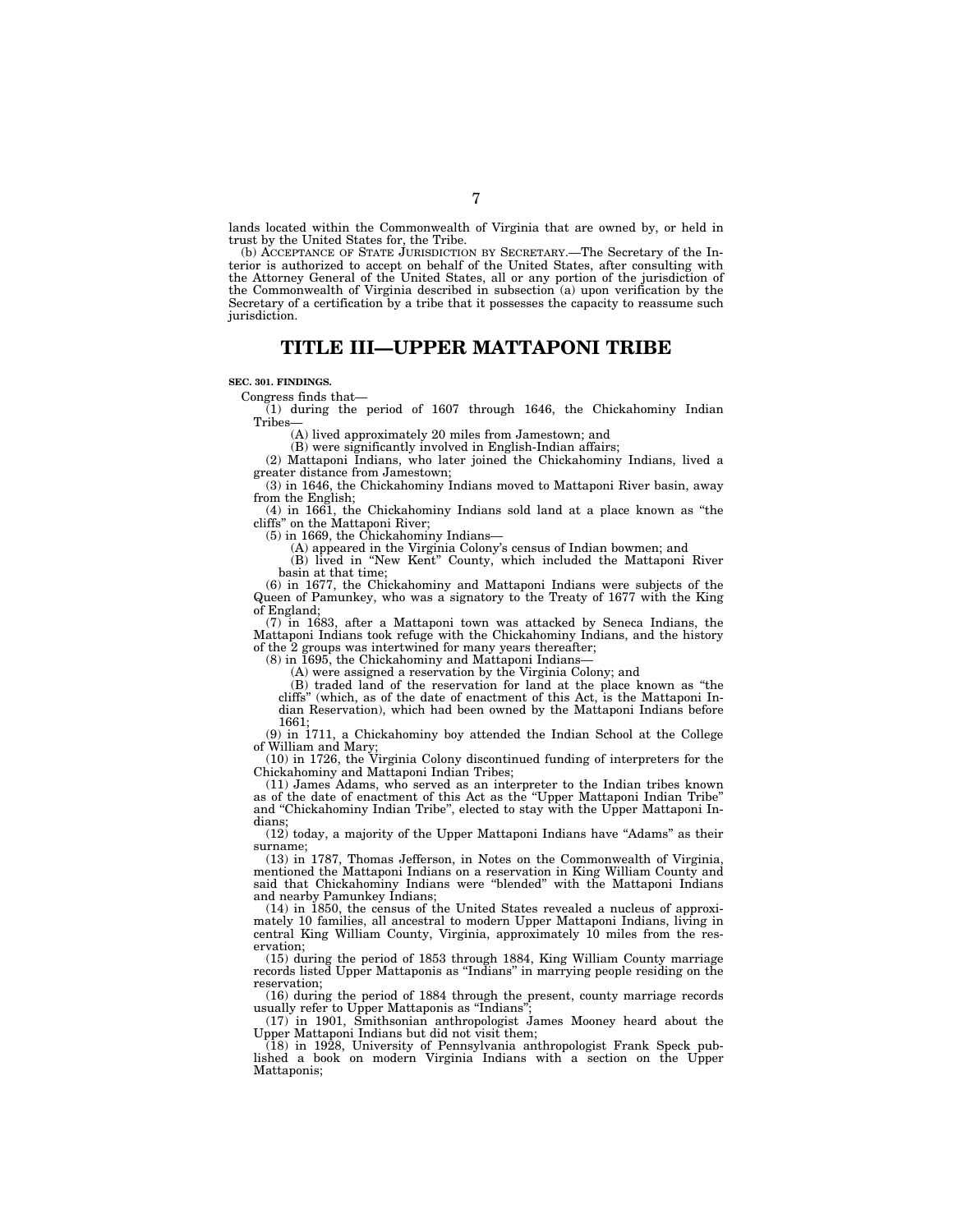(19) from 1929 until 1930, the leadership of the Upper Mattaponi Indians op-posed the use of a ''colored'' designation in the 1930 United States census and won a compromise in which the Indian ancestry of the Upper Mattaponis was recorded but questioned;

(20) during the period of 1942 through 1945—

(A) the leadership of the Upper Mattaponi Indians, with the help of Frank Speck and others, fought against the induction of young men of the Tribe into "colored" units in the Armed Forces of the United States; and (B) a tribal roll for the Upper Mattaponi Indians was compiled;

(21) from 1945 to 1946, negotiations took place to admit some of the young people of the Upper Mattaponi to high schools for Federal Indians (especially at Cherokee) because no high school coursework was available for Indians in Virginia schools; and

(22) in 1983, the Upper Mattaponi Indians applied for and won State recognition as an Indian tribe.

**SEC. 302. DEFINITIONS.** 

In this title:

(1) SECRETARY.—The term ''Secretary'' means the Secretary of the Interior. (2) TRIBAL MEMBER.—The term ''tribal member'' means—

(A) an individual who is an enrolled member of the Tribe as of the date of enactment of this Act; and

(B) an individual who has been placed on the membership rolls of the Tribe in accordance with this title.

(3) TRIBE.—The term ''Tribe'' means the Upper Mattaponi Tribe.

#### **SEC. 303. FEDERAL RECOGNITION.**

(a) FEDERAL RECOGNITION.— (1) IN GENERAL.—Federal recognition is extended to the Tribe. (2) APPLICABILITY OF LAWS.—All laws (including regulations) of the United States of general applicability to Indians or nations, Indian tribes, or bands of Indians (including the Act of June 18, 1934 (25 U.S.C. 461 et seq.)) that are not inconsistent with this title shall be applicable to the Tribe and tribal members.

(b) FEDERAL SERVICES AND BENEFITS.—

(1) IN GENERAL.—On and after the date of enactment of this Act, the Tribe and tribal members shall be eligible for all services and benefits provided by the Federal Government to federally recognized Indian tribes without regard to the existence of a reservation for the Tribe.

(2) SERVICE AREA.—For the purpose of the delivery of Federal services to tribal members, the service area of the Tribe shall be considered to be the area within 25 miles of the Sharon Indian School at 13383 King William Road, King William County, Virginia.

### **SEC. 304. MEMBERSHIP; GOVERNING DOCUMENTS.**

The membership roll and governing documents of the Tribe shall be the most recent membership roll and governing documents, respectively, submitted by the Tribe to the Secretary before the date of enactment of this Act.

#### **SEC. 305. GOVERNING BODY.**

The governing body of the Tribe shall be—

(1) the governing body of the Tribe in place as of the date of enactment of this Act; or

(2) any subsequent governing body elected in accordance with the election procedures specified in the governing documents of the Tribe.

#### **SEC. 306. RESERVATION OF THE TRIBE.**

(a) IN GENERAL.—Upon the request of the Tribe, the Secretary of the Interior— (1) shall take into trust for the benefit of the Tribe any land held in fee by the Tribe that was acquired by the Tribe on or before January 1, 2007, if such lands are located within the boundaries of King William County, Caroline County, Hanover County, King and Queen County, and New Kent County, Virginia; and

(2) may take into trust for the benefit of the Tribe any land held in fee by the Tribe, if such lands are located within the boundaries of King William County, Caroline County, Hanover County, King and Queen County, and New Kent County, Virginia.

(b) DEADLINE FOR DETERMINATION.—The Secretary shall make a final written determination not later than three years of the date which the Tribe submits a request for land to be taken into trust under subsection  $(a)(2)$  and shall immediately make that determination available to the Tribe.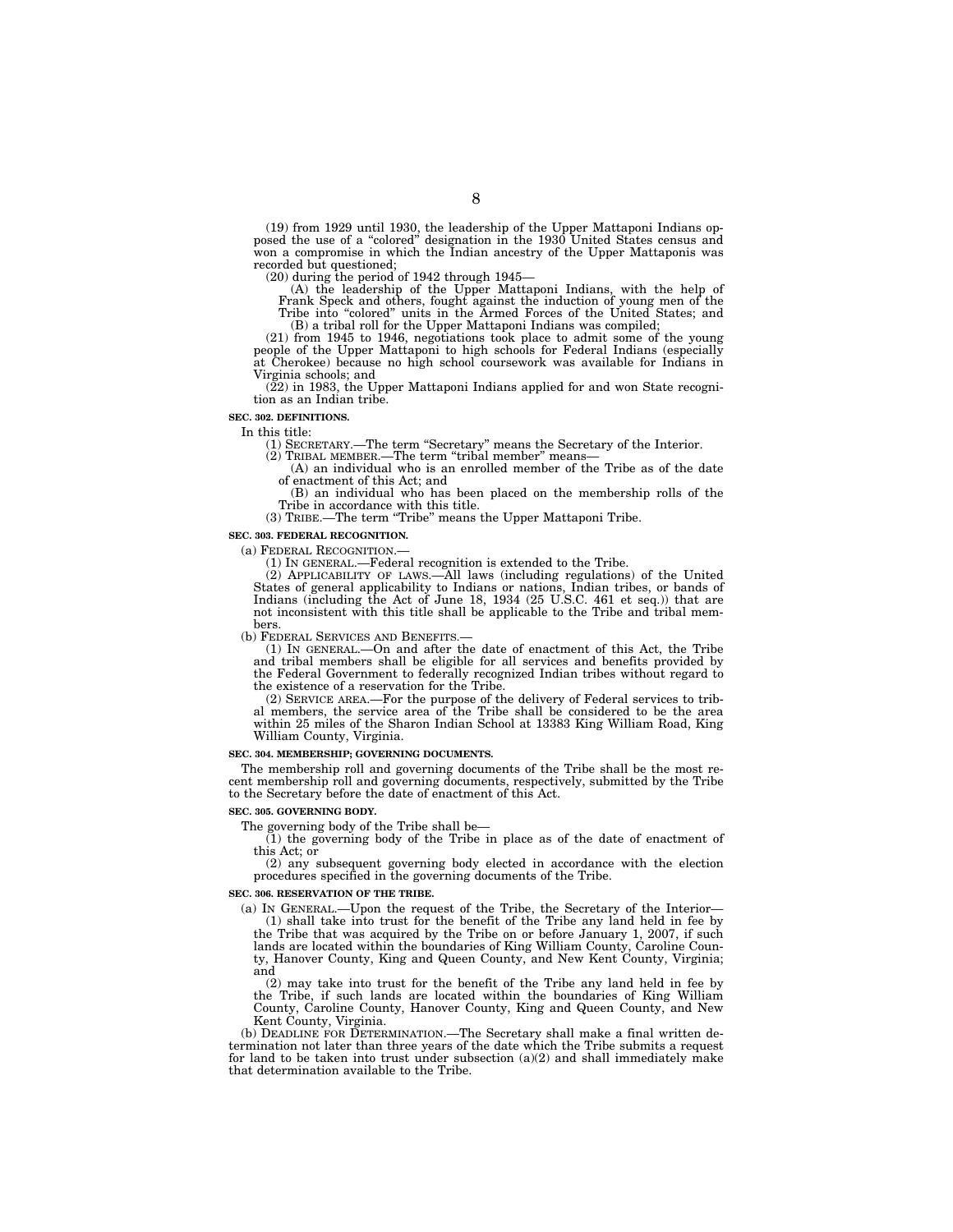(c) RESERVATION STATUS.—Any land taken into trust for the benefit of the Tribe pursuant to this paragraph shall, upon request of the Tribe, be considered part of the reservation of the Tribe.

(d) GAMING.—The Tribe may not conduct gaming activities as a matter of claimed inherent authority or under the authority of any Federal law, including the Indian Gaming Regulatory Act (25 U.S.C. 2701 et seq.) or under any regulations thereunder promulgated by the Secretary or the National Indian Gaming Commission.

#### **SEC. 307. HUNTING, FISHING, TRAPPING, GATHERING, AND WATER RIGHTS.**

Nothing in this title expands, reduces, or affects in any manner any hunting, fishing, trapping, gathering, or water rights of the Tribe and members of the Tribe.

#### SEC. 308. JURISDICTION OF COMMONWEALTH OF VIRGINIA

(a) IN GENERAL.—The Commonwealth of Virginia shall exercise jurisdiction over— (1) all criminal offenses that are committed on; and

(2) all civil actions that arise on,

lands located within the Commonwealth of Virginia that are owned by, or held in trust by the United States for, the Tribe.

(b) ACCEPTANCE OF STATE JURISDICTION BY SECRETARY.—The Secretary of the Interior is authorized to accept on behalf of the United States, after consulting with the Attorney General of the United States, all or any portion of the jurisdiction of the Commonwealth of Virginia described in subsection (a) upon verification by the Secretary of a certification by a tribe that it possesses the capacity to reassume such jurisdiction.

# **TITLE IV—RAPPAHANNOCK TRIBE, INC.**

#### **SEC. 401. FINDINGS.**

Congress finds that—

(1) during the initial months after Virginia was settled, the Rappahannock Indians had 3 encounters with Captain John Smith;

(2) the first encounter occurred when the Rappahannock weroance (headman)—

(A) traveled to Quiyocohannock (a principal town across the James River from Jamestown), where he met with Smith to determine whether Smith had been the "great man" who had previously sailed into the Rappahannock River, killed a Rappahannock weroance, and kidnapped Rappahannock people; and

(B) determined that Smith was too short to be that ''great man'';

(3) on a second meeting, during John Smith's captivity (December 16, 1607 to January 8, 1608), Smith was taken to the Rappahannock principal village to show the people that Smith was not the "great man";

(4) a third meeting took place during Smith's exploration of the Chesapeake Bay (July to September 1608), when, after the Moraughtacund Indians had stolen 3 women from the Rappahannock King, Smith was prevailed upon to facilitate a peaceful truce between the Rappahannock and the Moraughtacund Indians;

(5) in the settlement, Smith had the 2 Indian tribes meet on the spot of their first fight;

(6) when it was established that both groups wanted peace, Smith told the Rappahannock King to select which of the 3 stolen women he wanted;

 $(7)$  the Moraughtacund King was given second choice among the 2 remaining women, and Mosco, a Wighcocomoco (on the Potomac River) guide, was given the third woman;

(8) in 1645, Captain William Claiborne tried unsuccessfully to establish treaty relations with the Rappahannocks, as the Rappahannocks had not participated in the Pamunkey-led uprising in 1644, and the English wanted to ''treat with the Rappahannocks or any other Indians not in amity with Opechancanough, concerning serving the county against the Pamunkeys'';

(9) in April 1651, the Rappahannocks conveyed a tract of land to an English settler, Colonel Morre Fauntleroy;

(10) the deed for the conveyance was signed by Accopatough, weroance of the Rappahannock Indians;

 $(11)$  in September 1653, Lancaster County signed a treaty with Rappahannock Indians, the terms of which treaty—

(A) gave Rappahannocks the rights of Englishmen in the county court; and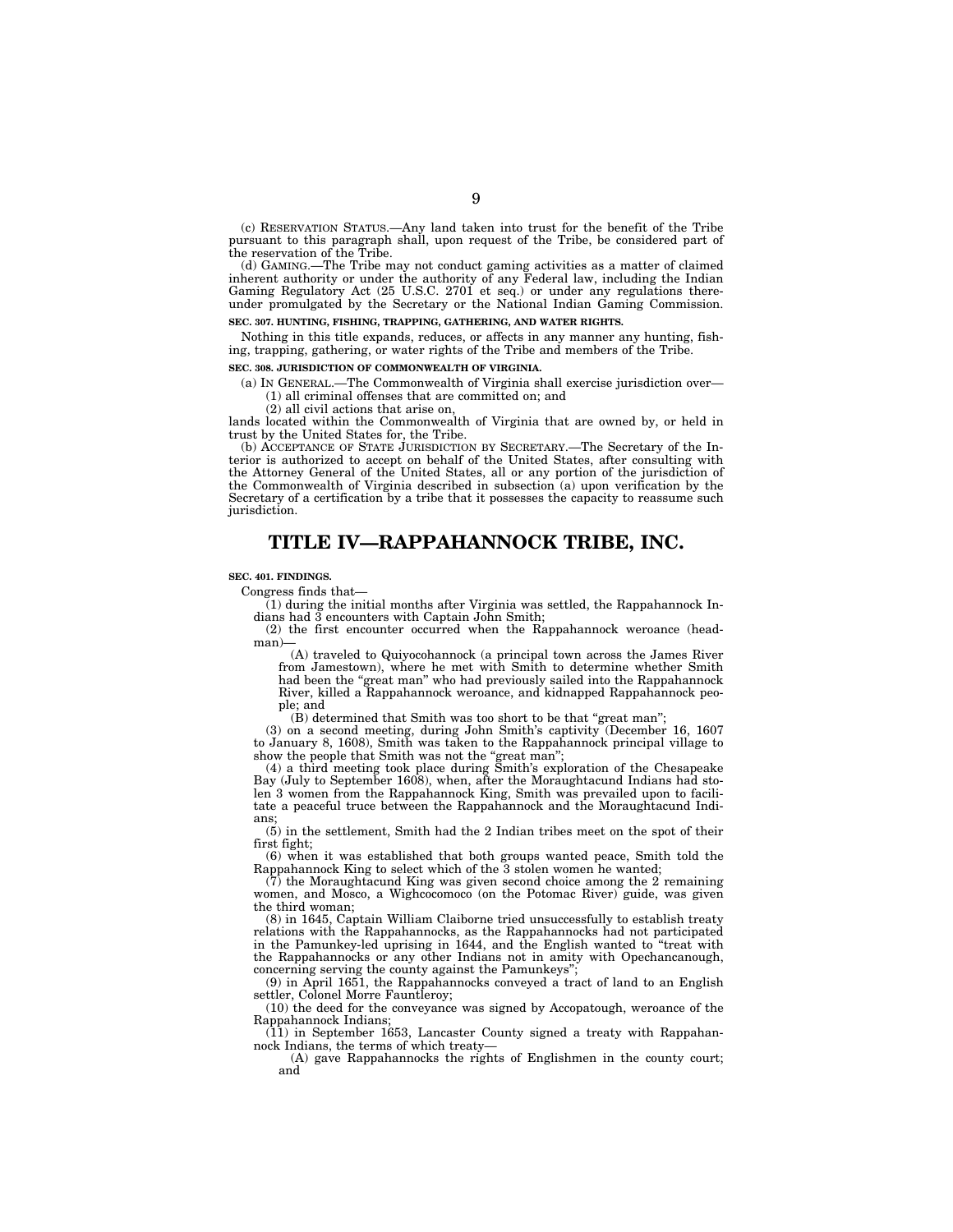(B) attempted to make the Rappahannocks more accountable under English law;

(12) in September 1653, Lancaster County defined and marked the bounds of its Indian settlements;

(13) according to the Lancaster clerk of court, ''the tribe called the great Rappahannocks lived on the Rappahannock Creek just across the river above Tappahannock'';

 $(14)$  in September 1656, (Old) Rappahannock County (which, as of the date of enactment of this Act, is comprised of Richmond and Essex Counties, Virginia) signed a treaty with Rappahannock Indians that—

(A) mirrored the Lancaster County treaty from 1653; and

(B) stated that—

(i) Rappahannocks were to be rewarded, in Roanoke, for returning English fugitives; and

(ii) the English encouraged the Rappahannocks to send their children to live among the English as servants, who the English promised would be well-treated;

(15) in 1658, the Virginia Assembly revised a 1652 Act stating that ''there be no grants of land to any Englishman whatsoever de futuro until the Indians be first served with the proportion of 50 acres of land for each bowman'';

(16) in 1669, the colony conducted a census of Virginia Indians;

(17) as of the date of that census—

(A) the majority of the Rappahannocks were residing at their hunting village on the north side of the Mattaponi River; and

(B) at the time of the visit, census-takers were counting only the Indian tribes along the rivers, which explains why only 30 Rappahannock bowmen were counted on that river;

(18) the Rappahannocks used the hunting village on the north side of the Mattaponi River as their primary residence until the Rappahannocks were removed in 1684;

(19) in May 1677, the Treaty of Middle Plantation was signed with England; (20) the Pamunkey Queen Cockacoeske signed on behalf of the Rappahannocks, ''who were supposed to be her tributaries'', but before the treaty could be ratified, the Queen of Pamunkey complained to the Virginia Colonial Council ''that she was having trouble with Rappahannocks and Chickahominies, supposedly tributaries of hers'

(21) in November 1682, the Virginia Colonial Council established a reservation for the Rappahannock Indians of 3,474 acres ''about the town where they dwelt'';

(22) the Rappahannock ''town'' was the hunting village on the north side of the Mattaponi River, where the Rappahannocks had lived throughout the 1670s;

(23) the acreage allotment of the reservation was based on the 1658 Indian land act, which translates into a bowman population of 70, or an approximate total Rappahannock population of 350;

(24) in 1683, following raids by Iroquoian warriors on both Indian and English settlements, the Virginia Colonial Council ordered the Rappahannocks to leave their reservation and unite with the Nanzatico Indians at Nanzatico Indian Town, which was located across and up the Rappahannock River some 30 miles;

(25) between 1687 and 1699, the Rappahannocks migrated out of Nanzatico, returning to the south side of the Rappahannock River at Portobacco Indian Town;

(26) in 1706, by order of Essex County, Lieutenant Richard Covington ''escorted'' the Portobaccos and Rappahannocks out of Portobacco Indian Town, out of Essex County, and into King and Queen County where they settled along the ridgeline between the Rappahannock and Mattaponi Rivers, the site of their ancient hunting village and 1682 reservation;

(27) during the 1760s, 3 Rappahannock girls were raised on Thomas Nelson's Bleak Hill Plantation in King William County;

 $(28)$  of those girls

(A) 1 married a Saunders man;

(B) 1 married a Johnson man; and

(C) 1 had 2 children, Edmund and Carter Nelson, fathered by Thomas Cary Nelson;

(29) in the 19th century, those Saunders, Johnson, and Nelson families are among the core Rappahannock families from which the modern Tribe traces its descent;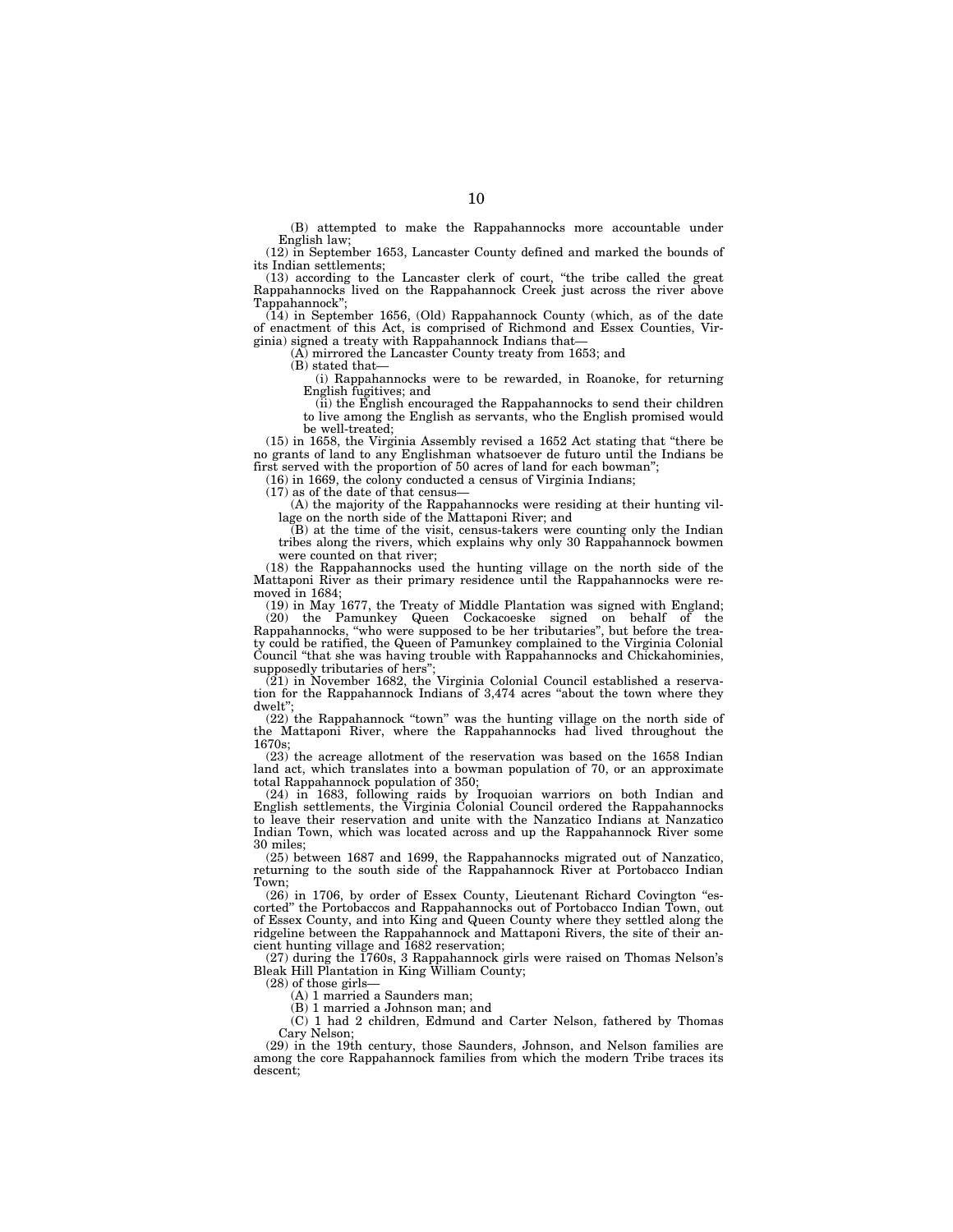(30) in 1819 and 1820, Edward Bird, John Bird (and his wife), Carter Nelson, Edmund Nelson, and Carter Spurlock (all Rappahannock ancestors) were listed on the tax roles of King and Queen County and taxed at the county poor rate; (31) Edmund Bird was added to the tax roles in 1821;

(32) those tax records are significant documentation because the great majority of pre-1864 records for King and Queen County were destroyed by fire; (33) beginning in 1819, and continuing through the 1880s, there was a solid

Rappahannock presence in the membership at Upper Essex Baptist Church; (34) that was the first instance of conversion to Christianity by at least some

Rappahannock Indians; (35) while 26 identifiable and traceable Rappahannock surnames appear on the pre-1863 membership list, and 28 were listed on the 1863 membership roster, the number of surnames listed had declined to 12 in 1878 and had risen only slightly to 14 by 1888;

(36) a reason for the decline is that in 1870, a Methodist circuit rider, Joseph Mastin, secured funds to purchase land and construct St. Stephens Baptist Church for the Rappahannocks living nearby in Caroline County;

(37) Mastin referred to the Rappahannocks during the period of 1850 to 1870 as ''Indians, having a great need for moral and Christian guidance'';

(38) St. Stephens was the dominant tribal church until the Rappahannock Indian Baptist Church was established in 1964;

(39) at both churches, the core Rappahannock family names of Bird, Clarke, Fortune, Johnson, Nelson, Parker, and Richardson predominate;

(40) during the early 1900s, James Mooney, noted anthropologist, maintained correspondence with the Rappahannocks, surveying them and instructing them on how to formalize their tribal government;

(41) in November 1920, Speck visited the Rappahannocks and assisted them in organizing the fight for their sovereign rights;

 $(42)$  in 1921, the Rappahannocks were granted a charter from the Commonwealth of Virginia formalizing their tribal government;

(43) Speck began a professional relationship with the Tribe that would last more than 30 years and document Rappahannock history and traditions as never before;

(44) in April 1921, Rappahannock Chief George Nelson asked the Governor of Virginia, Westmoreland Davis, to forward a proclamation to the President of the United States, along with an appended list of tribal members and a handwritten copy of the proclamation itself;

(45) the letter concerned Indian freedom of speech and assembly nationwide; (46) in 1922, the Rappahannocks established a formal school at Lloyds, Essex County, Virginia;

(47) prior to establishment of the school, Rappahannock children were taught by a tribal member in Central Point, Caroline County, Virginia;

(48) in December 1923, Rappahannock Chief George Nelson testified before Congress appealing for a \$50,000 appropriation to establish an Indian school in Virginia;

(49) in 1930, the Rappahannocks were engaged in an ongoing dispute with the Commonwealth of Virginia and the United States Census Bureau about their classification in the 1930 Federal census;

(50) in January 1930, Rappahannock Chief Otho S. Nelson wrote to Leon Truesdell, Chief Statistician of the United States Census Bureau, asking that the 218 enrolled Rappahannocks be listed as Indians;

(51) in February 1930, Truesdell replied to Nelson saying that ''special instructions'' were being given about classifying Indians;

(52) in April 1930, Nelson wrote to William M. Steuart at the Census Bureau asking about the enumerators' failure to classify his people as Indians, saying that enumerators had not asked the question about race when they interviewed his people;

 $(53)$  in a followup letter to Truesdell, Nelson reported that the enumerators were "flatly denying" his people's request to be listed as Indians and that the race question was completely avoided during interviews;

(54) the Rappahannocks had spoken with Caroline and Essex County enumerators, and with John M.W. Green at that point, without success;

(55) Nelson asked Truesdell to list people as Indians if he sent a list of members;

(56) the matter was settled by William Steuart, who concluded that the Bureau's rule was that people of Indian descent could be classified as ''Indian'' only if Indian ''blood'' predominated and ''Indian'' identity was accepted in the local community;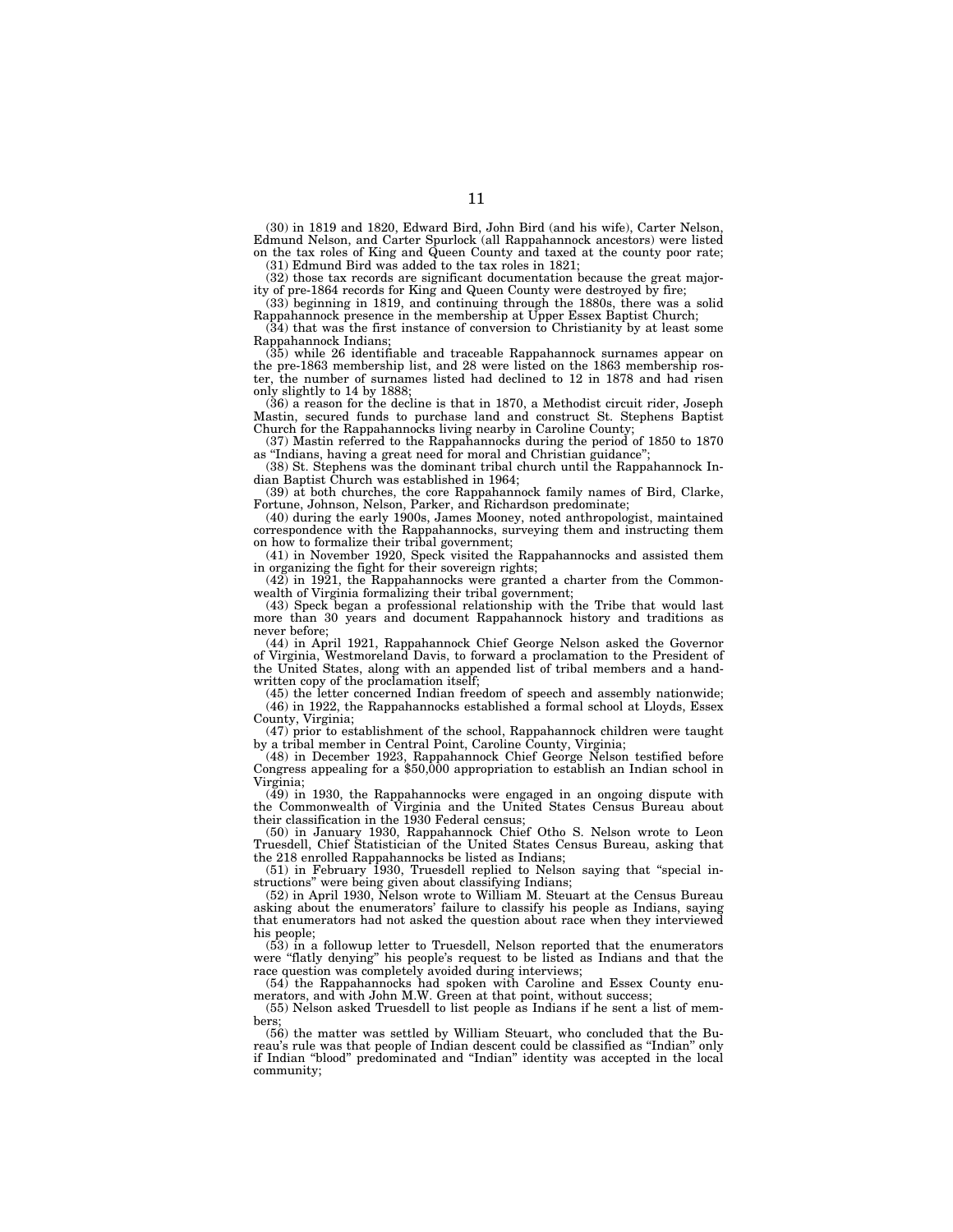(57) the Virginia Vital Statistics Bureau classed all nonreservation Indians as "Negro", and it failed to see why "an exception should be made" for the Rappahannocks;

(58) therefore, in 1925, the Indian Rights Association took on the Rappahannock case to assist the Rappahannocks in fighting for their recognition and rights as an Indian tribe;

(59) during the Second World War, the Pamunkeys, Mattaponis, Chickahominies, and Rappahannocks had to fight the draft boards with respect to their racial identities;

(60) the Virginia Vital Statistics Bureau insisted that certain Indian draftees be inducted into Negro units;

(61) finally, 3 Rappahannocks were convicted of violating the Federal draft laws and, after spending time in a Federal prison, were granted conscientious objector status and served out the remainder of the war working in military hospitals;

(62) in 1943, Frank Speck noted that there were approximately 25 commu-nities of Indians left in the Eastern United States that were entitled to Indian

classification, including the Rappahannocks; (63) in the 1940s, Leon Truesdell, Chief Statistician, of the United States Census Bureau, listed 118 members in the Rappahannock Tribe in the Indian population of Virginia;

(64) on April 25, 1940, the Office of Indian Affairs of the Department of the Interior included the Rappahannocks on a list of Indian tribes classified by State and by agency; (65) in 1948, the Smithsonian Institution Annual Report included an article

by William Harlen Gilbert entitled, ''Surviving Indian Groups of the Eastern United States'', which included and described the Rappahannock Tribe;

(66) in the late 1940s and early 1950s, the Rappahannocks operated a school

at Indian Neck; (67) the State agreed to pay a tribal teacher to teach 10 students bused by King and Queen County to Sharon Indian School in King William County, Virginia;

(68) in 1965, Rappahannock students entered Marriott High School (a white public school) by executive order of the Governor of Virginia;

(69) in 1972, the Rappahannocks worked with the Coalition of Eastern Native Americans to fight for Federal recognition;

(70) in 1979, the Coalition established a pottery and artisans company, operating with other Virginia tribes;

(71) in 1980, the Rappahannocks received funding through the Administration for Native Americans of the Department of Health and Human Services to develop an economic program for the Tribe; and

(72) in 1983, the Rappahannocks received State recognition as an Indian tribe.

#### **SEC. 402. DEFINITIONS.**

In this title:

(1) SECRETARY.—The term ''Secretary'' means the Secretary of the Interior.

(2) TRIBAL MEMBER.—The term "tribal member" means—

(A) an individual who is an enrolled member of the Tribe as of the date of enactment of this Act; and

(B) an individual who has been placed on the membership rolls of the Tribe in accordance with this title.

 $(3)$  Tribe.

(A) IN GENERAL.—The term ''Tribe'' means the organization possessing the legal name Rappahannock Tribe, Inc.

(B) EXCLUSIONS.—The term ''Tribe'' does not include any other Indian tribe, subtribe, band, or splinter group the members of which represent themselves as Rappahannock Indians.

#### **SEC. 403. FEDERAL RECOGNITION.**

(a) FEDERAL RECOGNITION.

(1) IN GENERAL.—Federal recognition is extended to the Tribe.

(2) APPLICABILITY OF LAWS.—All laws (including regulations) of the United States of general applicability to Indians or nations, Indian tribes, or bands of Indians (including the Act of June 18, 1934 (25 U.S.C. 461 et seq.)) that are not inconsistent with this title shall be applicable to the Tribe and tribal members.

(b) FEDERAL SERVICES AND BENEFITS.—

(1) IN GENERAL.—On and after the date of enactment of this Act, the Tribe and tribal members shall be eligible for all services and benefits provided by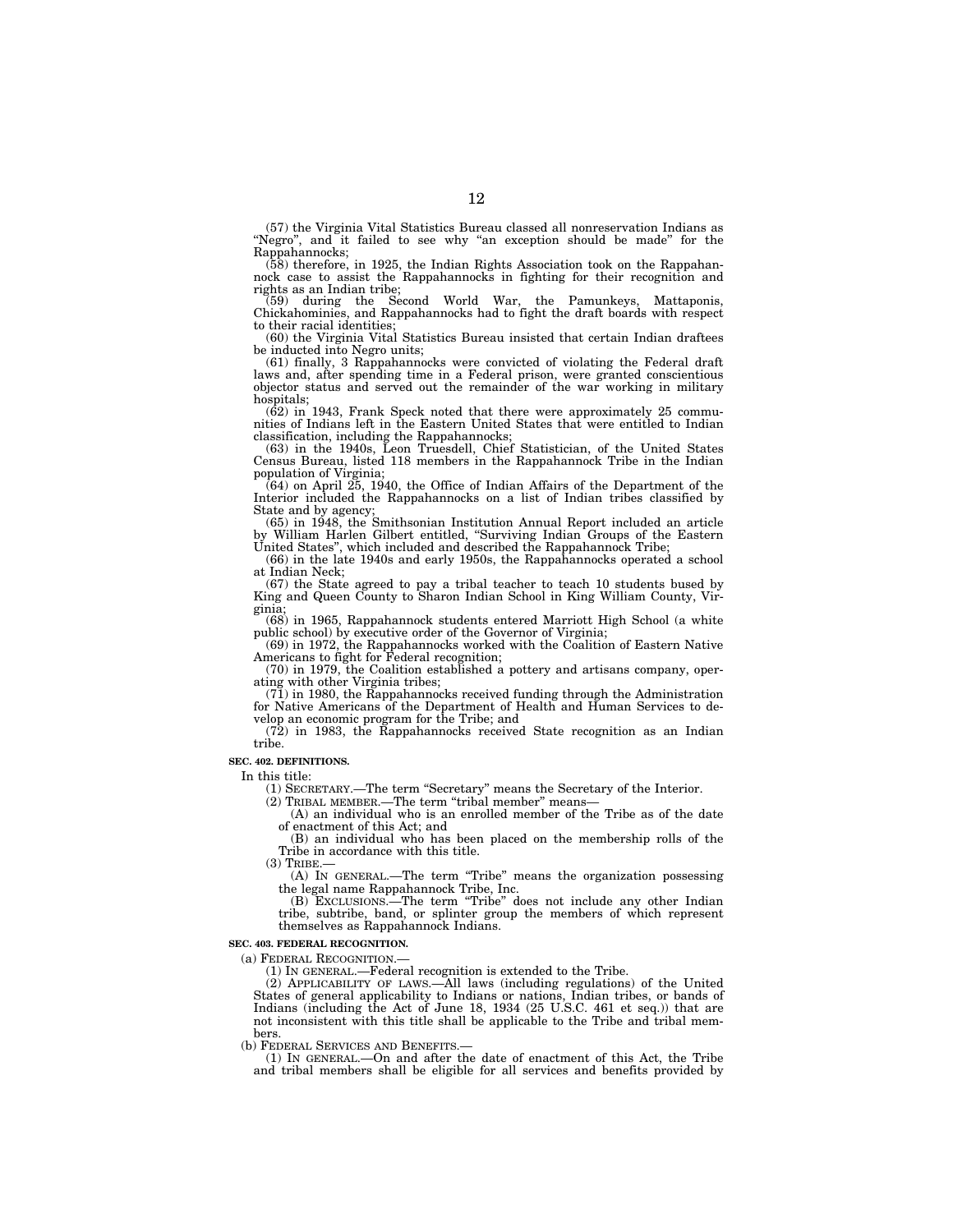the Federal Government to federally recognized Indian tribes without regard to the existence of a reservation for the Tribe.

(2) SERVICE AREA.—For the purpose of the delivery of Federal services to tribal members, the service area of the Tribe shall be considered to be the area comprised of King and Queen County, Caroline County, Essex County, Spotsylvania County, Stafford County, and Richmond County, Virginia.

#### **SEC. 404. MEMBERSHIP; GOVERNING DOCUMENTS.**

The membership roll and governing documents of the Tribe shall be the most recent membership roll and governing documents, respectively, submitted by the Tribe to the Secretary before the date of enactment of this Act.

#### **SEC. 405. GOVERNING BODY.**

The governing body of the Tribe shall be—

(1) the governing body of the Tribe in place as of the date of enactment of this Act; or

(2) any subsequent governing body elected in accordance with the election procedures specified in the governing documents of the Tribe.

### **SEC. 406. RESERVATION OF THE TRIBE.**

(a) IN GENERAL.—Upon the request of the Tribe, the Secretary of the Interior— (1) shall take into trust for the benefit of the Tribe any land held in fee by the Tribe that was acquired by the Tribe on or before January 1, 2007, if such lands are located within the boundaries of King and Queen County, Stafford County, Spotsylvania County, Richmond County, Essex County, and Caroline County, Virginia; and

(2) may take into trust for the benefit of the Tribe any land held in fee by the Tribe, if such lands are located within the boundaries of King and Queen County, Stafford County, Spotsylvania County, Richmond County, Essex County, and Caroline County, Virginia.

(b) DEADLINE FOR DETERMINATION.—The Secretary shall make a final written determination not later than three years of the date which the Tribe submits a request for land to be taken into trust under subsection (a)(2) and shall immediately make that determination available to the Tribe.

(c) RESERVATION STATUS.—Any land taken into trust for the benefit of the Tribe pursuant to this paragraph shall, upon request of the Tribe, be considered part of the reservation of the Tribe.

(d) GAMING.—The Tribe may not conduct gaming activities as a matter of claimed inherent authority or under the authority of any Federal law, including the Indian Gaming Regulatory Act (25 U.S.C. 2701 et seq.) or under any regulations thereunder promulgated by the Secretary or the National Indian Gaming Commission.

### **SEC. 407. HUNTING, FISHING, TRAPPING, GATHERING, AND WATER RIGHTS.**

Nothing in this title expands, reduces, or affects in any manner any hunting, fishing, trapping, gathering, or water rights of the Tribe and members of the Tribe.

**SEC. 408. JURISDICTION OF COMMONWEALTH OF VIRGINIA.** 

(a) IN GENERAL.—The Commonwealth of Virginia shall exercise jurisdiction over—

(1) all criminal offenses that are committed on; and

(2) all civil actions that arise on,

lands located within the Commonwealth of Virginia that are owned by, or held in trust by the United States for, the Tribe.

(b) ACCEPTANCE OF STATE JURISDICTION BY SECRETARY.—The Secretary of the Interior is authorized to accept on behalf of the United States, after consulting with the Attorney General of the United States, all or any portion of the jurisdiction of the Commonwealth of Virginia described in subsection (a) upon verification by the Secretary of a certification by a tribe that it possesses the capacity to reassume such jurisdiction.

# **TITLE V—MONACAN INDIAN NATION**

#### **SEC. 501. FINDINGS.**

Congress finds that—

(1) In 1677, the Monacan Tribe signed the Treaty of Middle Plantation between Charles II of England and 12 Indian ''Kings and Chief Men'';

(2) in 1722, in the Treaty of Albany, Governor Spotswood negotiated to save the Virginia Indians from extinction at the hands of the Iroquois;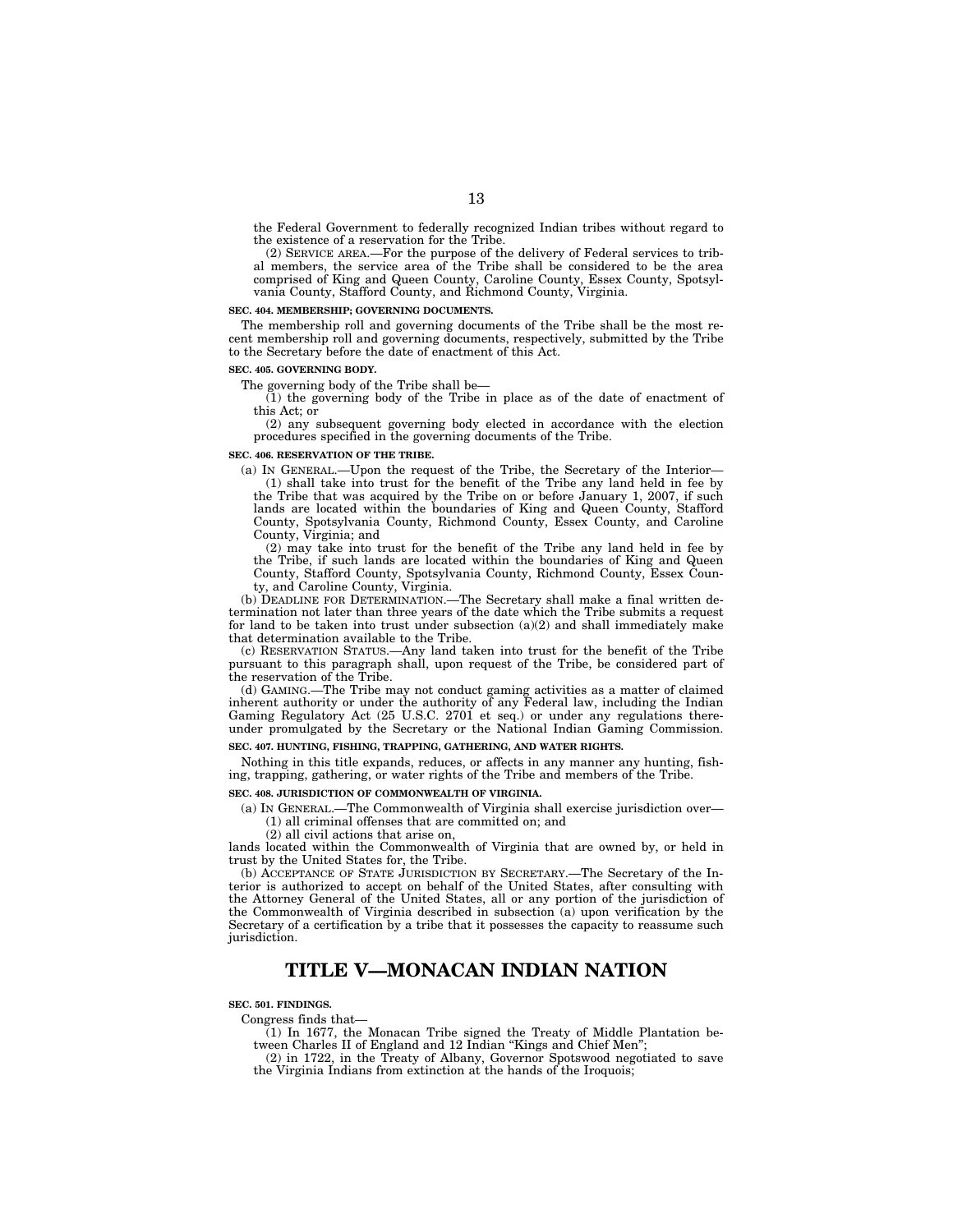(3) specifically mentioned in the negotiations were the Monacan tribes of the Totero (Tutelo), Saponi, Ocheneeches (Occaneechi), Stengenocks, and Meipontskys;

 $(4)$  in 1790, the first national census recorded Benjamin Evans and Robert Johns, both ancestors of the present Monacan community, listed as ''white'' with mulatto children;

(5) in 1782, tax records also began for those families;

(6) in 1850, the United States census recorded 29 families, mostly large, with Monacan surnames, the members of which are genealogically related to the present community;

(7) in 1870, a log structure was built at the Bear Mountain Indian Mission; (8) in 1908, the structure became an Episcopal Mission and, as of the date of enactment of this Act, the structure is listed as a landmark on the National Register of Historic Places; (9) in 1920, 304 Amherst Indians were identified in the United States census;

(10) from 1930 through 1931, numerous letters from Monacans to the Bureau of the Census resulted from the decision of Dr. Walter Plecker, former head of the Bureau of Vital Statistics of the Commonwealth of Virginia, not to allow Indians to register as Indians for the 1930 census;

(11) the Monacans eventually succeeded in being allowed to claim their race, albeit with an asterisk attached to a note from Dr. Plecker stating that there were no Indians in Virginia;

(12) in 1947, D'Arcy McNickle, a Salish Indian, saw some of the children at the Amherst Mission and requested that the Cherokee Agency visit them be-cause they appeared to be Indian;

(13) that letter was forwarded to the Department of the Interior, Office of In-

dian Affairs, Chicago, Illinois; (14) Chief Jarrett Blythe of the Eastern Band of Cherokee did visit the Mission and wrote that he ''would be willing to accept these children in the Cherokee school'

(15) in 1979, a Federal Coalition of Eastern Native Americans established the entity known as ''Monacan Co-operative Pottery'' at the Amherst Mission; (16) some important pieces were produced at Monacan Co-operative Pottery,

including a piece that was sold to the Smithsonian Institution;

(17) the Mattaponi-Pamunkey-Monacan Consortium, established in 1981, has since been organized as a nonprofit corporation that serves as a vehicle to obtain funds for those Indian tribes from the Department of Labor under Native American programs;

(18) in 1989, the Monacan Tribe was recognized by the Commonwealth of Virginia, which enabled the Tribe to apply for grants and participate in other programs; and

(19) in 1993, the Monacan Tribe received tax-exempt status as a nonprofit corporation from the Internal Revenue Service.

#### **SEC. 502. DEFINITIONS.**

In this title:

(1) SECRETARY.—The term ''Secretary'' means the Secretary of the Interior.

(2) TRIBAL MEMBER.—The term "tribal member" means—

(A) an individual who is an enrolled member of the Tribe as of the date of enactment of this Act; and

(B) an individual who has been placed on the membership rolls of the Tribe in accordance with this title.

(3) TRIBE.—The term ''Tribe'' means the Monacan Indian Nation.

#### **SEC. 503. FEDERAL RECOGNITION.**

(a) FEDERAL RECOGNITION.—

(1) IN GENERAL.—Federal recognition is extended to the Tribe.

(2) APPLICABILITY OF LAWS.—All laws (including regulations) of the United States of general applicability to Indians or nations, Indian tribes, or bands of Indians (including the Act of June 18, 1934 (25 U.S.C. 461 et seq.)) that are not inconsistent with this title shall be applicable to the Tribe and tribal members.

(b) FEDERAL SERVICES AND BENEFITS.

(1) IN GENERAL.—On and after the date of enactment of this Act, the Tribe and tribal members shall be eligible for all services and benefits provided by the Federal Government to federally recognized Indian tribes without regard to the existence of a reservation for the Tribe.

(2) SERVICE AREA.—For the purpose of the delivery of Federal services to tribal members, the service area of the Tribe shall be considered to be the area comprised of all land within 25 miles from the center of Amherst, Virginia.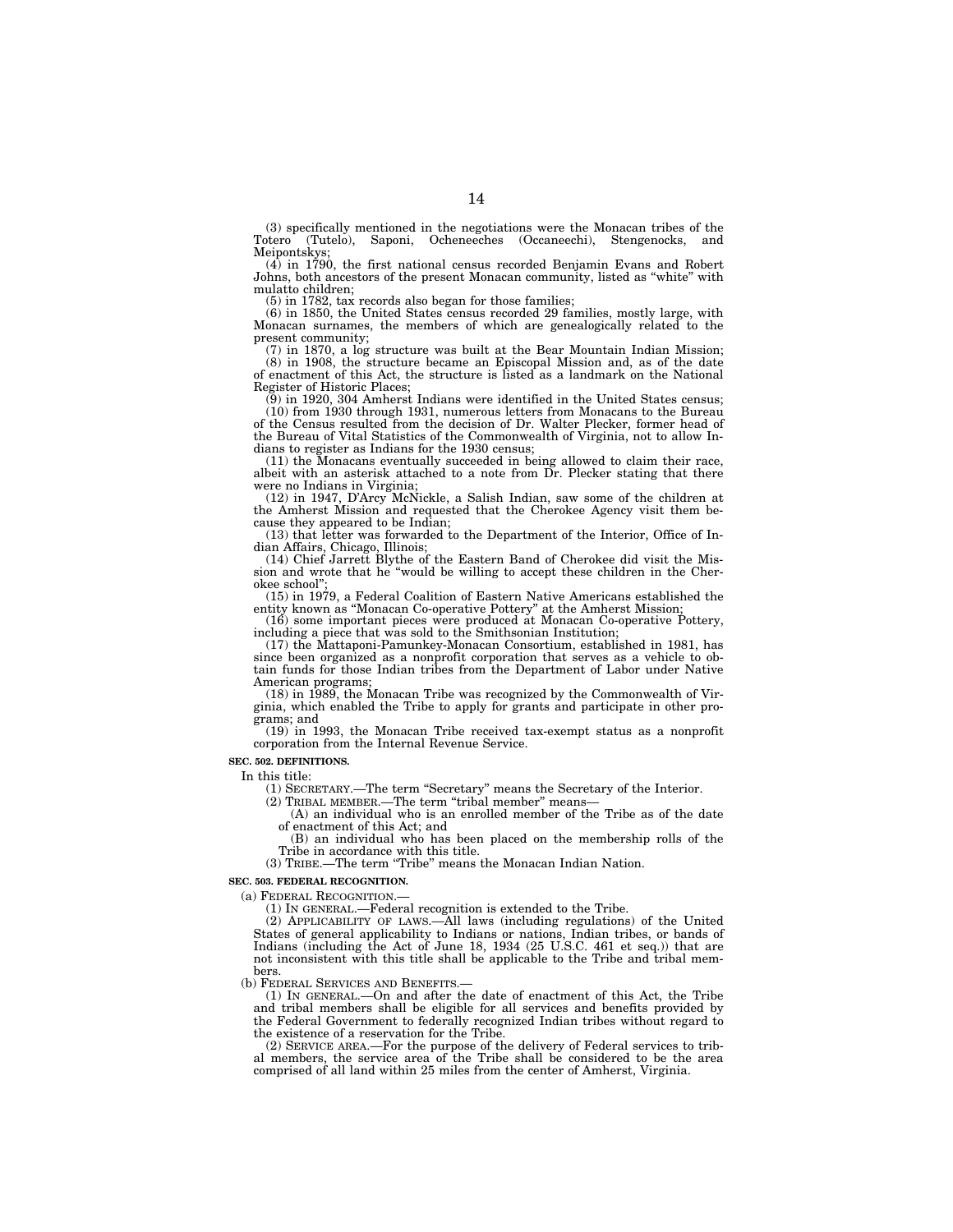#### **SEC. 504. MEMBERSHIP; GOVERNING DOCUMENTS.**

The membership roll and governing documents of the Tribe shall be the most recent membership roll and governing documents, respectively, submitted by the Tribe to the Secretary before the date of enactment of this Act.

#### **SEC. 505. GOVERNING BODY.**

The governing body of the Tribe shall be—

(1) the governing body of the Tribe in place as of the date of enactment of this Act; or

(2) any subsequent governing body elected in accordance with the election procedures specified in the governing documents of the Tribe.

#### **SEC. 506. RESERVATION OF THE TRIBE.**

(a) IN GENERAL.—Upon the request of the Tribe, the Secretary of the Interior— (1) shall take into trust for the benefit of the Tribe any land held in fee by the Tribe that was acquired by the Tribe on or before January 1, 2007, if such lands are located within the boundaries of Albemarle County, Alleghany County, Amherst County, Augusta County, Campbell County, Nelson County, and Rockbridge County, Virginia; and

(2) may take into trust for the benefit of the Tribe any land held in fee by the Tribe, if such lands are located within the boundaries of Albemarle County, Alleghany County, Amherst County, Augusta County, Campbell County, Nelson County, and Rockbridge County, Virginia.

(b) DEADLINE FOR DETERMINATION.—The Secretary shall make a final written determination not later than three years of the date which the Tribe submits a request for land to be taken into trust under subsection  $(a)(2)$  and shall immediately make that determination available to the Tribe.

(c) RESERVATION STATUS.—Any land taken into trust for the benefit of the Tribe pursuant to this paragraph shall, upon request of the Tribe, be considered part of the reservation of the Tribe.

(d) GAMING.—The Tribe may not conduct gaming activities as a matter of claimed inherent authority or under the authority of any Federal law, including the Indian Gaming Regulatory Act (25 U.S.C. 2701 et seq.) or under any regulations thereunder promulgated by the Secretary or the National Indian Gaming Commission.

**SEC. 507. HUNTING, FISHING, TRAPPING, GATHERING, AND WATER RIGHTS.** 

Nothing in this title expands, reduces, or affects in any manner any hunting, fishing, trapping, gathering, or water rights of the Tribe and members of the Tribe.

#### **SEC. 508. JURISDICTION OF COMMONWEALTH OF VIRGINIA**

(a) IN GENERAL.—The Commonwealth of Virginia shall exercise jurisdiction over— (1) all criminal offenses that are committed on; and

(2) all civil actions that arise on,

lands located within the Commonwealth of Virginia that are owned by, or held in trust by the United States for, the Tribe.

(b) ACCEPTANCE OF STATE JURISDICTION BY SECRETARY.—The Secretary of the Interior is authorized to accept on behalf of the United States, after consulting with the Attorney General of the United States, all or any portion of the jurisdiction of the Commonwealth of Virginia described in subsection (a) upon verification by the Secretary of a certification by a tribe that it possesses the capacity to reassume such jurisdiction.

# **TITLE VI—NANSEMOND INDIAN TRIBE**

#### **SEC. 601. FINDINGS.**

Congress finds that—

(1) from 1607 until 1646, Nansemond Indians—

(A) lived approximately 30 miles from Jamestown; and

(B) were significantly involved in English-Indian affairs;

(2) after 1646, there were 2 sections of Nansemonds in communication with each other, the Christianized Nansemonds in Norfolk County, who lived as citizens, and the traditionalist Nansemonds, who lived further west;

(3) in 1638, according to an entry in a 17th century sermon book still owned by the Chief's family, a Norfolk County Englishman married a Nansemond woman;

(4) that man and woman are lineal ancestors of all of members of the Nansemond Indian tribe alive as of the date of enactment of this Act, as are some of the traditionalist Nansemonds;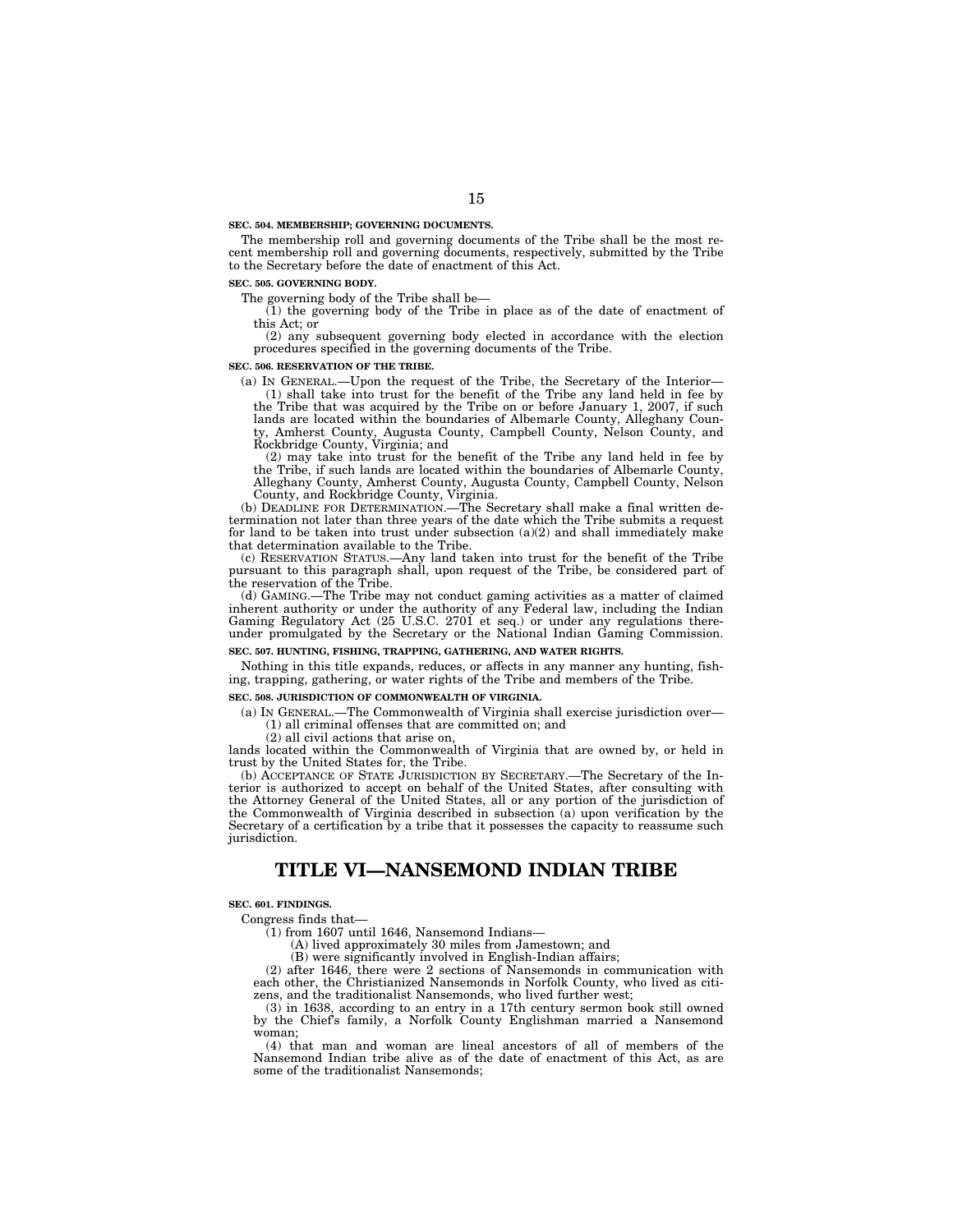(5) in 1669, the 2 Nansemond sections appeared in Virginia Colony's census of Indian bowmen;

(6) in 1677, Nansemond Indians were signatories to the Treaty of 1677 with the King of England;

 $(7)$  in 1700 and 1704, the Nansemonds and other Virginia Indian tribes were prevented by Virginia Colony from making a separate peace with the Iroquois; (8) Virginia represented those Indian tribes in the final Treaty of 1722;

(9) in 1711, a Nansemond boy attended the Indian School at the College of William and Mary;

(10) in 1727, Norfolk County granted William Bass and his kinsmen the ''Indian privileges'' of clearing swamp land and bearing arms (which privileges were forbidden to other nonwhites) because of their Nansemond ancestry, which meant that Bass and his kinsmen were original inhabitants of that land;

(11) in 1742, Norfolk County issued a certificate of Nansemond descent to William Bass;

(12) from the 1740s to the 1790s, the traditionalist section of the Nansemond tribe, 40 miles west of the Christianized Nansemonds, was dealing with reservation land;

(13) the last surviving members of that section sold out in 1792 with the per-mission of the Commonwealth of Virginia;

(14) in 1797, Norfolk County issued a certificate stating that William Bass was of Indian and English descent, and that his Indian line of ancestry ran directly back to the early 18th century elder in a traditionalist section of Nansemonds on the reservation;

(15) in 1833, Virginia enacted a law enabling people of European and Indian

descent to obtain a special certificate of ancestry; (16) the law originated from the county in which Nansemonds lived, and mostly Nansemonds, with a few people from other counties, took advantage of the new law;

(17) a Methodist mission established around 1850 for Nansemonds is currently a standard Methodist congregation with Nansemond members;

(18) in 1901, Smithsonian anthropologist James Mooney—

(A) visited the Nansemonds; and

(B) completed a tribal census that counted 61 households and was later published;

(19) in 1922, Nansemonds were given a special Indian school in the segregated school system of Norfolk County;

(20) the school survived only a few years;

(21) in 1928, University of Pennsylvania anthropologist Frank Speck pub-lished a book on modern Virginia Indians that included a section on the Nansemonds; and

 $(22)$  the Nansemonds were organized formally, with elected officers, in 1984, and later applied for and received State recognition.

**SEC. 602. DEFINITIONS.** 

In this title:

(1) SECRETARY.—The term ''Secretary'' means the Secretary of the Interior.

(2) TRIBAL MEMBER.—The term "tribal member" means—

(A) an individual who is an enrolled member of the Tribe as of the date of enactment of this Act; and

(B) an individual who has been placed on the membership rolls of the Tribe in accordance with this title.

(3) TRIBE.—The term ''Tribe'' means the Nansemond Indian Tribe.

#### **SEC. 603. FEDERAL RECOGNITION.**

(a) FEDERAL RECOGNITION.—

(1) IN GENERAL.—Federal recognition is extended to the Tribe.

(2) APPLICABILITY OF LAWS.—All laws (including regulations) of the United States of general applicability to Indians or nations, Indian tribes, or bands of Indians (including the Act of June 18, 1934 (25 U.S.C. 461 et seq.)) that are not inconsistent with this title shall be applicable to the Tribe and tribal members.

(b) FEDERAL SERVICES AND BENEFITS.—

(1) IN GENERAL.—On and after the date of enactment of this Act, the Tribe and tribal members shall be eligible for all services and benefits provided by the Federal Government to federally recognized Indian tribes without regard to the existence of a reservation for the Tribe.

(2) SERVICE AREA.—For the purpose of the delivery of Federal services to tribal members, the service area of the Tribe shall be considered to be the area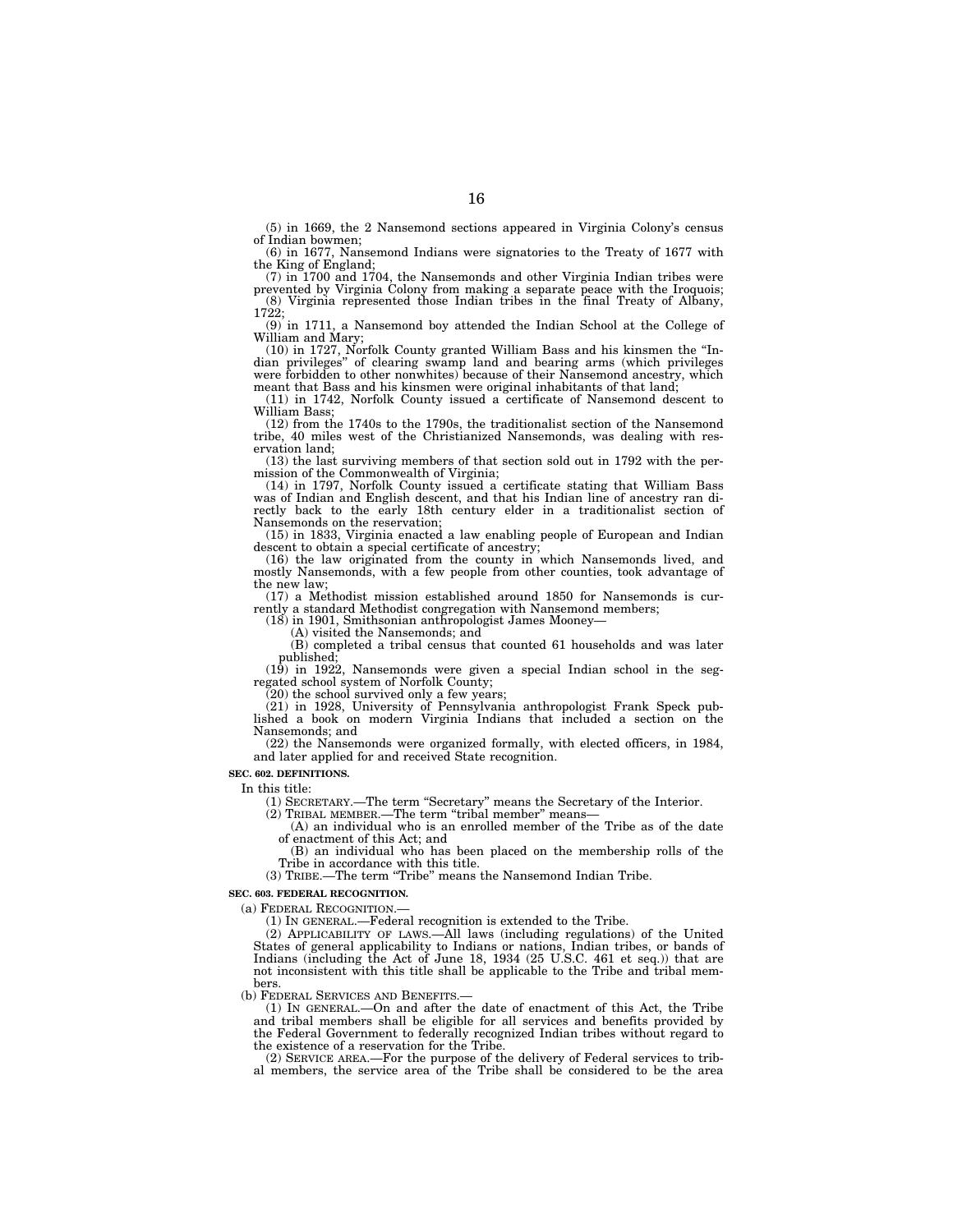comprised of the cities of Chesapeake, Hampton, Newport News, Norfolk, Ports-mouth, Suffolk, and Virginia Beach, Virginia.

#### **SEC. 604. MEMBERSHIP; GOVERNING DOCUMENTS.**

The membership roll and governing documents of the Tribe shall be the most re-cent membership roll and governing documents, respectively, submitted by the Tribe to the Secretary before the date of enactment of this Act.

#### **SEC. 605. GOVERNING BODY.**

The governing body of the Tribe shall be— (1) the governing body of the Tribe in place as of the date of enactment of this Act; or

(2) any subsequent governing body elected in accordance with the election procedures specified in the governing documents of the Tribe.

#### **SEC. 606. RESERVATION OF THE TRIBE.**

(a) IN GENERAL.—Upon the request of the Tribe, the Secretary of the Interior— (1) shall take into trust for the benefit of the Tribe any land held in fee by the Tribe that was acquired by the Tribe on or before January 1, 2007, if such lands are located within the boundaries of the city of Suffolk, the city of Chesapeake, or Isle of Wight County, Virginia; and (2) may take into trust for the benefit of the Tribe any land held in fee by

the Tribe, if such lands are located within the boundaries of the city of Suffolk, the city of Chesapeake, or Isle of Wight County, Virginia.

(b) DEADLINE FOR DETERMINATION.—The Secretary shall make a final written determination not later than three years of the date which the Tribe submits a request for land to be taken into trust under subsection  $(a)(2)$  and shall immediately make that determination available to the Tribe.

(c) RESERVATION STATUS.—Any land taken into trust for the benefit of the Tribe pursuant to this paragraph shall, upon request of the Tribe, be considered part of the reservation of the Tribe.

(d) GAMING.—The Tribe may not conduct gaming activities as a matter of claimed inherent authority or under the authority of any Federal law, including the Indian Gaming Regulatory Act (25 U.S.C. 2701 et seq.) or under any regulations thereunder promulgated by the Secretary or the National Indian Gaming Commission.

### **SEC. 607. HUNTING, FISHING, TRAPPING, GATHERING, AND WATER RIGHTS.**

Nothing in this title expands, reduces, or affects in any manner any hunting, fishing, trapping, gathering, or water rights of the Tribe and members of the Tribe.

#### **SEC. 608. JURISDICTION OF COMMONWEALTH OF VIRGINIA.**

(a) IN GENERAL.—The Commonwealth of Virginia shall exercise jurisdiction over— (1) all criminal offenses that are committed on; and

(2) all civil actions that arise on,

lands located within the Commonwealth of Virginia that are owned by, or held in trust by the United States for, the Tribe.

(b) ACCEPTANCE OF STATE JURISDICTION BY SECRETARY.—The Secretary of the Interior is authorized to accept on behalf of the United States, after consulting with the Attorney General of the United States, all or any portion of the jurisdiction of the Commonwealth of Virginia described in subsection (a) upon verification by the Secretary of a certification by a tribe that it possesses the capacity to reassume such jurisdiction.

#### PURPOSE OF THE BILL

The purpose of H.R. 1385, the Thomasina E. Jordan Indian Tribes of Virginia Federal Recognition Act of 2009, is to extend Federal recognition to the Chickahominy Indian Tribe, the Chickahominy Indian Tribe-Eastern Division, the Upper Mattaponi Tribe, the Rappahannock Tribe, Inc., the Monacan Indian Nation, and the Nansemond Indian Tribe.

# BACKGROUND AND NEED FOR LEGISLATION

The issue of the status of these six Virginia tribes comes to the Committee with a voluminous congressional record. Similar legislation was introduced either in the House of Representatives or the Senate in the 107th, 108th, 109th and 110th Congresses. Hearings have been held on the past legislation and reports have been filed.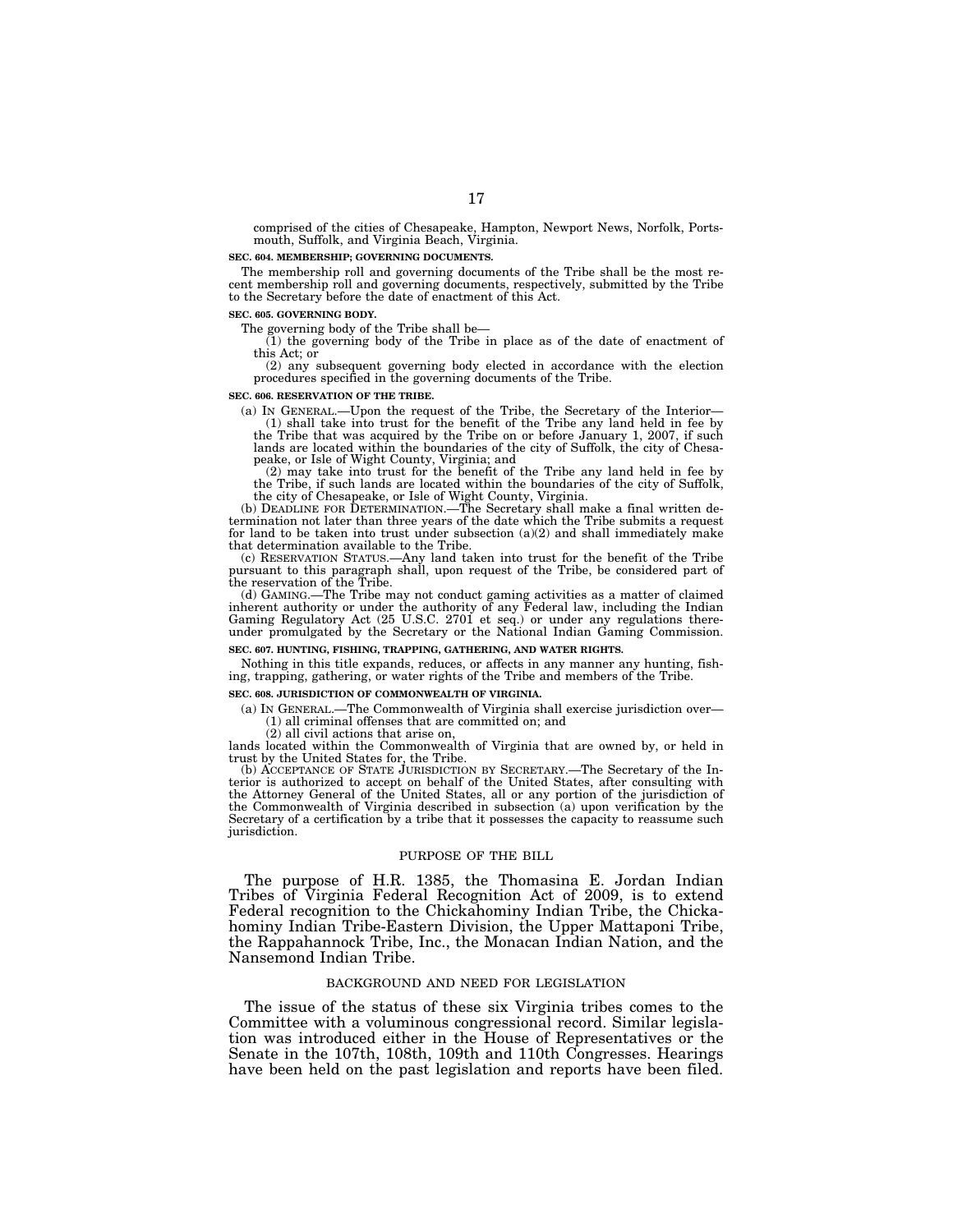These hearings and reports have consistently established that these tribes are descendants of the historic tribes that occupied the area when the first English settlers arrived in what is now Virginia. The Department of the Interior has generally not voiced opposition to Congressional recognition of these tribes other than to state that there is an administrative process available for them. The Department has not questioned the tribes' Indian ancestry or tribal governmental status.

#### *Document destruction and tampering*

Despite the wealth of documentation that exists for each of these tribes, it is not entirely clear that these tribes could meet the criteria used by the Bureau of Indian Affairs as part of the Federal Acknowledgment Process. Although references exist from the 1600s until the present indicating the existence of Indians in the Virginia area, much documentation that would be required by the Bureau of Indian Affairs has been tampered with or destroyed.

During the Civil War period from 1861–1865, most of the local records were destroyed in fires at government buildings. In addition, many Indians began adopting Anglo-American names, language, and customs in order to hide their Indian heritage to ensure survival. Another hindrance to appearing in local records was the socio-economic status of most Virginia Indians. Until the late 19th century, they tended to rent land, engage in common-law marriages, and die without a will—activities that do not require official documents thus rendering them 'invisible' in public records.

In the first half of the twentieth century, there was a deliberate and systematic attempt to erase Indians in the Commonwealth of Virginia. Dr. Walter Ashby Plecker served as the first Registrar of the Virginia Bureau of Vital Statistics from 1912–1947. A white supremacist, Dr. Plecker set out to rid the Commonwealth of Virginia of any records that recorded the existence of Indians or Indian tribes living therein. He was instrumental in ensuring passage of the 1924 Racial Integrity Act which required all persons living in Virginia to provide extensive proof of their race. The Act made it a felony to submit records which misidentified a person's race and prohibited documents and marriage licenses to anyone whose lineage was questioned.

Dr. Plecker specifically targeted Virginia Indians. At the time, individuals who had 1/16 or less Indian blood were permitted to register as White. He believed that there were no true Indians living in Virginia and those claiming to be Indian were only using the title to try and pass as White. He wrote that mixed-blood families or those suspected of having Negro ancestry must not be allowed to register as White or Indian. It was illegal for individuals to classify themselves or their newborn children as Indian. Dr. Plecker sent a list of Indian surnames to County registrars insisting they not allow anyone with these surnames to register as White or Indian. He spent decades changing the race designation on birth certificates and other legal documents from Indian to Colored, Negro, or Free Issue (a term used to describe former slaves after the Civil War). He threatened hospitals, midwives, and registrars who used the classification of Indian and was successful in getting many Virginia Indians jailed for refusing to acquiesce to his beliefs and change their racial classification. Consequently, for 46 years, there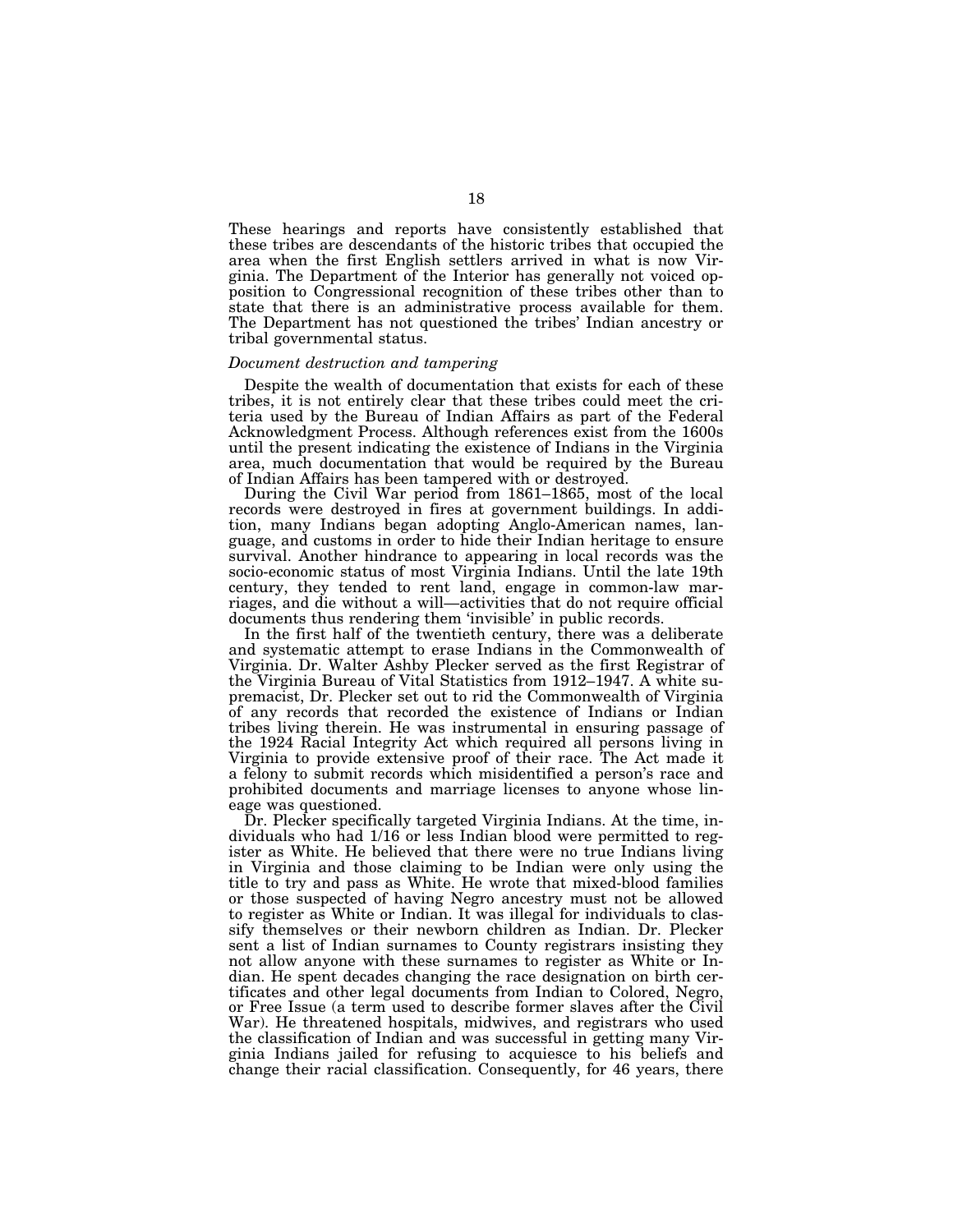was a systematic destruction of thousands of records that traced and recorded the ancestry of Virginia's Indians.

### *Schools*

The importance of tribal schools established by several of the tribes cannot be overlooked. During Reconstruction, the administration of public schools was left to each county and segregated schools were established in many areas of Virginia. "White" schools did not admit Indians but "Colored" schools did; any Indian children attending them, however, as well as their families, lost credibility to their claims as Indians. Counties were often reluctant to fund Indian schools if the Indian population was small, leaving it to the local Indian community to raise funds for their own schools, send their children to "Colored" schools, or not educate their children.

#### *Ancestry*

The evidence contained in numerous Congressional hearings and reports establishes that these tribes are descended from the historic tribes that occupied the Virginia coastline in 1607.1 When English settlers came ashore along the Virginia coastline, they were received by approximately thirty Indian tribes. Six of those tribes—the Chickahominy Indian Tribe, the Chickahominy Indian Tribe-Eastern Division, the Upper Mattaponi Tribe, the Rappahannock Tribe, Inc., the Monacan Indian Nation, and the Nansemond Indian Tribe—are the subject of this bill. From 1607 to 1646, the Chickahominy Indian Tribe lived approximately 20 miles from Jamestown. The Mattaponi Indians, who later joined the Chickahominy Indians, lived farther away. In 1614, when the Chickahominy Indian Tribe entered into a treaty of mutual aid with the English they resided on the Chickahominy River. This was followed by another treaty entered into in 1646 that forced the Chickahominy from their homeland to the area around the York and Mattaponi Rivers in present-day King William County. The history of the Chickahominy and Mattaponi Indians was intertwined for many years thereafter. In 1677, the Chickahominy and Mattaponi Indians were subjects of the Queen of Pamunkey when the Chickahominy and Mattaponi Indians signed the Treaty of Middle Plantation with England, which guaranteed the Indians civil rights, rights to gather food, and property rights. The Colony of Virginia assigned a reservation to the Chickahominy and Mattaponi Indians in 1695. In 1787, Thomas Jefferson noted the Chickahominy Indians were mixed with the Mattaponi Indians and nearby Pamunkey Indians.

# *Chickahominy Indian Tribe*

Despite the treaties, in 1702 the Chickahominy were forced from their reservation, but in 1750 some members began to migrate from King William County back to the area around the Chickahominy River in New Kent and Charles City Counties where they

<sup>&</sup>lt;sup>1</sup> See H.R. 2345, the Thomasina E. Jordan Indian Tribes of Virginia Federal Recognition Act of 2001, Hearing held Sept. 25, 2002; S. 2694, the Thomasina E. Jordan Indian Tribes of Virginia Act of 2002, S. Rept. 107–921;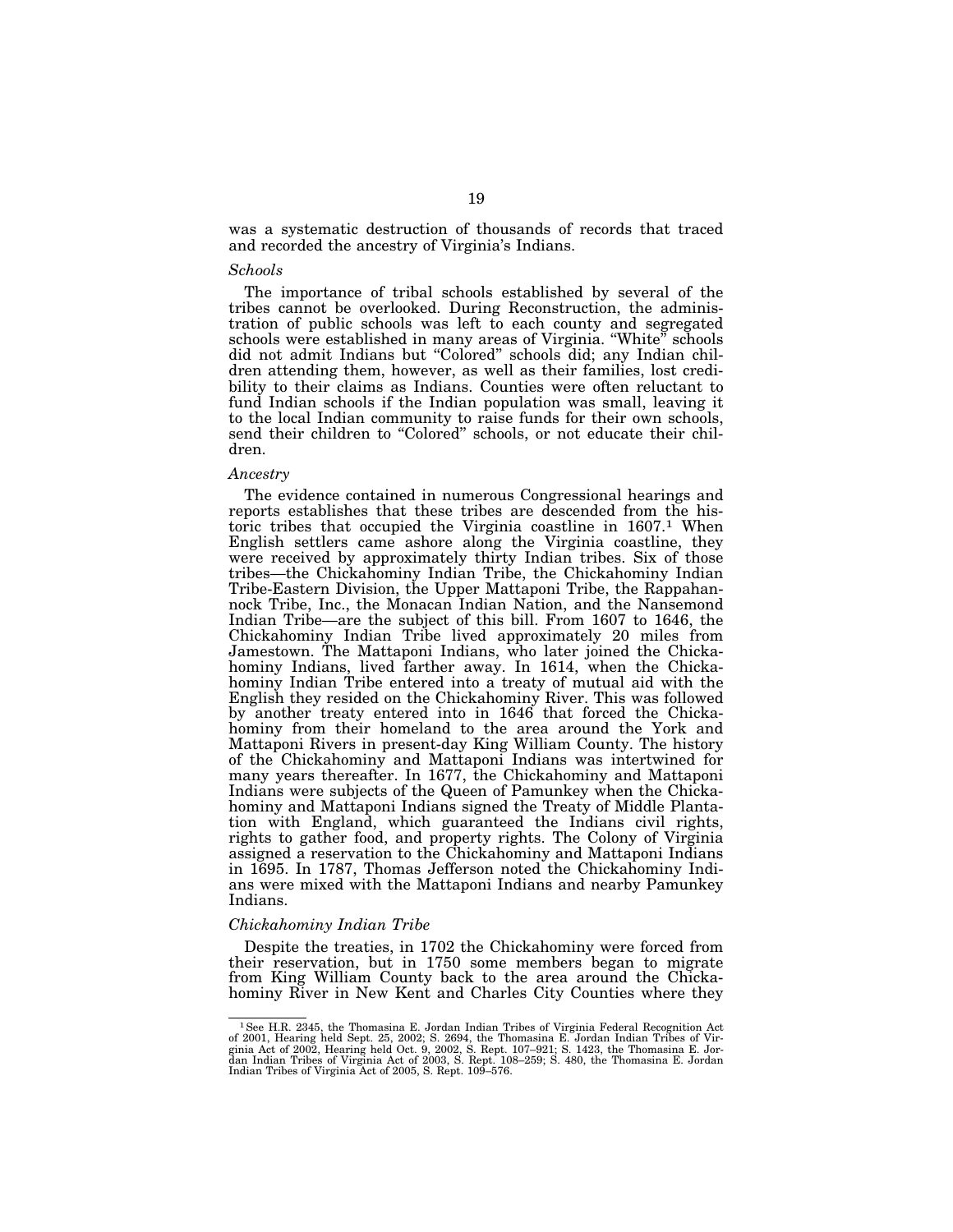still reside today. In 1831, the names of the ancestors of the modern-day Chickahominy Indian Tribe began to appear in the Charles City County census records.

In 1901, the Chickahominy Indian Tribe formalized its governing structure and has held regularly scheduled meetings since. After the governing structure was formalized, the Tribe began operating the Samaria Indian School in 1901. A tribal tax assessment on Chickahominy men was used to build and maintain the Samaria Indian School, buy supplies, and pay a teacher's salary. In 1922, the State agreed to pay two-thirds of the teachers' salaries at Samaria Indian School. On various occasions in the 1930s and 1940s, the Chickahominy corresponded with John Collier, Commissioner of Indian Affairs, requesting assistance. Mr. Collier referred the matter to the Editor of the Richmond-News Leader newspaper of Richmond, Virginia, informing him that ''as a matter largely of historical accident'' he was unable to assist them. In the early 1980s, the Commonwealth of Virginia established an advisory committee to examine Native issues. In 1983 the Commonwealth extended recognition to the Tribe.

### *Chickahominy Indian Tribe-Eastern Division*

The early history of the Chickahominy Indian Tribe-Eastern Division is the same as that of the Chickahominy Indian Tribe, as the two tribes acted as one until the early 1900s. Two fires consumed all New Kent County records prior to 1870, but an enclave of Indians in New Kent County are shown in the Virginia Census of 1870. These are the ancestors of the Chickahominy Indian Tribe-Eastern Division. In 1901, the Chickahominy Indian Tribe (before the tribes were split) established the Samaria Indian Baptist Church in 1901. When the Chickahominy Indian Tribe was split into the Chickahominy Indian Tribe and the Chickahominy Indian Tribe-Eastern Division in 1910, the Chickahominy Indian Tribe-Eastern Division started a one-room schoolhouse in New Kent County called the Boulevard Indian School. The Eastern Division tribal government was officially formed in 1920 and their church, the Tsena Commocko Baptist Church was organized in 1922. In 1925, the tribe was incorporated under a tax-exempt status. At this time, all tribal males sixteen years of age and older began contributing dues towards the financial operation of the tribe. In 1950, the tribal school was closed and the children started attending Samaria Indian School, but that school was closed in 1967 when Virginia integrated its public school system. In the late 1970s, the tribe was awarded a grant from the U.S. Department of Housing and Urban Development to buy two mobile homes to be used as office and classroom space. Another grant from the Administration of Native American Programs was used for the purchase and improvement of office equipment and supplies. The Tribe received state recognition in 1983.

#### *Upper Mattaponi Tribe*

The Upper Mattaponi Tribe shares its earlier history with the Chickahominy Indian Tribe, as they were forced together through treaties with the English. In 1695, the Chickahominy and Mattaponi Indians were assigned a reservation by the Virginia Colony but traded reservation land for land at a place known as ''the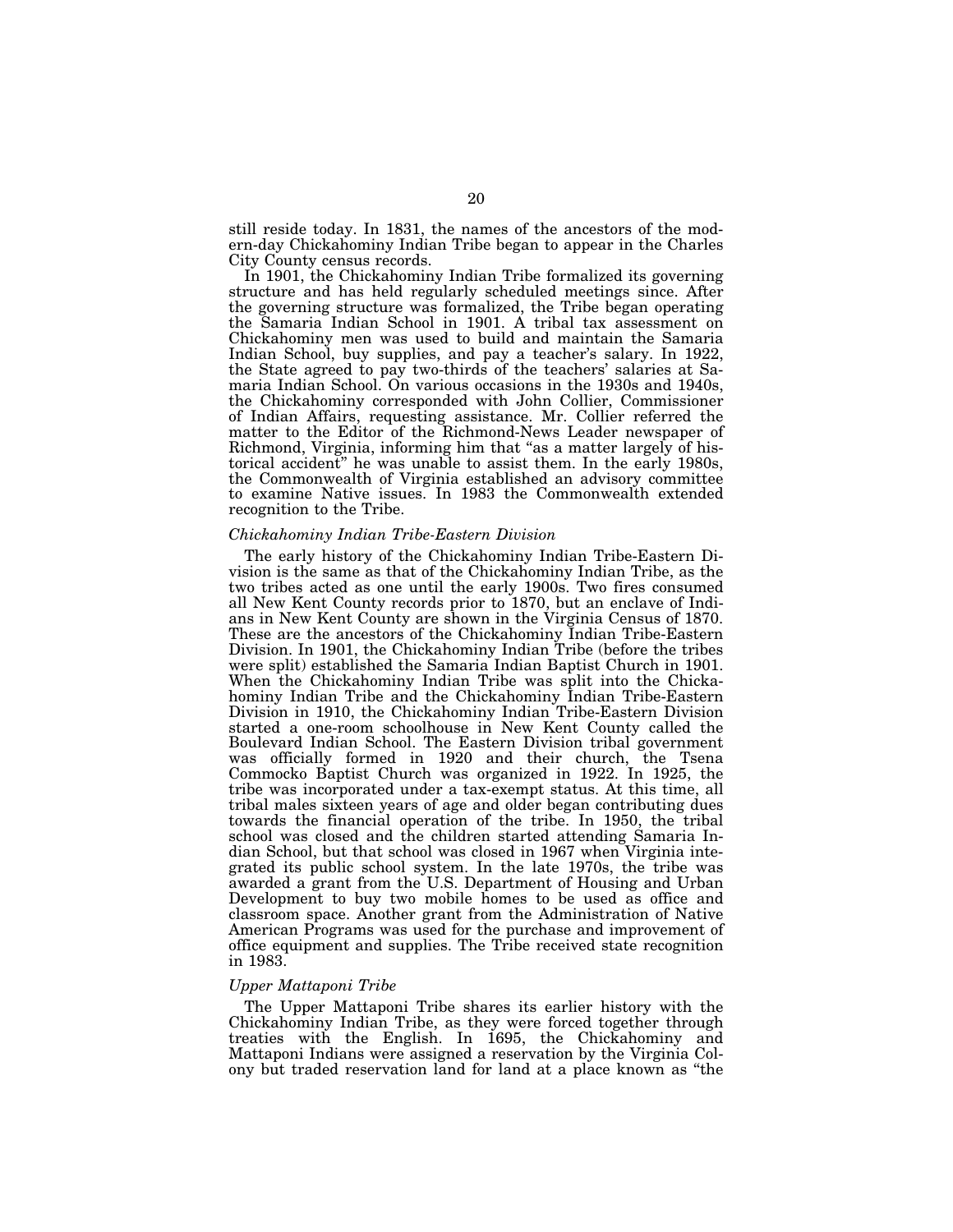cliffs,'' which today is still known as the Mattaponi Indian Reservation. The Virginia Colony discontinued funding of interpreters for the Chickahominy and Mattaponi Indian Tribes in 1726, but James Adams, who served as an interpreter to the Upper Mattaponi Indian Tribe, elected to stay with the Upper Mattaponi Indians. Today, a majority of the Upper Mattaponi Indians have ''Adams'' as their surname. A federal census in 1850 showed ten Upper Mattaponi families living in King William County, Virginia. King William County records also indicate Upper Matttaponis residing in the County. From 1884 to present, King William County marriage records usually refer to Upper Mattaponis as ''Indians.''

Smithsonian anthropologist James Mooney indicated in 1901 that he had heard about the Upper Mattaponi Indians but did not visit them. In 1928, University of Pennsylvania anthropologist Frank Speck published a book on modern Virginia Indians with a section on the Upper Mattaponis. The leadership of the Upper Mattaponi Indians opposed the use of a ''colored'' designation in the 1930 United States census and won a compromise in which the Indian ancestry of the Upper Mattaponis was recorded. Due to the activities of Dr. Plecker, however, the census also contained an asterisk indicating that Indians did not exist in Virginia. During the period of 1942 through 1945, the Upper Mattaponi Indians fought against the induction of young men of the Tribe into "colored" units in the Armed Forces of the United States. Also during this time, a tribal roll for the Upper Mattaponi Indians was compiled. From 1945 to 1946, negotiations occurred to admit some of the young people of the Upper Mattaponi to high schools for Federal Indians because no high school coursework was available for Indians in Virginia schools. In 1983, the Commonwealth extended formal recognition to the Upper Mattaponi Indians.

### *Rappahannock Tribe, Inc.*

Written documentation of the Rappahannock Tribe first occurred when Captain John Smith was brought as a captive of King Powhatan to the Rappahannock King Accapataugh at his capital town, Tappahannock, on the Rappahannock River. Consistent with a series of peace treaties, around 1651 the Rappahannocks moved from the Rappahannock River to inland sites. In 1682, as tributaries of Pamunkey, the Rappahannocks became signators to the 1677 Treaty of Middle Plantation. By order of the Colonial Council in 1682, they were moved to Portobago Bay Indian Town, where they lived with the Portobago Tribe and Nansittico Tribe. The Colonial Council ordered them to move again in 1706; this time they moved back to their traditional winter hunting grounds on the ridge between the Rappahannock and Mattaponi Rivers, where they still reside.

During the 1760s, three Rappahannock girls were raised on Thomas Nelson's Bleak Hill Plantation in King William County. Of those girls, one married a Saunders man, one married a Johnson man, and one had two children, Edmund and Carter Nelson, fathered by Thomas Cary Nelson. It is these families to which the modern day Rappahannock trace their descent. A few tax records exist from 1819 and 1820 indicating that Edward Bird, John Bird (and his wife), Carter Nelson, Edmund Nelson, and Carter Spurlock (all Rappahannock ancestors) were listed on the tax rolls of King and Queen County and taxed at the county poor rate.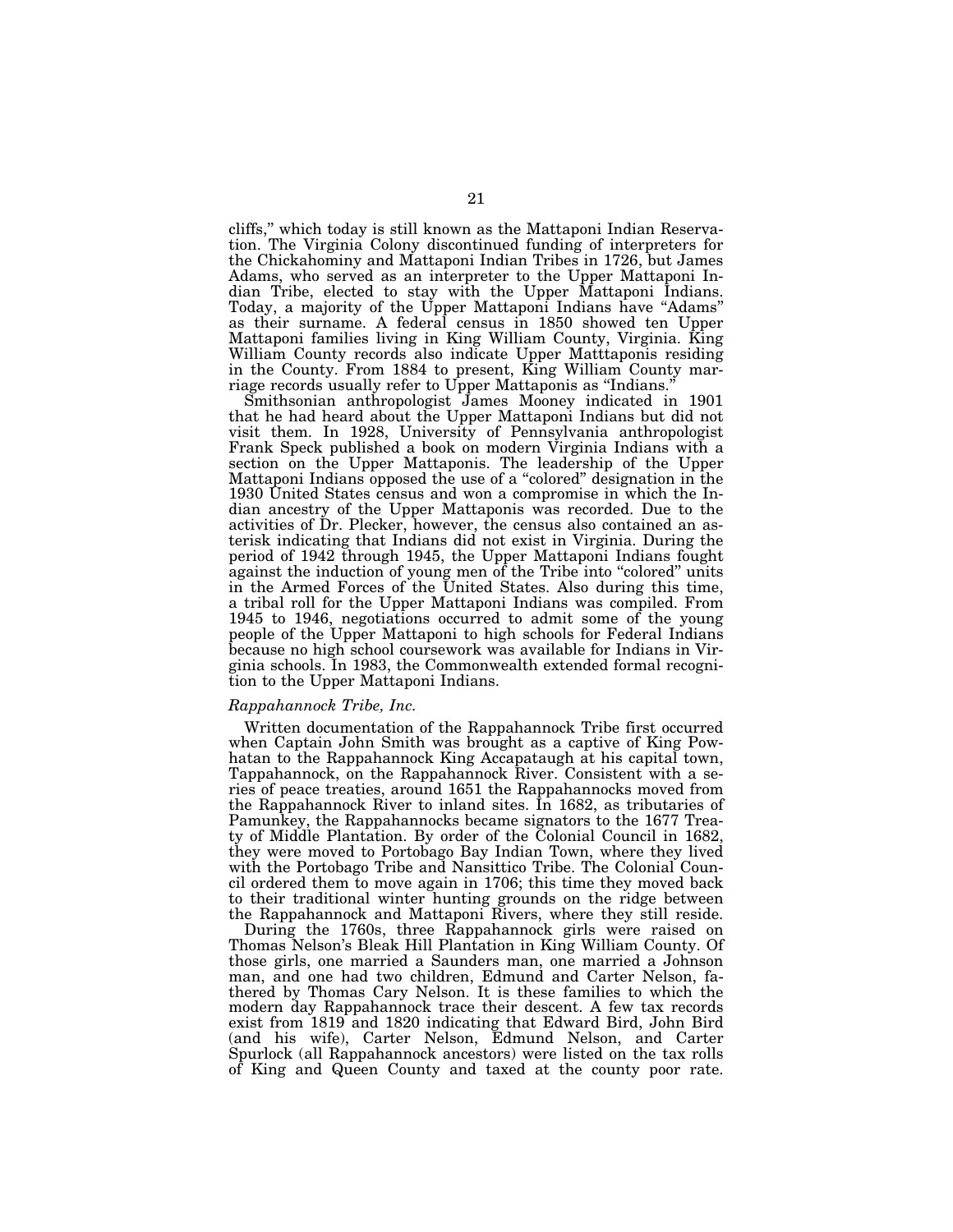These tax records are significant documentation because the great majority of pre-1864 records for King and Queen County were destroyed by fire. In 1870, St. Stephens Baptist Church was constructed for the Rappahannocks and was the primary church for the Rappahannocks until the Rappahannock Indian Baptist Church was established in 1964.

During the early 1900s, noted anthropologist James Mooney maintained correspondence with the Rappahannocks, surveying them and instructing them on how to formalize their tribal government. In 1920, Dr. Speck visited the Rappahannocks and assisted them in organizing to fight for their sovereign rights. They were granted a charter from the Commonwealth of Virginia formalizing their tribal government in 1921. The Rappahannocks established a formal school at Lloyds, Essex County, Virginia in 1922. The Rappahannocks were engaged in an ongoing dispute with the Commonwealth of Virginia and the United States Census Bureau about their classification in the 1930 federal census. The Virginia Vital Statistics Bureau classed all nonreservation Indians as ''Negro,'' and it failed to see why ''an exception should be made'' for the Rappahannocks. During the Second World War, the Pamunkeys, Mattaponis, Chickahominies, and Rappahannocks had to fight the draft boards with respect to their racial identities. In the 1940 Census, 118 members of the Rappahannock Tribe were identified as ''Indian.'' An article in the Smithsonian Institution Annual Report in 1948 entitled, ''Surviving Indian Groups of the Eastern United States'' included and described the Rappahannock Tribe. In the late 1940s and early 1950s, the Rappahannocks operated a school at Indian Neck. The State agreed to pay a tribal teacher to teach ten students bused by King and Queen County to Sharon Indian School in King William County, Virginia. In 1972, the Rappahannocks worked with the Coalition of Eastern Native Americans to fight for federal recognition. The Commonwealth of Virginia extended recognition to the tribe in 1983.

### *Monacan Indian Nation*

Documentation exists indicating the existence of the Monacans from 1608, when Europeans first made contact with them, and that the Monacan Indian Nation are descendants of the Tribe that existed in the 1600s and for time immemorial before that. One of the first written recordings of the Monacans was made by Captain John Smith when he noted the existence of Monacan towns on his map in 1608, describing the main town as Russawmeake. Captain Smith also described an expedition by a Mr. Newport to the Monacan area, which included two Monacan towns: Monhemencouch and Massinacack. Another map was published in 1651 still showing the existence of the Monacans but indicating that they had shifted territory somewhat. In 1677, the Monacans join other native groups in signing the Treaty of Middle Plantation. The Treaty of Albany was signed in 1722, which was intended to save the specified Virginia Indians, including the Monacan, from extinction by the Iroquois. In 1790, the First National Census recorded Benjamin Evans and Robert Johns, both ancestors of the present Monacan community as they had married Monacan women, as ''white'' with mulatto children. An 1850 Census recorded 29 families with Monacan surnames and an 1870 Census indicates Indians living in Amherst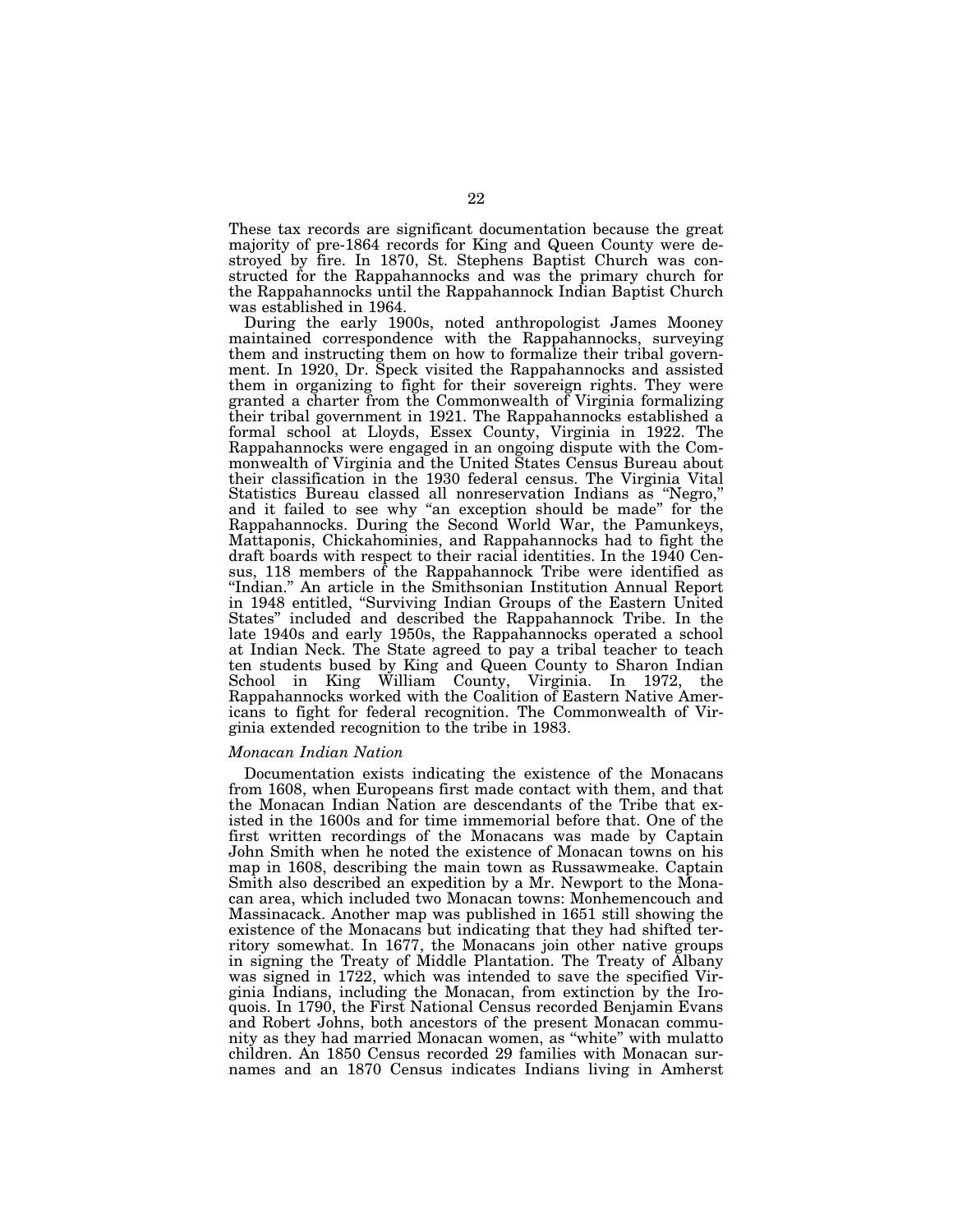County, Virginia with the surname ''Beverly,'' a Monacan surname. Likewise, an 1880 Census records six individuals named ''Johns'' (also a Monacan surname) as ''Indian.'' A 1920 Census indicates 304 Indians living in Amherst County.

In 1870, a log structure was built at the Bear Mountain Indian Mission. The structure became an Episcopal Mission and is listed as a landmark on the National Register of Historic Places. In 1920, 304 Amherst Indians were identified in the United States census. From 1930 through 1931, numerous letters from Monacans to the Bureau of the Census were sent in response to the decision of Dr. Walter Plecker, former head of the Bureau of Vital Statistics of the State of Virginia, not to allow Indians to register as such for the 1930 census. The Monacans eventually succeeded in being allowed to claim their race, albeit with an asterisk attached to a note from Dr. Plecker stating that there were no Indians in Virginia. In 1947, D'Arcy McNickle, a Salish Indian, saw some of the children at the Amherst Mission and requested that the Cherokee Agency visit them because they appeared to be Indian. Chief Jarrett Blythe of the Eastern Band of Cherokee did visit the Mission and wrote that he ''would be willing to accept these children in the Cherokee school.'' In 1979, a Federal Coalition of Eastern Native Americans established the entity known as ''Monacan Co-operative Pottery'' at the Amherst Mission. The Commonwealth of Virginia extended recognition to the Monacan Tribe in 1989.

### *Nansemond Indian Tribe*

Evidence documents that from 1607 until 1646, Nansemond Indians lived approximately 30 miles from Jamestown, Virginia and had significant contact with English settlers. In 1638, a Norfolk County Englishman married a Nansemond woman. That man and woman are the lineal ancestors of all members of the Nansemond Indian tribe and even of some the Nansemonds who lived further west. After 1646, the Nansemond Indians were split into two divisions: the Christianized ones that remained in Norfolk County, and the traditionalists that lived further west. In 1669, the two Nansemond divisions appeared in Virginia Colony's census of Indian bowmen. Joining several other Indian tribes, the Nansemond Indians signed the Treaty of 1677 with the King of England. The Colony of Virginia prevented the Nansemonds and other Virginia Indians from negotiating separate peace treaties with the Iroquois. Instead, Virginia represented the Nansemonds and other tribes in the final Treaty of Albany in 1722. Norfolk County granted William Bass and his family the ''Indian privileges'' in 1727 of clearing swamp land and bearing arms because of his Nansemond ancestry. These privileges were forbidden to non-Indians. William Bass was issued a certificate of Nansemond descent in 1742. Norfolk County issued William Bass another certificate of Indian and English descent in 1797.

In 1833, a state law was passed—at the behest of their local member of the Virginia House of Delegates—creating a special racial category in which they could be certified by the local county court. The category was officially called "Persons of Mixed Blood, Not Being Free Negroes or Mulattos'' and the county clerk responsible for completing and filing the required certificates simply classified the Nansemonds as "Indians." A Methodist mission was es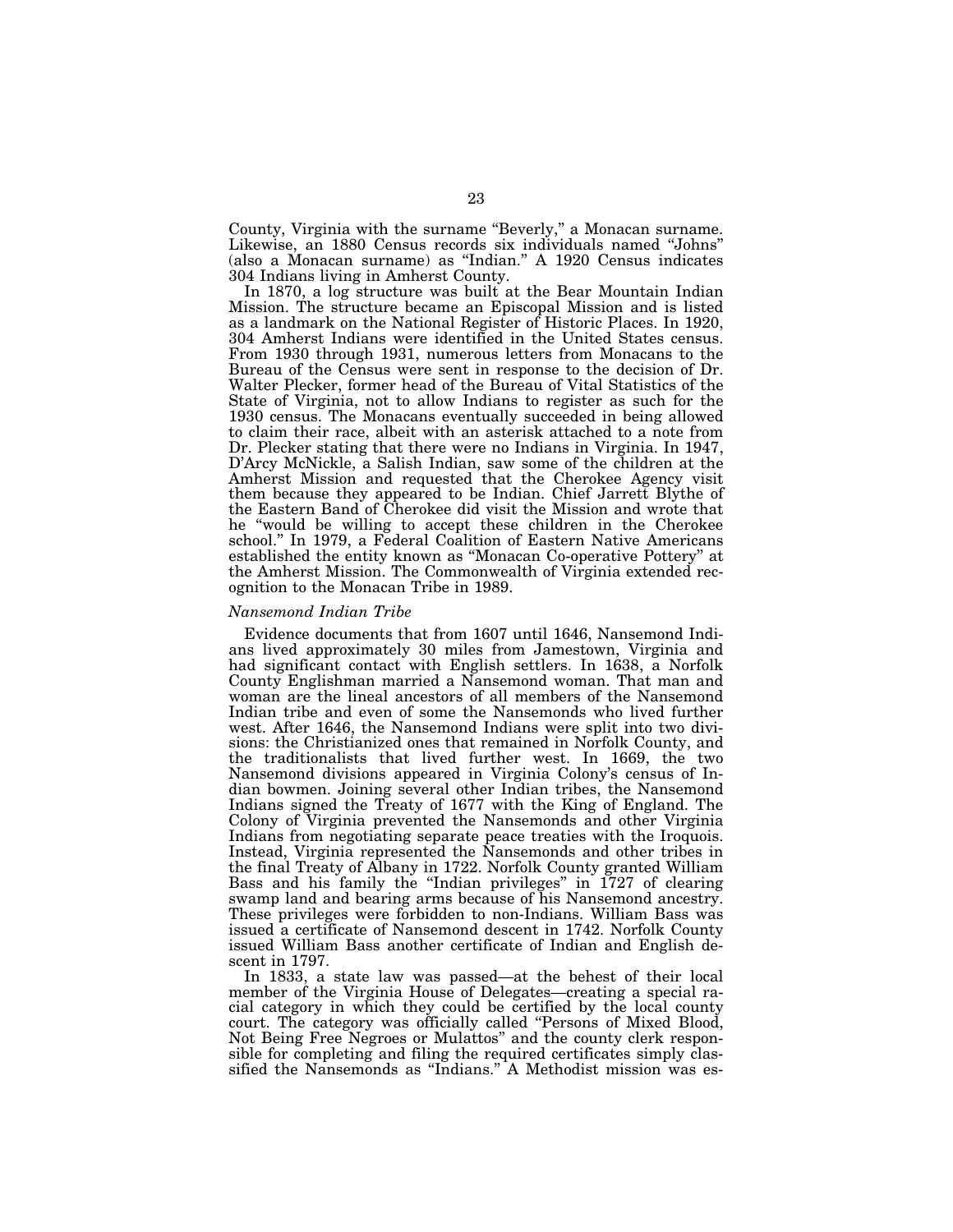tablished around the 1850s for the Nansemonds and is currently a standard Methodist congregation with Nansemond members. Smithsonian anthropologist James Mooney visited the Nansemonds in 1901 and completed a tribal census that counted 61 households. In 1922, the Nansemonds were given a special Indian school in the segregated school system of Norfolk County. In 1928, University of Pennsylvania anthropologist Frank Speck published a book on modern Virginia Indians that included a section on the Nansemonds. The Nansemonds were organized formally, with elected officers, in 1984, and received state recognition in 1985.

#### *Gaming*

The six Virginia tribes agreed to a prohibition on gaming and have repeatedly stated that they have no intention of pursuing gaming at this time. Accordingly, H.R. 1385 provides that the tribes are prohibited from conducting any gaming pursuant to any inherent authority they may possess pursuant to the Indian Gaming Regulatory Act, or any other federal law.

# COMMITTEE ACTION

H.R. 1385 was introduced on March 9, 2009 by Representative James Moran (D–VA). The bill was referred to the Committee on Natural Resources. On March 18, 2009, the Committee on Natural Resources held a hearing on H.R. 1385. The Committee received testimony from the Hon. James Moran (D–VA); the Hon. Tim Kaine, Governor, Commonwealth of Virginia; Mr. George Skibine, Bureau of Indian Affairs; Chief Stephen Adkins, Chickahominy Indian Tribe; and Ms. Helen Rountree, anthropologist.

On April 22, 2009, the Committee met to mark up H.R. 1385. During the markup, Chairman Rahall (D–WV) offered an en bloc amendment which was agreed to by voice vote. The Committee favorably reported H.R. 1385, as amended, by voice vote.

# SECTION-BY-SECTION ANALYSIS

# *Section 1. Short title; Table of contents*

Section 1 establishes the short title as the ''Thomasina E. Jordan Indian Tribes of Virginia Federal Recognition Act of 2009'' and provides a table of contents.

# TITLE I—CHICKAHOMINY INDIAN TRIBE

# *Section 101. Findings*

Section 101 establishes a number of congressional findings documenting the history of the Chickahominy Indian Tribe.

# *Section 102. Definitions*

Section 102 provides definitions for the terms "Secretary," "Tribal Member,'' and ''Tribe'' for purposes of Title I.

# *Section 103. Federal recognition*

Section 103 extends federal recognition to the Chickahominy Indian Tribe and provides that all federal laws and regulations of general applicability to other Indian tribes apply to the Chickahominy Indian Tribe and its members. It also provides that the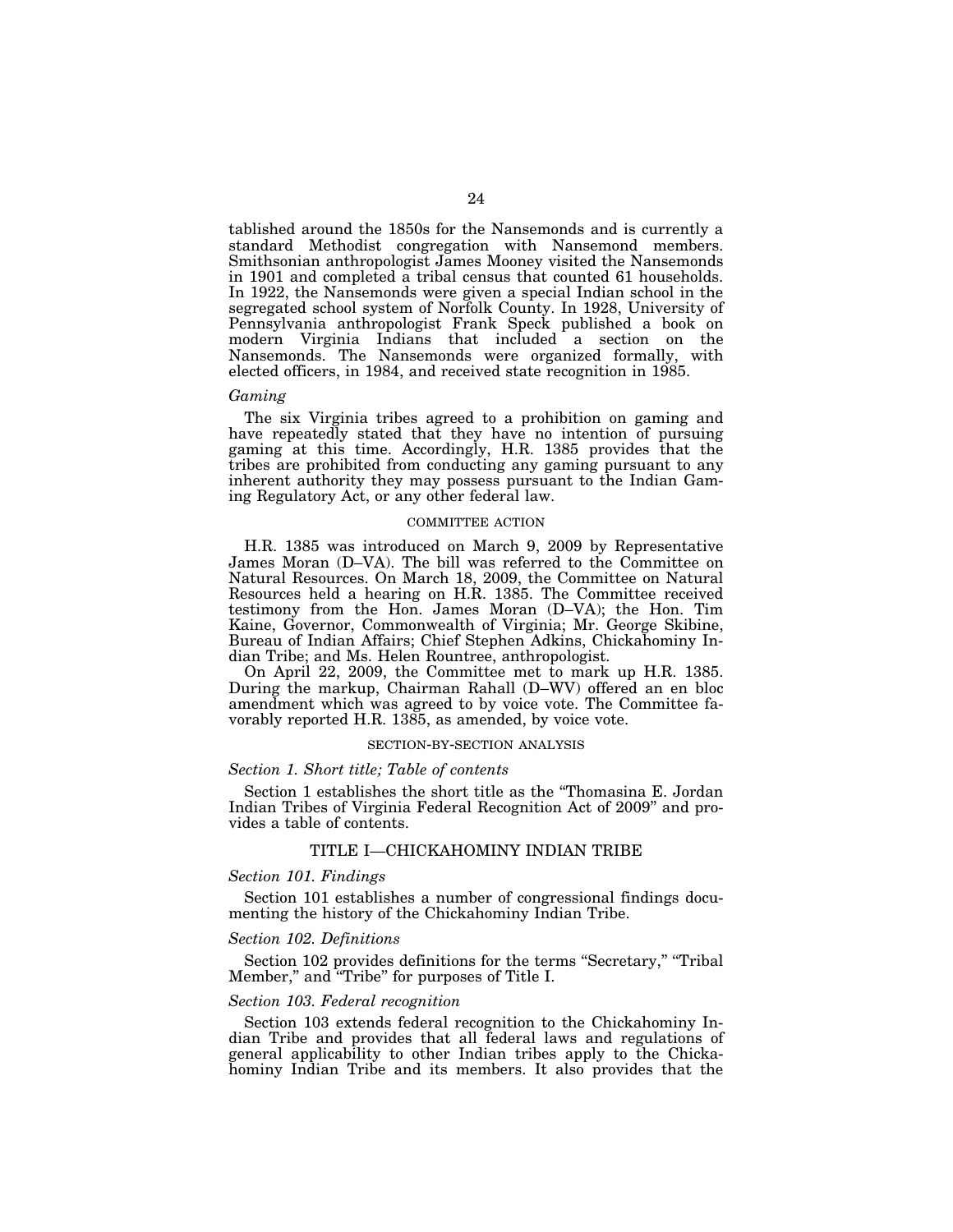Tribe and its members shall be eligible for all services and benefits provided by the federal government to federally recognized Indian tribes. Finally, it defines the Service Area of the tribe for the purpose of delivering federal services to tribal members.

#### *Section 104. Membership; governing documents*

Section 104 establishes the membership roll and the governing documents of the Chickahominy Indian Tribe as the most recent roll and governing documents submitted to the Secretary of the Interior before the date of enactment of this Act.

# *Section 105. Governing body*

Section 105 establishes the governing body of the Chickahominy Indian Tribe as the governing body in place as of the date of enactment of this Act or any subsequent governing body elected in accordance with election procedures specified in the governing documents of the Tribe.

# *Section 106. Reservation of the Tribe*

Section 106 as amended establishes the reservation of the Tribe as those lands that are held in fee by the Tribe that were acquired by the Tribe on or before January 1, 2007. Further, the Secretary may place in trust any lands within the boundaries of specified counties on behalf of the Tribe. In addition, the Tribe is prohibited from conducting gaming pursuant to any inherent authority, the Indian Gaming Regulatory Act, or any other federal law.

# *Section 107. Hunting, fishing, trapping, gathering, and water rights*

Section 107 provides that nothing expands, reduces, or affects in any manner any hunting, fishing, trapping, gathering, or water rights of the Tribe or its members.

### *Section 108. Jurisdiction of the Commonwealth of Virginia*

Section 108 provides that the Commonwealth of Virginia will exercise jurisdiction over all criminal offenses and civil actions that occur on lands within the Commonwealth of Virginia that are owned by or held in trust by the United States for the Tribe. Further, this section provides the Secretary of the Interior the authority to accept jurisdiction on behalf of the United States from the Commonwealth of Virginia upon verification that the tribe possesses the capacity to reassume such jurisdiction.

# TITLE II—CHICKAHOMINY INDIAN TRIBE—EASTERN DIVISION

# *Section 201. Findings*

Section 201 establishes a number of congressional findings documenting the history of the Chickahominy Indian Tribe—Eastern Division.

### *Section 202. Definitions*

Section 202 provides definitions for the terms "Secretary," "Tribal" Member,'' and ''Tribe'' for purposes of Title II.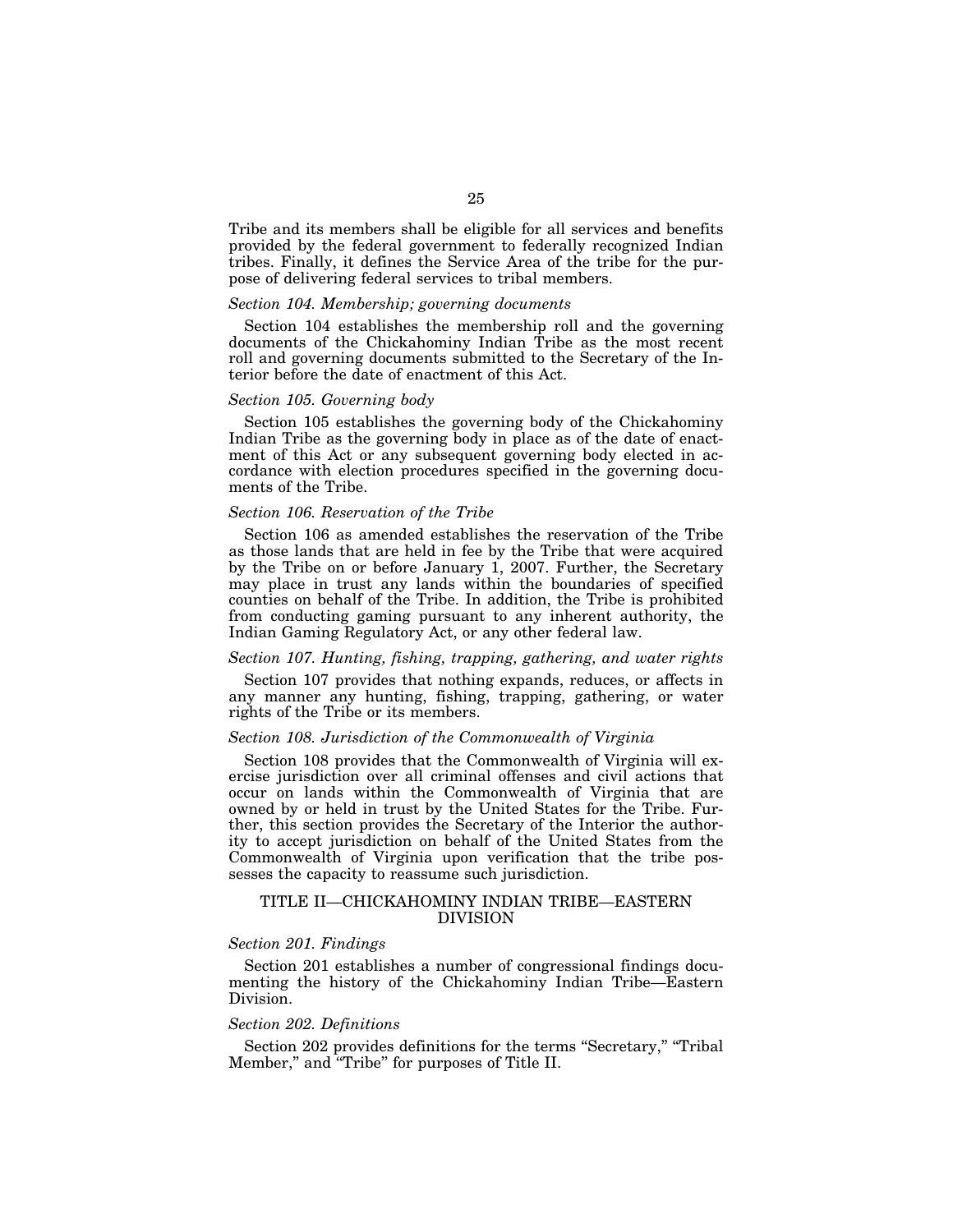### *Section 203. Federal recognition*

Section 203 extends federal recognition to the Chickahominy Indian Tribe-Eastern Division and provides that all federal laws and regulations of general applicability to other Indian tribes apply to the Chickahominy Indian Tribe-Eastern Division and its members. It also provides that the Tribe and its members shall be eligible for all services and benefits provided by the federal government to federally recognized Indian tribes. Finally, it defines the Service Area of the tribe for the purpose of delivering federal services to tribal members.

# *Section 204. Membership; governing documents*

Section 204 establishes the membership roll and the governing documents of the Chickahominy Indian Tribe-Eastern Division as the most recent roll and governing documents submitted to the Secretary of the Interior before the date of enactment of this Act.

# *Section 205. Governing body*

Section 205 establishes the governing body of the Chickahominy Indian Tribe-Eastern Division as the governing body in place as of the date of enactment of this Act or any subsequent governing body elected in accordance with election procedures specified in the governing documents of the Tribe.

# *Section 206. Reservation of the Tribe*

Section 206 as amended establishes the reservation of the Tribe as those lands that are held in fee by the Tribe that were acquired by the Tribe on or before January 1, 2007. Further, the Secretary may place in trust any lands within the boundaries of specified counties on behalf of the Tribe. In addition, the Tribe is prohibited from conducting gaming pursuant to any inherent authority, the Indian Gaming Regulatory Act, or any other federal law.

# *Section 207. Hunting, fishing, trapping, gathering, and water rights*

Section 207 provides that nothing expands, reduces, or affects in any manner any hunting, fishing, trapping, gathering, or water rights of the Tribe or its members.

# *Section 208. Jurisdiction of the Commonwealth of Virginia*

Section 208 provides that the Commonwealth of Virginia will exercise jurisdiction over all criminal offenses and civil actions that occur on lands within the Commonwealth of Virginia that are owned by or held in trust by the United States for the Tribe. Further, this section provides the Secretary of the Interior the authority to accept jurisdiction on behalf of the United States from the Commonwealth of Virginia upon verification that the tribe possesses the capacity to reassume such jurisdiction.

### TITLE III—UPPER MATTAPONI TRIBE

# *Section 301. Findings*

Section 301 establishes a number of congressional findings documenting the history of the Upper Mattaponi Tribe.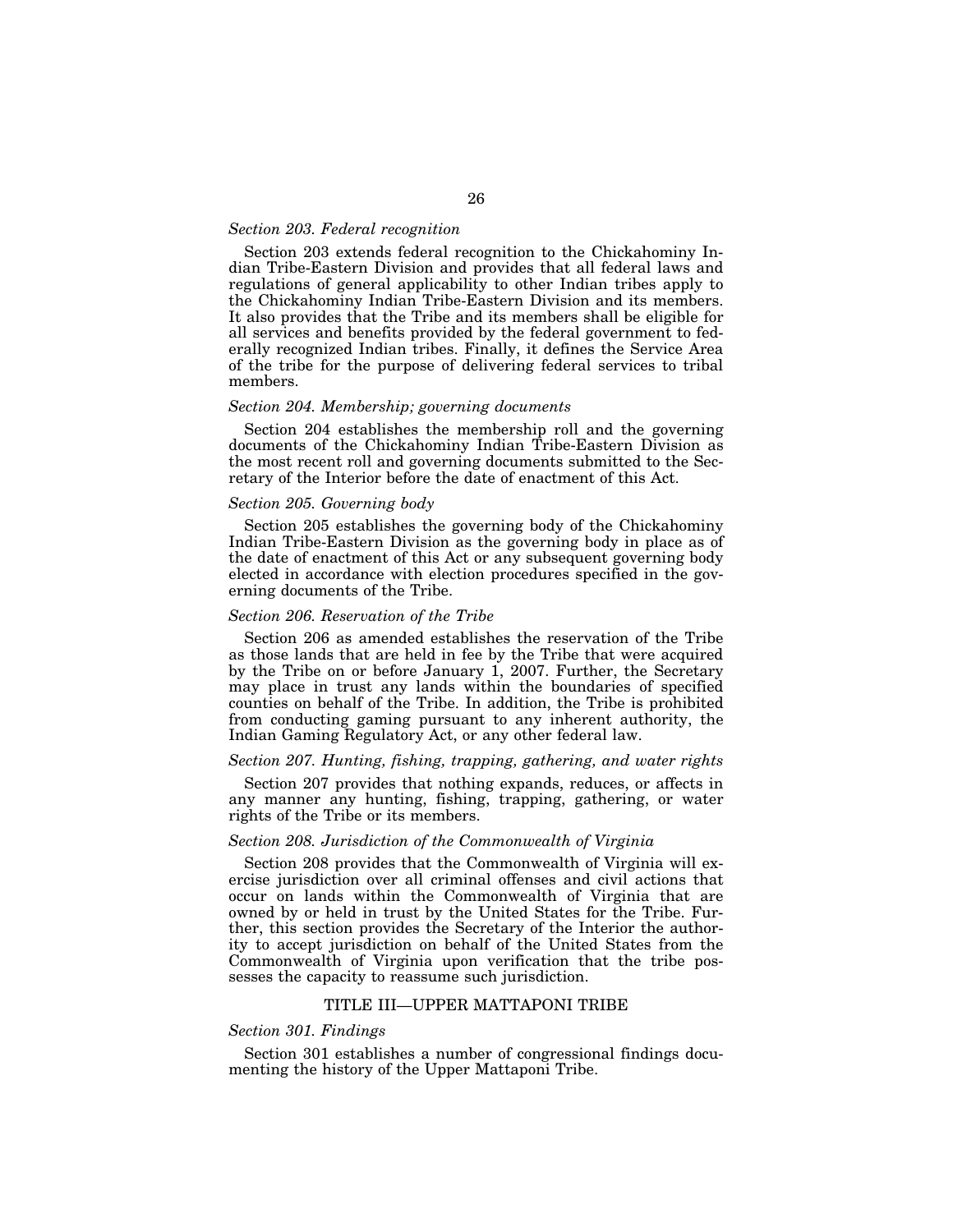# *Section 302. Definitions*

Section 302 provides definitions for the terms "Secretary," "Tribal Member," and "Tribe" of Title III.

# *Section 303. Federal recognition*

Section 303 extends federal recognition to the Upper Mattaponi Tribe and provides that all federal laws and regulations of general applicability to other Indian tribes apply to the Upper Mattaponi Tribe and its members. It also provides that the Tribe and its members shall be eligible for all services and benefits provided by the federal government to federally recognized Indian tribes. Finally, it defines the Service Area of the tribe for the purpose of delivering federal services to tribal members.

# *Section 304. Membership; governing documents*

Section 304 establishes the membership roll and the governing documents of the Upper Mattaponi Tribe as the most recent roll and governing documents submitted to the Secretary of the Interior before the date of enactment of this Act.

# *Section 305. Governing body*

Section 305 establishes the governing body of the Upper Mattaponi Tribe as the governing body in place as of the date of enactment of this Act or any subsequent governing body elected in accordance with election procedures specified in the governing documents of the Tribe.

# *Section 306. Reservation of the Tribe*

Section 306 as amended establishes the reservation of the Tribe as those lands that are held in fee by the Tribe that were acquired by the Tribe on or before January 1, 2007. Further, the Secretary may place in trust any lands within the boundaries of specified counties on behalf of the Tribe. In addition, the Tribe is prohibited from conducting gaming pursuant to any inherent authority, the Indian Gaming Regulatory Act, or any other federal law.

#### *Section 307. Hunting, fishing, trapping, gathering, and water rights*

Section 307 provides that nothing expands, reduces, or affects in any manner any hunting, fishing, trapping, gathering, or water rights of the Tribe or its members.

# *Section 308. Jurisdiction of Commonwealth of Virginia*

Section 308 provides that the Commonwealth of Virginia will exercise jurisdiction over all criminal offenses and civil actions that occur on lands within the Commonwealth of Virginia that are owned by or held in trust by the United States for the Tribe. Further, this section provides the Secretary of the Interior the authority to accept jurisdiction on behalf of the United States from the Commonwealth of Virginia upon verification that the tribe possesses the capacity to reassume such jurisdiction.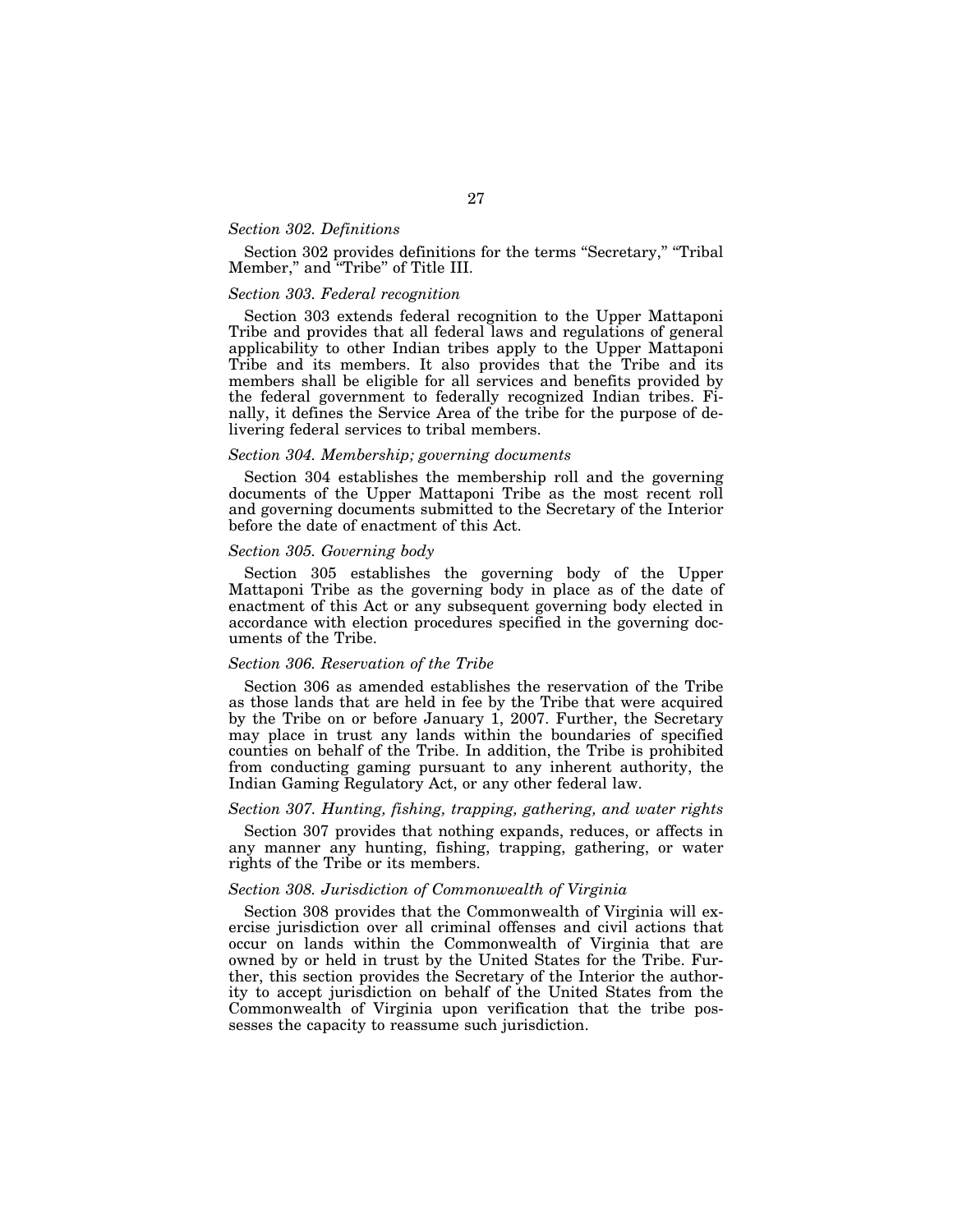# TITLE IV—RAPPAHANNOCK TRIBE, INC.

# *Section 401. Findings*

Section 401 establishes a number of congressional findings documenting the history of the Rappahannock Tribe, Inc.

### *Section 402. Definitions*

Section 402 provides definitions for the terms "Secretary," "Tribal Member,'' and ''Tribe'' purposes of Title IV.

### *Section 403. Federal recognition*

Section 403 extends federal recognition to the Rappahannock Tribe, Inc. and provides that all federal laws and regulations of general applicability to other Indian tribes apply to the Rappahannock Tribe, Inc. and its members. It also provides that the Tribe and its members shall be eligible for all services and benefits provided by the federal government to federally recognized Indian tribes. Finally, it defines the Service Area of the tribe for the purpose of delivering federal services to tribal members.

### *Section 404. Membership; governing documents*

Section 404 establishes the membership roll and the governing documents of the Rappahannock Tribe, Inc. as the most recent roll and governing documents submitted to the Secretary of the Interior before the date of enactment of this Act.

### *Section 405. Governing body*

Section 405 establishes the governing body of the Rappahannock Tribe, Inc. as the governing body in place as of the date of enactment of this Act or any subsequent governing body elected in accordance with election procedures specified in the governing documents of the Tribe.

# *Section 406. Reservation of the Tribe*

Section 406 as amended establishes the reservation of the Tribe as those lands that are held in fee by the Tribe that were acquired by the Tribe on or before January 1, 2007. Further, the Secretary may place in trust any lands within the boundaries of specified counties on behalf of the Tribe. In addition, the Tribe is prohibited from conducting gaming pursuant to any inherent authority, the Indian Gaming Regulatory Act, or any other federal law.

# *Section 407. Hunting, fishing, trapping, gathering, and water rights*

Section 407 provides that nothing expands, reduces, or affects in any manner any hunting, fishing, trapping, gathering, or water rights of the Tribe or its members.

# *Section 408. Jurisdiction of the Commonwealth of Virginia*

Section 408 provides that the Commonwealth of Virginia will exercise jurisdiction over all criminal offenses and civil actions that occur on lands within the Commonwealth of Virginia that are owned by or held in trust by the United States for the Tribe. Further, this section provides the Secretary of the Interior the authority to accept jurisdiction on behalf of the United States from the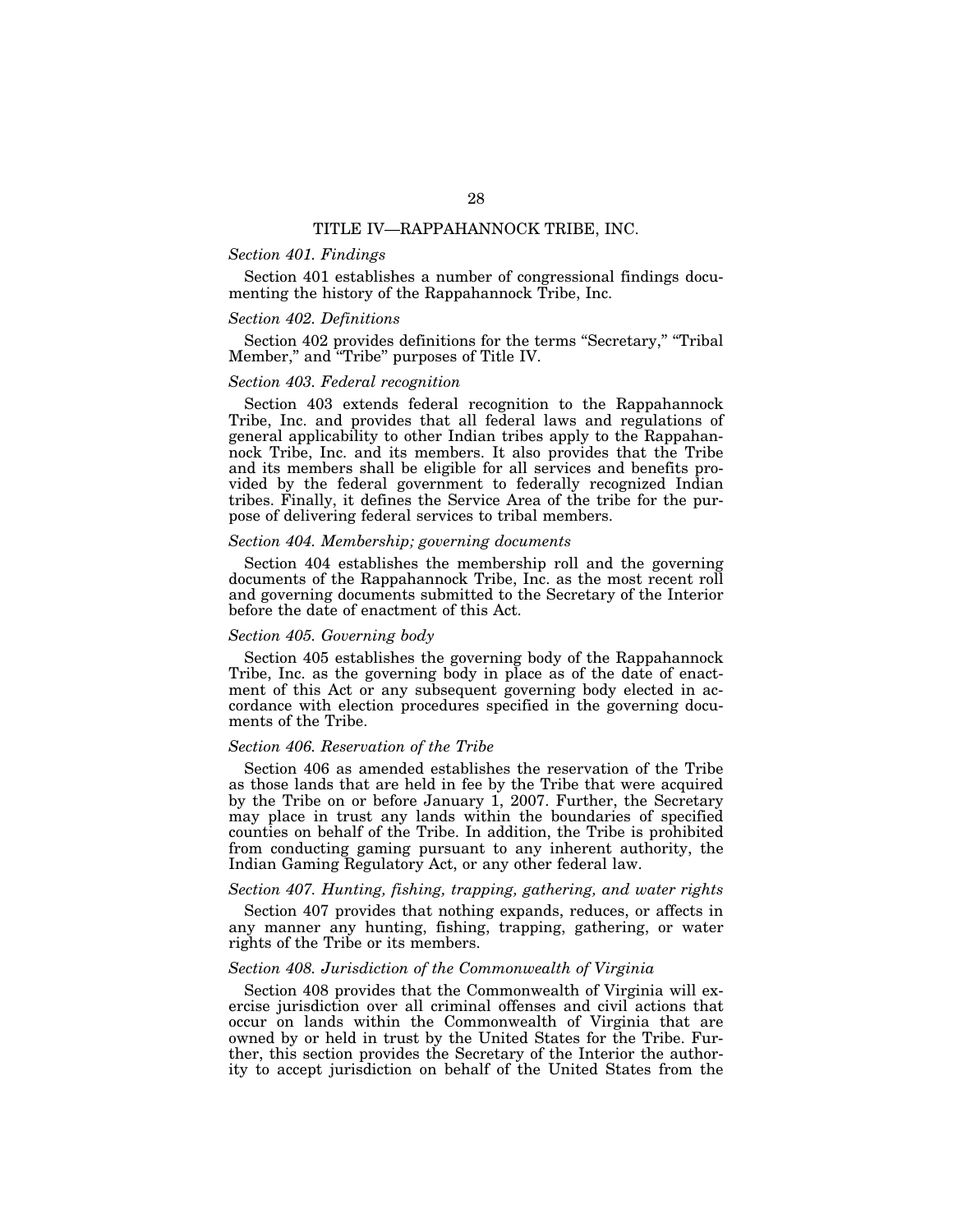Commonwealth of Virginia upon verification that the Tribe possesses the capacity to reassume such jurisdiction.

# TITLE V—MONACAN INDIAN NATION

# *Section 501. Findings*

Section 501 establishes a number of congressional findings documenting the history of the Monacan Indian Nation.

# *Section 502. Definitions*

Section 502 provides definitions for the terms "Secretary," "Tribal Member," and "Tribe" for purposes of Title V.

# *Section 503. Federal recognition*

Section 503 extends federal recognition to the Monacan Indian Nation and provides that all federal laws and regulations of general applicability to other Indian tribes apply to the Monacan Indian Nation and its members. It also provides that the Tribe and its members shall be eligible for all services and benefits provided by the federal government to federally recognized Indian tribes. Finally, it defines the Service Area of the Tribe for the purpose of delivering federal services to tribal members.

# *Section 504. Membership; governing documents*

Section 504 establishes the membership roll and the governing documents of the Monacan Indian Nation as the most recent roll and governing documents submitted to the Secretary of the Interior before the date of enactment of this Act.

# *Section 505. Governing body*

Section 505 establishes the governing body of the Monacan Indian Nation as the governing body in place as of the date of enactment of this Act or any subsequent governing body elected in accordance with election procedures specified in the governing documents of the Tribe.

#### *Section 506. Reservation of the Tribe*

Section 506 as amended establishes the reservation of the Tribe as those lands that are held in fee by the Tribe that were acquired by the Tribe on or before January 1, 2007. Further, the Secretary may place in trust any lands within the boundaries of specified counties on behalf of the Tribe. In addition, the Tribe is prohibited from conducting gaming pursuant to any inherent authority, the Indian Gaming Regulatory Act, or any other federal law.

# *Section 507. Hunting, fishing, trapping, gathering, and water rights*

Section 507 provides that nothing expands, reduces, or affects in any manner any hunting, fishing, trapping, gathering, or water rights of the Tribe or its members.

# *Section 508. Jurisdiction of the Commonwealth of Virginia*

Section 508 provides that the Commonwealth of Virginia will exercise jurisdiction over all criminal offenses and civil actions that occur on lands within the Commonwealth of Virginia that are owned by or held in trust by the United States for the Tribe. Fur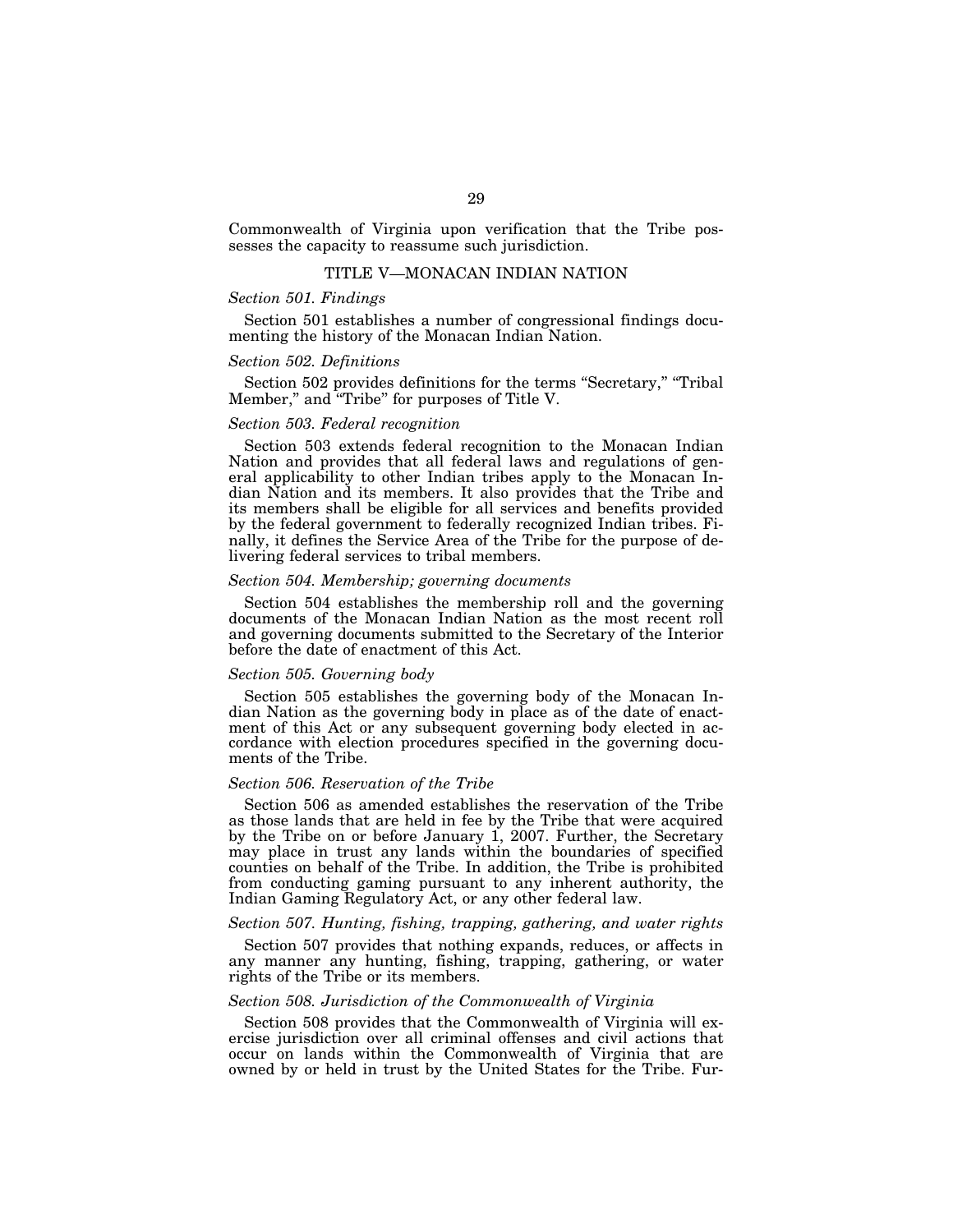ther, this section provides the Secretary of the Interior the authority to accept jurisdiction on behalf of the United States from the Commonwealth of Virginia upon verification that the Tribe possesses the capacity to reassume such jurisdiction.

#### TITLE VI—NANSEMOND INDIAN TRIBE

# *Section 601. Findings*

Section 601 establishes a number of congressional findings documenting the history of the Nansemond Indian Tribe.

#### *Section 602. Definitions*

Section 602 provides definitions for the terms "Secretary," "Tribal" Member,'' and ''Tribe'' for purposes of Title VI.

# *Section 603. Federal recognition*

Section 603 extends federal recognition to the Nansemond Indian Tribe and provides that all federal laws and regulations of general applicability to other Indian tribes apply to the Nansemond Indian Tribe and its members. It also provides that the Tribe and its members shall be eligible for all services and benefits provided by the federal government to federally recognized Indian tribes. Finally, it defines the Service Area of the tribe for the purpose of delivering federal services to tribal members.

#### *Section 604. Membership; governing documents*

Section 604 establishes the membership roll and the governing documents of the Nansemond Indian Tribe as the most recent roll and governing documents submitted to the Secretary of the Interior before the date of enactment of this Act.

#### *Section 605. Governing body*

Section 605 establishes the governing body of the Nansemond Indian Tribe as the governing body in place as of the date of enactment of this Act or any subsequent governing body elected in accordance with election procedures specified in the governing documents of the Tribe.

# *Section 606. Reservation of the Tribe*

Section 606 as amended establishes the reservation of the Tribe as those lands that are held in fee by the Tribe that were acquired by the Tribe on or before January 1, 2007. Further, the Secretary may place in trust any lands within the boundaries of specified counties on behalf of the Tribe. In addition, the Tribe is prohibited from conducting gaming pursuant to any inherent authority, the Indian Gaming Regulatory Act, or any other federal law.

#### *Section 607. Hunting, fishing, trapping, gathering, and water rights*

Section 607 provides that nothing expands, reduces, or affects in any manner any hunting, fishing, trapping, gathering, or water rights of the Tribe or its members.

# *Section 608. Jurisdiction of the Commonwealth of Virginia*

Section 608 provides that the Commonwealth of Virginia will exercise jurisdiction over all criminal offenses and civil actions that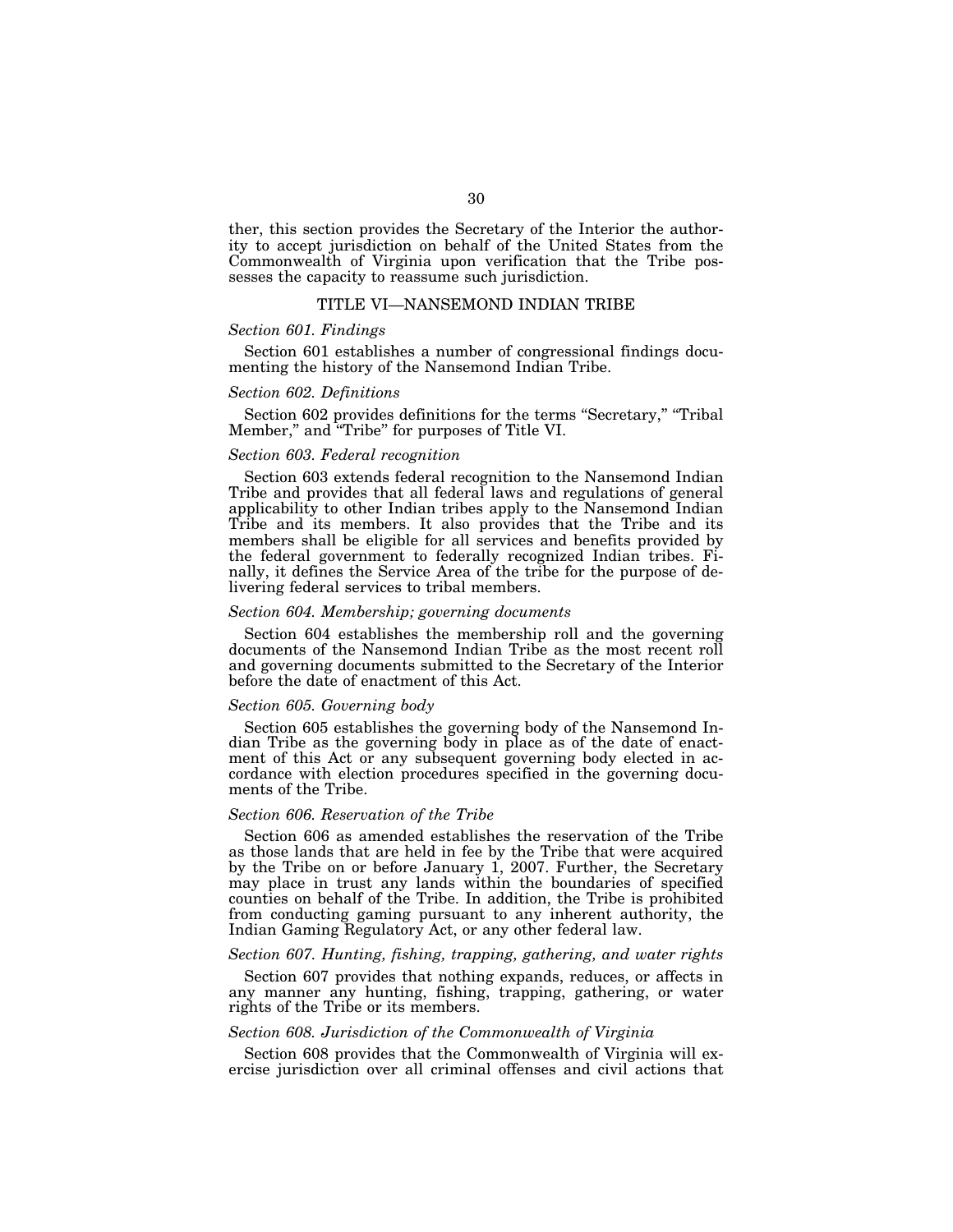occur on lands within the Commonwealth of Virginia that are owned by or held in trust by the United States for the Tribe. Further, this section provides the Secretary of the Interior the authority to accept jurisdiction on behalf of the United States from the Commonwealth of Virginia upon verification that the tribe possesses the capacity to reassume such jurisdiction.

#### COMMITTEE OVERSIGHT FINDINGS AND RECOMMENDATIONS

Regarding clause  $2(b)(1)$  of rule X and clause  $3(c)(1)$  of rule XIII of the Rules of the House of Representatives, the Committee on Natural Resources' oversight findings and recommendations are reflected in the body of this report.

### CONSTITUTIONAL AUTHORITY STATEMENT

Article 1, section 8 of the Constitution of the United States grants Congress the authority to enact this bill.

#### COMPLIANCE WITH HOUSE RULE XIII

1. Cost of Legislation. Clause 3(d)(2) of rule XIII of the Rules of the House of Representatives requires an estimate and a comparison by the Committee of the costs which would be incurred in carrying out this bill. However, clause  $3(d)(3)(B)$  of that Rule provides that this requirement does not apply when the Committee has included in its report a timely submitted cost estimate of the bill prepared by the Director of the Congressional Budget Office under section 402 of the Congressional Budget Act of 1974.

2. Congressional Budget Act. As required by clause 3(c)(2) of rule XIII of the Rules of the House of Representatives and section 308(a) of the Congressional Budget Act of 1974, this bill does not contain any new budget authority, spending authority, credit authority, or an increase or decrease in revenues or tax expenditures.

3. General Performance Goals and Objectives. As required by clause 3(c)(4) of rule XIII, the general performance goal or objective of this bill is to extend federal recognition to the Chickahominy Indian Tribe, the Chickahominy Indian Tribe—Eastern Division, the Upper Mattaponi Tribe, the Rappahannock Tribe, Inc., the Monacan Indian Nation, and the Nansemond Indian Tribe.

4. Congressional Budget Office Cost Estimate. Under clause 3(c)(3) of rule XIII of the Rules of the House of Representatives and section 403 of the Congressional Budget Act of 1974, the Committee has received the following cost estimate for this bill from the Director of the Congressional Budget Office:

## *H.R. 1385—Thomasina E. Jordan Indian Tribes of Virginia Federal Recognition Act of 2009*

Summary: H.R. 1385 would provide federal recognition to six Indian tribes in Virginia—the Chickahominy Indian Tribe, the Eastern Division of the Chickahominy Indian Tribe, Upper Mattaponi Tribe, the Rappahannock Tribe, Inc., the Monacan Indian Nation, and the Nansemond Indian Tribe. Federal recognition would make the tribes eligible to receive benefits from various federal programs. CBO estimates that implementing this legislation would cost \$65 million over the 2010–2014 period, assuming appropriation of the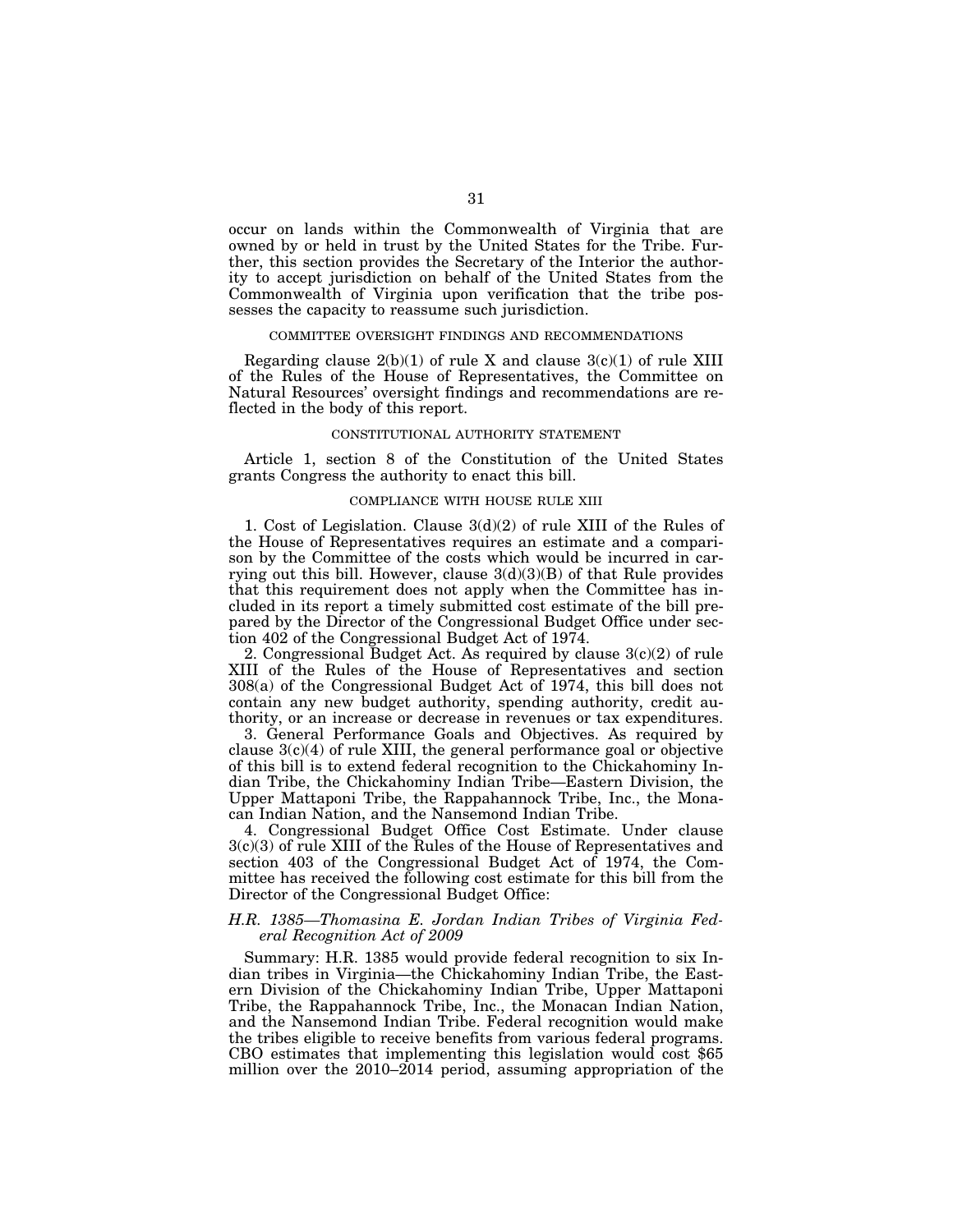necessary funds. Enacting H.R. 1385 would not affect direct spending or revenues.

H.R. 1385 contains no intergovernmental or private-sector mandates as defined in the Unfunded Mandates Reform Act (UMRA) and would impose no costs on state, local, or tribal governments.

Estimated cost to the Federal Government: The estimated budgetary impact of H.R. 1385 is shown in the following table. The costs of this legislation fall within budget functions 450 (community and regional development) and 550 (health).

|                                              | By fiscal year, in millions of dollars- |      |      |      |      |                  |
|----------------------------------------------|-----------------------------------------|------|------|------|------|------------------|
|                                              | 2010                                    | 2011 | 2012 | 2013 | 2014 | $2010 -$<br>2014 |
| CHANGES IN SPENDING SUBJECT TO APPROPRIATION |                                         |      |      |      |      |                  |
| Bureau of Indian Affairs.                    |                                         |      |      |      |      |                  |
|                                              |                                         |      |      |      |      | 15               |
|                                              |                                         |      |      | 3    |      | 14               |
| Indian Health Service:                       |                                         |      |      |      |      |                  |
|                                              | 10                                      | 10   | 10   | -11  | 11   | 52               |
|                                              | 9                                       | 10   | 10   | 11   |      | 51               |
| <b>Total Changes:</b>                        |                                         |      |      |      |      |                  |
| Estimated Authorization Level                | 13                                      | 13   | 13   | 14   | 14   | 67               |
|                                              |                                         | 13   | 13   | 14   | 14   | 65               |

Basis of estimate: For this estimate, CBO assumes that H.R. 1385 will be enacted near the end of fiscal year 2009. H.R. 1385 would provide federal recognition to six Indian tribes in Virginia. Such recognition would allow the tribes, with membership totaling about 4,200 people, to receive benefits from various programs administered by the Bureau of Indian Affairs (BIA) and the Indian Health Service (IHS). Based on the average per capita expenditures by those agencies for other Indian tribes, CBO estimates that implementing H.R. 1385 would cost \$65 million over the 2010–2014 period, assuming appropriation of the necessary funds.

Bureau of Indian Affairs: BIA provides funding to federally recognized tribes for various purposes, including child welfare services, adult care, community development, and general assistance. In total, CBO estimates that providing BIA services would cost \$14 million over the 2010–2014 period, assuming appropriation of the necessary funds. This estimate is based on per capita expenditures for other federally recognized tribes located in the eastern United States.

Indian Health Service: H.R. 1385 also would make members of the tribes eligible to receive health benefits from the IHS. Based on information from the IHS, CBO estimates that about 56 percent of tribal members—or about 2,400 people—would receive benefits each year. CBO assumes that the cost to serve those individuals would be similar to funding for current IHS beneficiaries—about \$4,000 per individual in 2009. Assuming appropriation of the necessary funds and adjusting for anticipated inflation, CBO estimates that IHS benefits for the tribes would cost \$51 million over the 2010–2014 period.

Other Federal agencies: In addition to BIA and IHS funding, certain Indian tribes also receive support from other federal programs within the Departments of Education, Housing and Urban Development, Labor, and Agriculture. Based on their status as tribes recognized by Virginia, the tribes specified in the bill are already eligi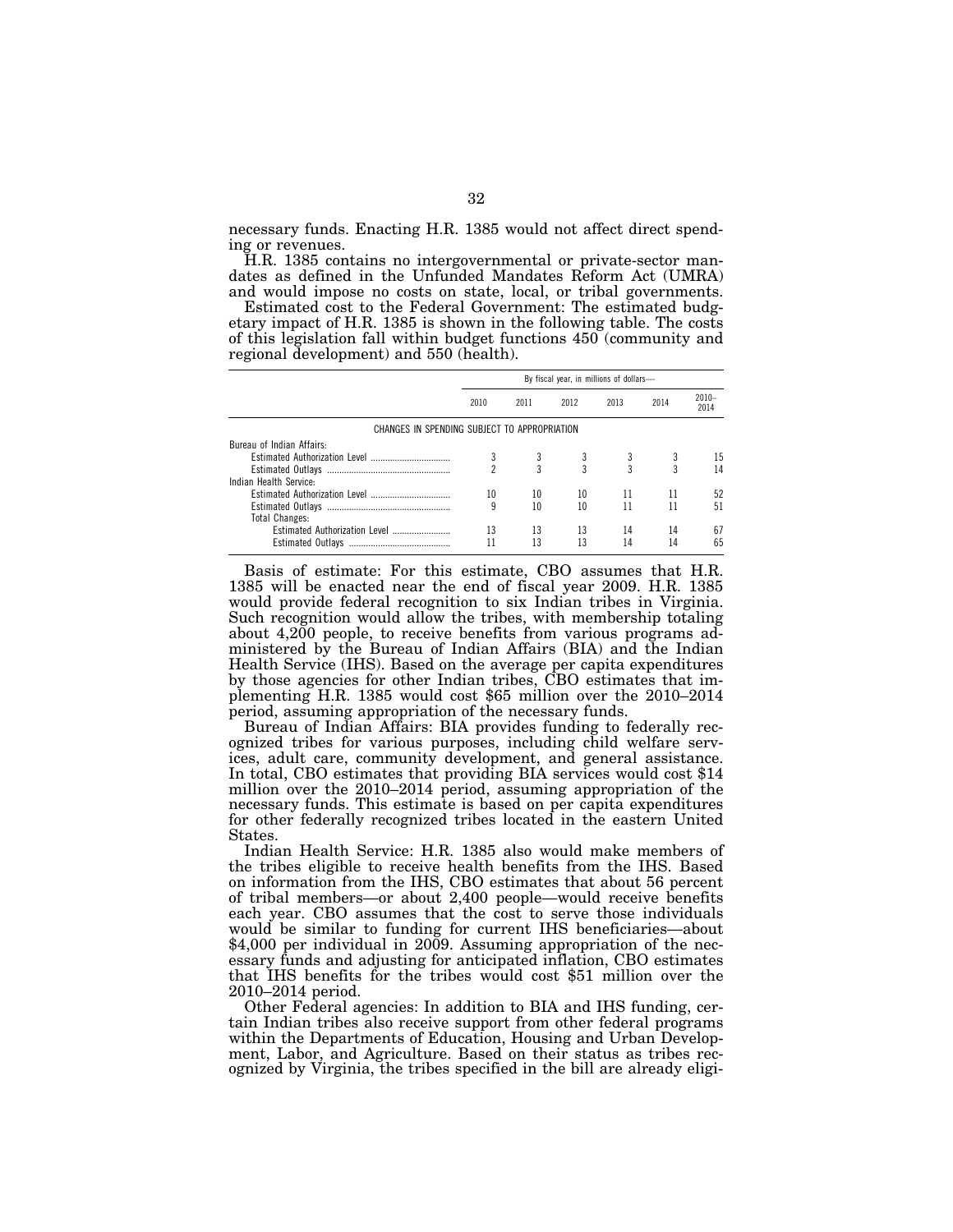ble to receive funding from those departments. Thus, CBO estimates that implementing H.R. 1385 would not add to the cost of those programs.

Intergovernmental and private-sector impact: H.R. 1385 contains no intergovernmental or private-sector mandates as defined in UMRA and would impose no costs on state, local, or tribal governments.

Estimate prepared by: Federal Costs: Leigh Angres—Bureau of Indian Affairs, Robert Stewart—Indian Health Service; Impact on State, Local, and Tribal Governments: Melissa Merrell; Impact on the Private Sector: Marin Randall.

Estimate approved by: Theresa Gullo, Deputy Assistant Director for Budget Analysis.

## COMPLIANCE WITH PUBLIC LAW 104–4

This bill contains no unfunded mandates.

### EARMARK STATEMENT

H.R. 1385 does not contain any congressional earmarks, limited tax benefits, or limited tariff benefits as defined in clause  $9(d)$ ,  $9(e)$ or (f) of rule XXI.

# PREEMPTION OF STATE, LOCAL OR TRIBAL LAW

This bill is not intended to preempt any State, local, or tribal law.

# CHANGES IN EXISTING LAW

If enacted, this bill would make no changes in existing law.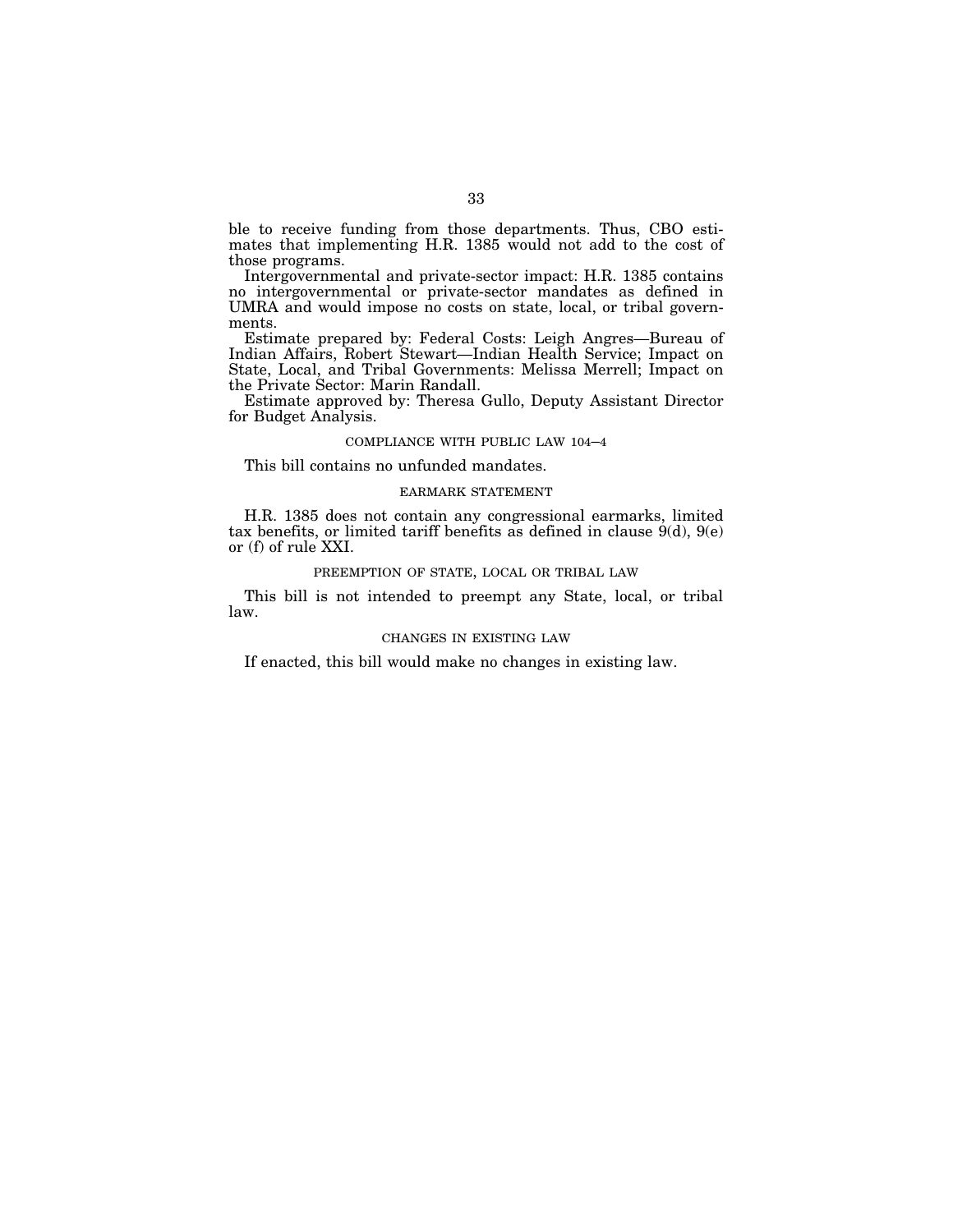# ADDITIONAL AND DISSENTING VIEWS

H.R. 1385 extends recognition to six tribes in the Commonwealth of Virginia that seek recognition as the descendants of historic tribes that had treaty relations with the colonists of Virginia and the King of England. Before the House proceeds further with this bill, several key issues should be thoroughly addressed.

First, more information is needed as to who the present-day tribes and their members petitioning for recognition are. Two hearings (one in the 111th Congress on H.R. 1385 and one in the 110th on similar legislation) have not cleared this up. This leads to a related question: is every member of these tribes an Indian descendant of one of the historic tribes of Virginia? The answer to this question is unclear because the Committee has neither analyzed nor received from the Department of the Interior a reasonable analysis of the records necessary for a fully informed decision to recommend that the full House pass H.R. 1385. Apart from this incomplete record, the appropriateness and justification for recognizing six Indian tribes in Virginia have not been fully considered. There also seems to be a lack of justification for considering the petitions of the Virginia groups prior to the petitions of other groups. About nine groups that submitted petitions seeking recognition under the Bureau of Indian Affairs' regulatory process have completed their petitions; in this respect, they are more prepared for a final determination than the Virginia tribes. There seem to be few, if any, objective criteria for considering recognition bills in the Committee.

More hearings are in order for H.R. 1385 before sending it to the House Floor. In the hearing held on March 18, 2009, the Committee received a lot of testimony from a witness for the six petitioners, from the Governor of Virginia, a historian, and the Department of the Interior. All provided interesting, often passionate, statements. It was especially troubling to learn of a dark era in the Commonwealth's history when racial integrity laws suppressed the identification of Indian Virginians. Although the Department provided no position on the bill in its brief statement on H.R. 1385, the Administration witness did remark that all six groups have petitioned for recognition with the BIA, but none have completed this process. This means the Department lacks completely documented petitions from the six tribes.

H.R. 1385 contains ample lists of congressional findings about the history of the six groups, but there is no requirement to verify that members of these tribes are Indian people who descend from historic Virginia tribes. The definition of "tribal member" in H.R. 1385 does not even require the individual to be of Indian ancestry. According to information provided to the Committee, the tribes' policies or laws generally require Indian ancestry to be members. The legislation, however, does not require that the Secretary of the